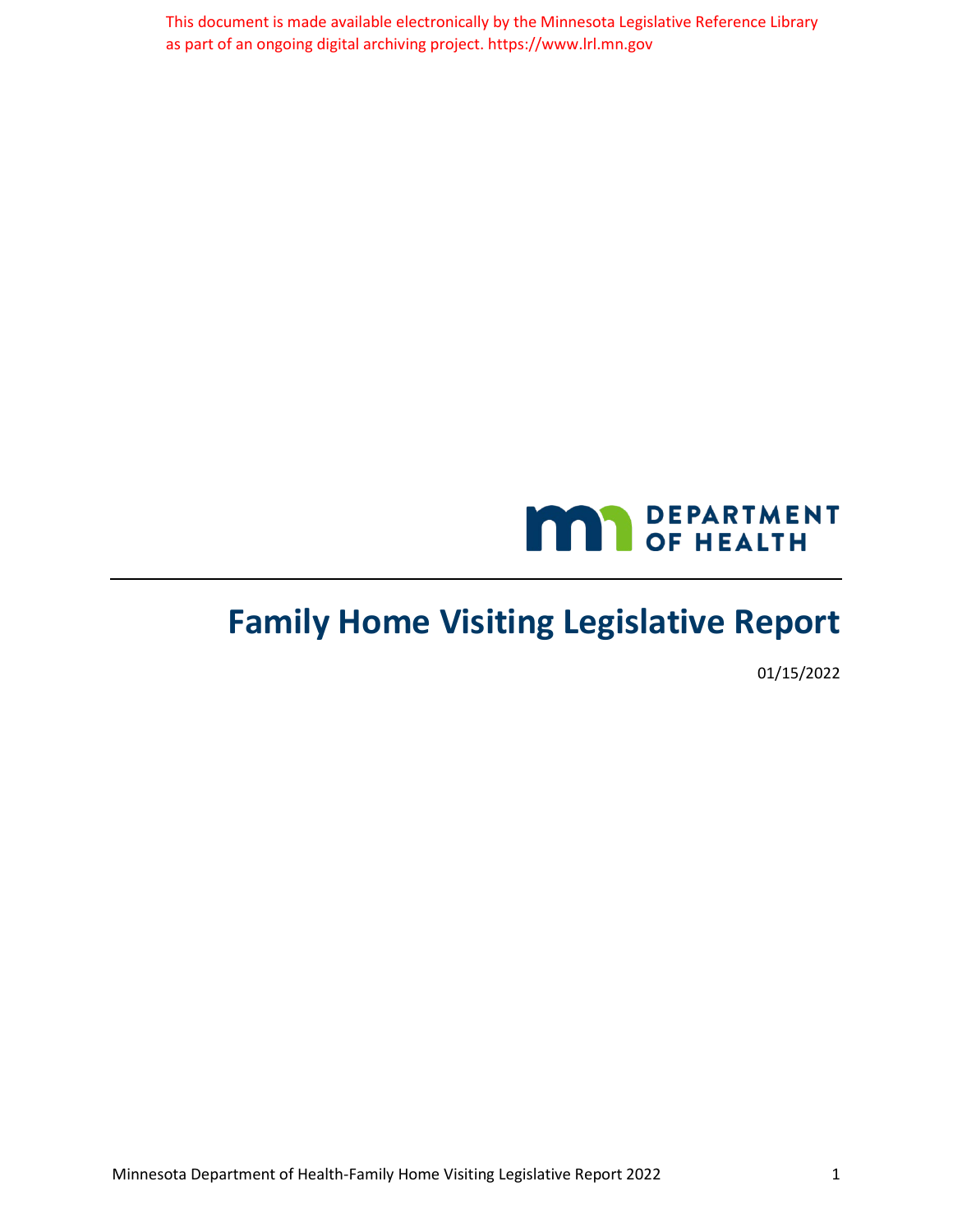## **Minnesota Family Home Visiting Report to the Legislature**

Minnesota Department of Health Family Home Visiting PO BOX 64882 St. Paul, MN 55164-0882

[health.homevisiting@state.mn.us](mailto:health.homevisiting@state.mn.us) [health.state.mn.us/communities/fhv](https://www.health.state.mn.us/communities/fhv/index.html)

As requested by Minnesota Statute 3.197: This report cost approximately \$19,228 to prepare, including staff time, printing, and mailing expenses.

*Upon request, this material will be made available in an alternative format such as large print, Braille, or audio recording. Printed on recycled paper.*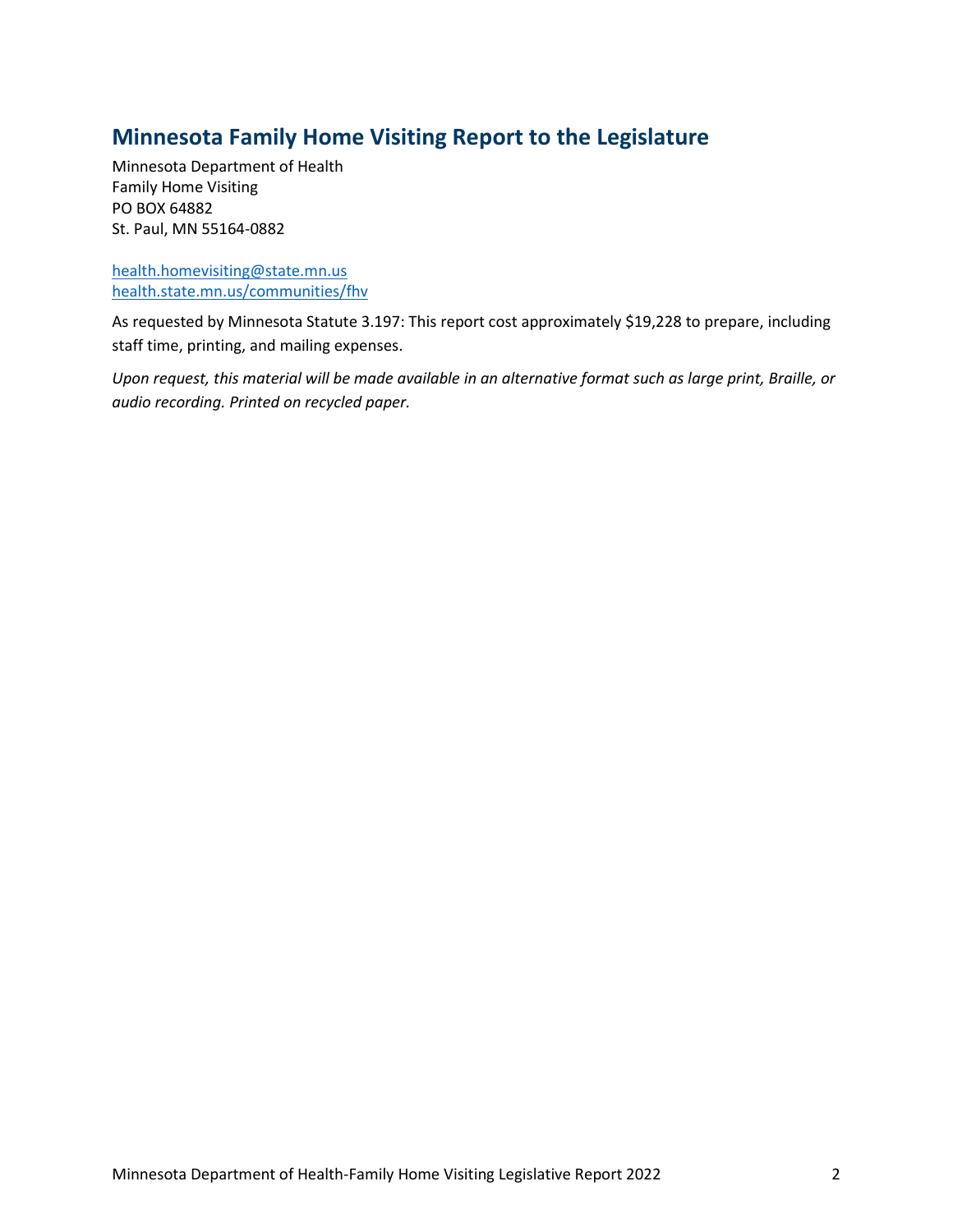# <span id="page-2-0"></span>**Executive Summary**

Through countless family testimonies and rigorous empirical research, Family Home Visiting (FHV) has long demonstrated its ability to be a powerful lever at supporting and empowering pregnant individuals and families with young children.

Family Home Visiting helps connect pregnant women with adequate prenatal care, learn about healthy child development in utero, infancy, and the early childhood years, and promotes responsive relationships. As children and families develop, FHV ensures families with young children receive individualized social, emotional, health-related, and caregiving supports, and are referred to community resources that help stabilize families. In 2021, over 7,000 families connected with their home visitors to find resources and learn health and wellbeing information for themselves and their families.

Over the course of the past two years, family home visitors have been a critical lifeline for families trying to navigate the abrupt health, economic, and social fallout brought on by the COVID-19 pandemic.

The pandemic has had a disproportionately negative impact on the communities that FHV seeks to serve. Health, economic, social, and psychological burdens have been exacerbated in the communities that were already unevenly impacted by structural and racial inequities.

COVID-19 has also had a crippling effect on every FHV implementing agency, directly and indirectly impacting staffing, planning, recruitment, and implementation.

The biennial Family Home Visiting (FHV) Report to the Legislature highlights the dual realities Family Home Visiting programming has faced over the past two years: COVID-19 has impacted every aspect of FHV service delivery while at the same time confirming FHV's irreplaceable role in promoting health and wellbeing for pregnant women and families with young children most in need.

Family home visiting continues to be a concrete and measurable mechanism to ensure safe, stable, and nurturing environments for Minnesota's children.

*"During the pandemic, challenges have layered on and our nurses, like the families they serve, continue to be resilient as they have adapted to new ways of working and being. Many of families they work with already face extremely difficult circumstances that may include a history of trauma, poverty, abuse, and/or addiction, which can be compounded by the pandemic.*

*They (nurses) are working together to share creative ideas and resources to maintain connections with families and while providing important essential services in the midst of a historic pandemic."* 

*—FHV Grantee*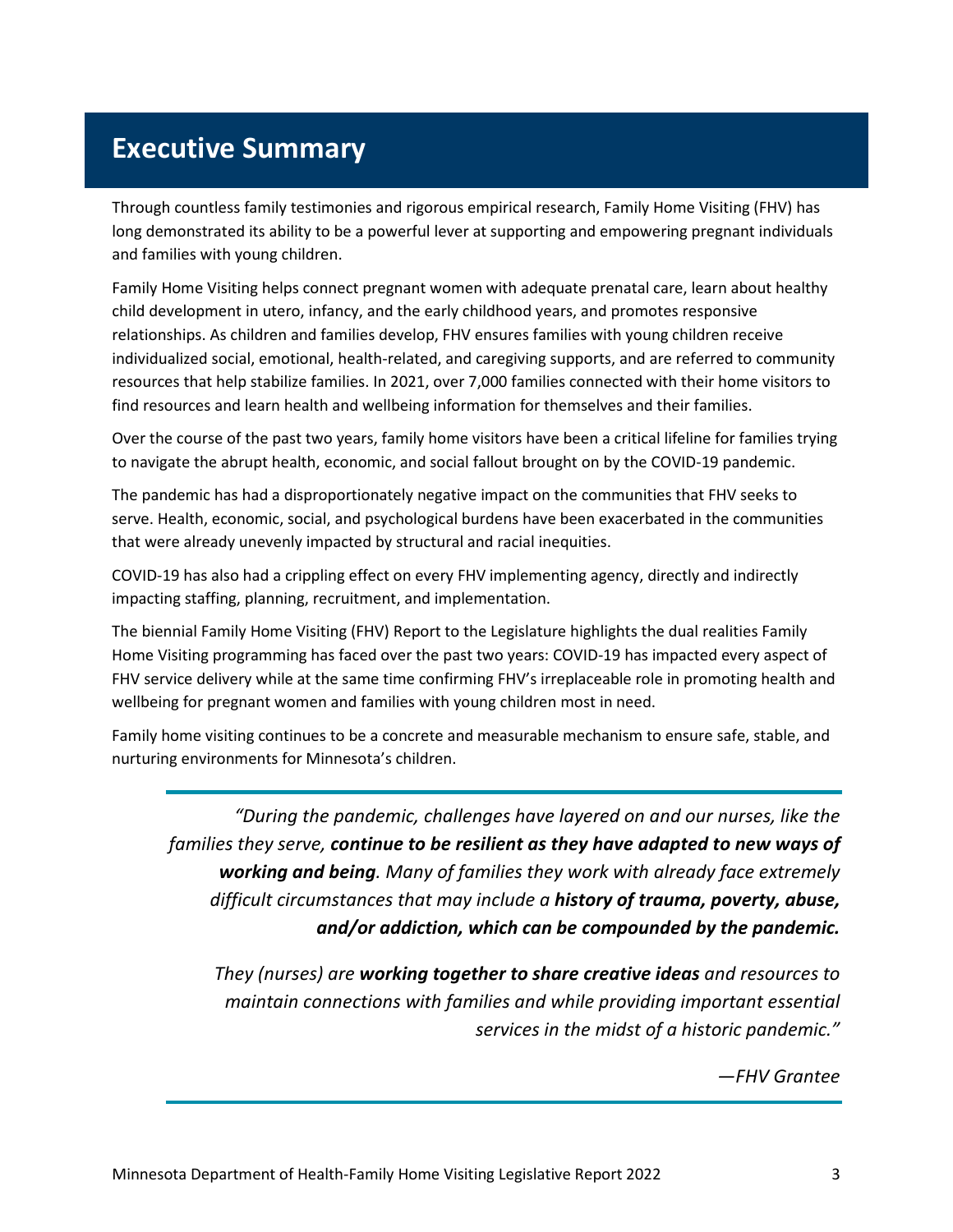#### **Contents**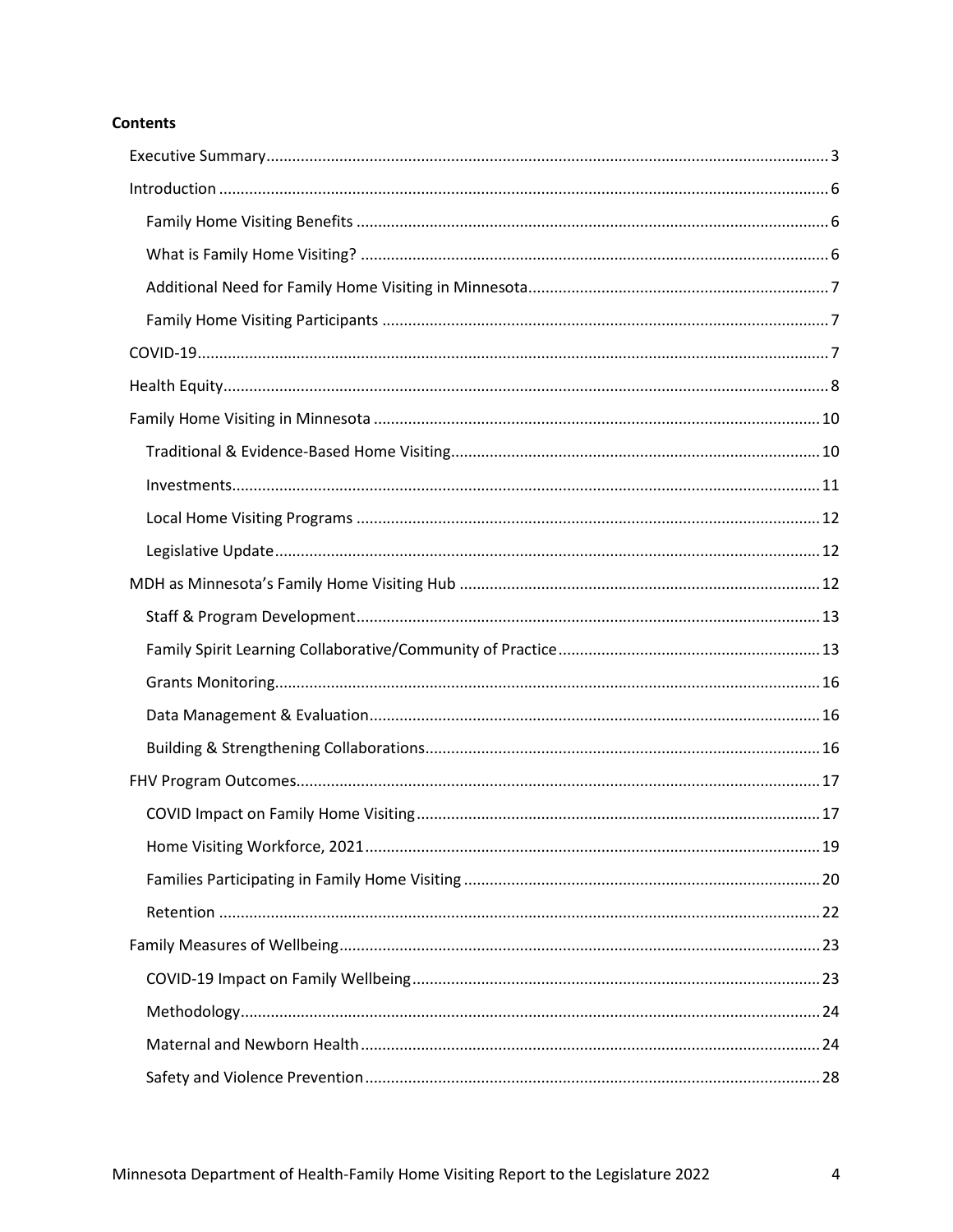| Appendix C. Participant Enrollment & Demographic Characteristics, 2020-2021 40 |  |
|--------------------------------------------------------------------------------|--|
| Appendix D. Family Home Visiting Participant Outcome Measures, 2020-2021  47   |  |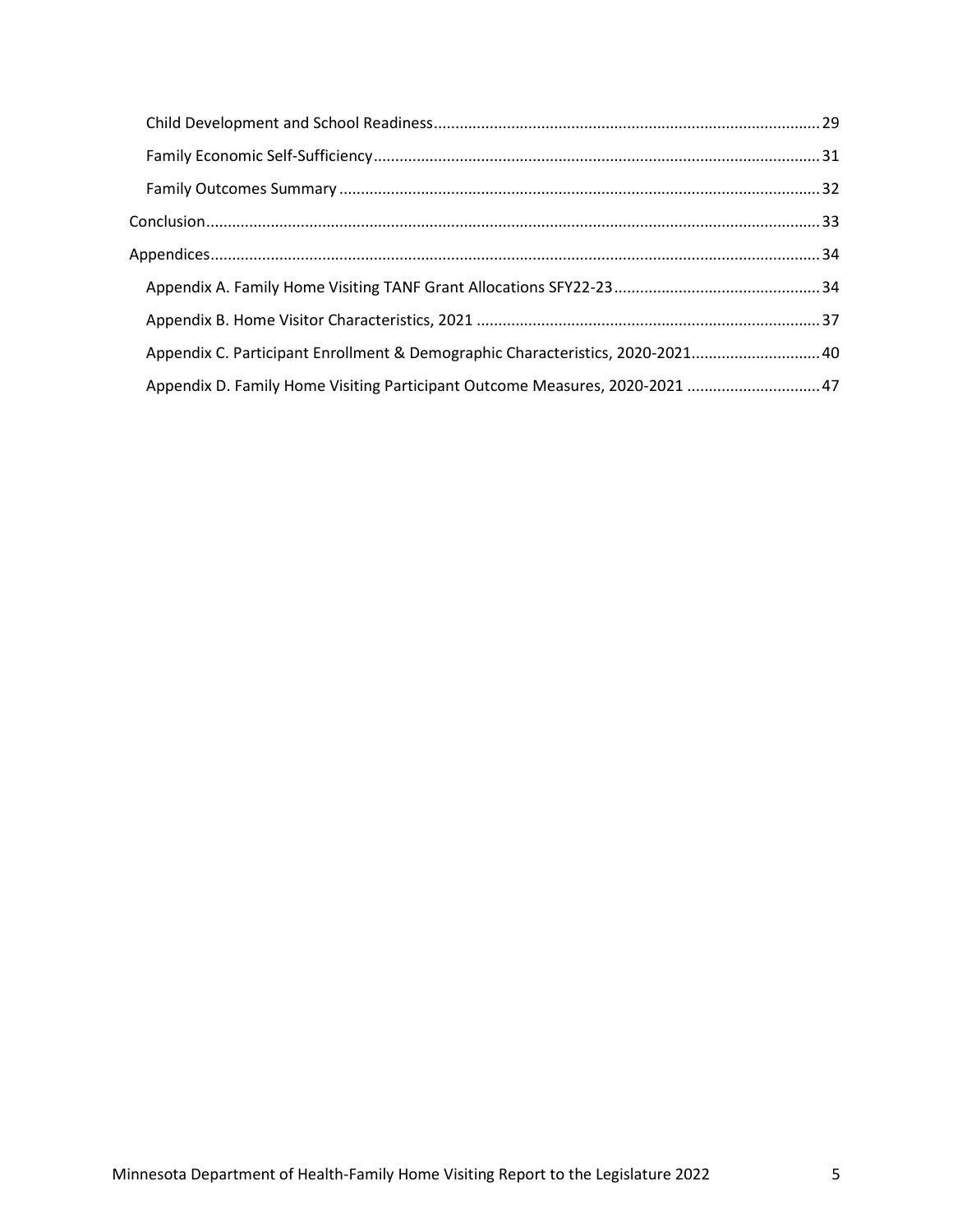# <span id="page-5-0"></span>**Introduction**

## <span id="page-5-1"></span>**Family Home Visiting Benefits**

Family Home Visiting (FHV) is a voluntary, preventive intervention that supports pregnant women and families with young children through a two-generation approach. By strengthening families in their communities, FHV has repeatedly demonstrated powerful impacts on multiple family and child outcomes, including positive pregnancy outcomes, school readiness, child abuse prevention, and family self-sufficiency.<sup>[1](#page-50-0),[2](#page-50-1)</sup>

Appropriate prenatal care is critical for babies: brain development begins well before birth and is heavily affected by malnutrition, environmental pollutants, and infections. $3,4,5$  $3,4,5$  $3,4,5$  $3,4,5$  Stressors and traumatic experiences in early childhood can disrupt normal brain development and lead to poorer physical health and worse emotional, behavioral, cognitive, and language developmental outcomes.<sup>[6,](#page-50-5)[7](#page-50-6)</sup>

Chronic stressors, such as poverty, can actually change the way the brain looks, develops, and functions.<sup>[8](#page-50-7)</sup> The effects of poverty can be detected in brain development as early as 6 to 9 months of age.<sup>[9](#page-50-8)</sup>

These adverse experiences and stressors unevenly impact pregnant women and families who also experience **economic, structural,** and **racial inequities**. On average, Minnesota has good health outcomes, but those **outcomes hide significant health inequities** for Minnesotans who are Black, Indigenous, and People of Color (BIPOC).

Family Home Visiting is a proven strategy in addressing the factors that impact relationships and environments for pregnant and parenting families with young children—and doing so directly in the communities in which they live. FHV services have demonstrated significant and replicated impacts on improving child and family wellbeing.

## <span id="page-5-2"></span>**What is Family Home Visiting?**

Family Home Visiting (FHV) is a voluntary, home-based service ideally delivered prenatally through a child's first few years. During frequent, regularly scheduled visits, a family works with a trained home visitor to complete activities and curricula often provided by an evidence-based home visiting model. The home visitor also uses information from various health assessments to develop an individualized plan to assist the family in reaching their goals. Home visiting uses a multi-generational approach, benefiting pregnant and families with young children through:

- Helping parents and caregivers develop **safe, stable, nurturing relationships and environments** that support healthy development;
- Connecting families to **community services**, such as referrals for pregnant women to appropriate prenatal care;
- Supporting parents and caregivers as a **child's first teacher**; and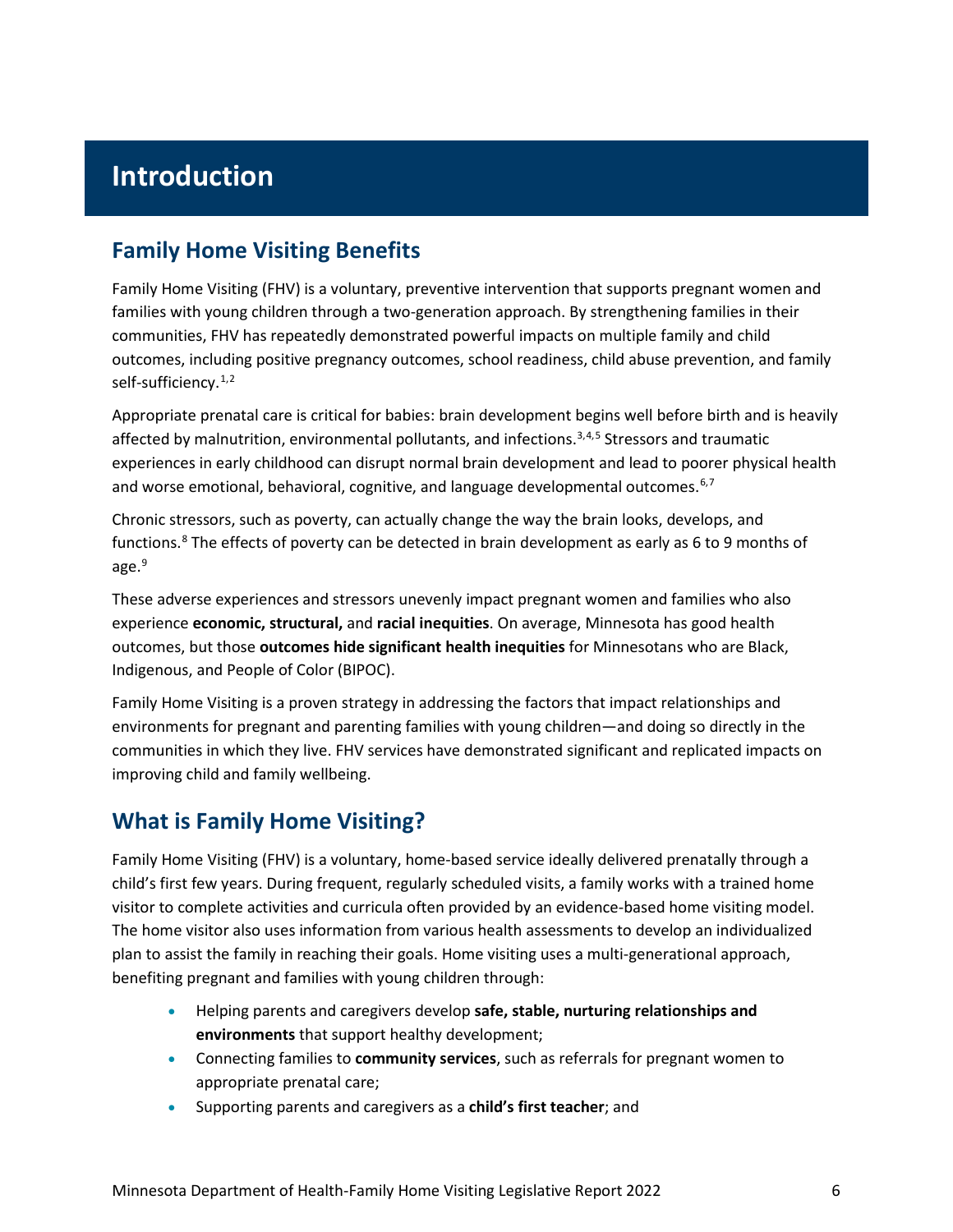• Fostering **parenting and caregiving skills** that decrease the risk of child abuse.

## <span id="page-6-0"></span>**Additional Need for Family Home Visiting in Minnesota**

Despite sizable financial commitments, the need for Family Home Visiting (FHV) services continually and greatly outpaces its current availability. In 2021, over 7,000 households participated in FHV, yet according to a recent statewide assessment, an estimated 76,000 Minnesota families would benefit from FHV services. Across Minnesota, **only one in 10 families in need** of Family Home Visiting receive these services, despite significant local, state, and federal investments.

## <span id="page-6-1"></span>**Family Home Visiting Participants**

Families who present the greatest needs are prioritized to receive visits from family home visitors with extensive training and expertise. Family Home Visiting begins prenatally, when possible, to recruit families with one or more of the following risk factors:

- Teen parents
- History of child or domestic abuse, or other types of violence including victimization
- History of homelessness or low resiliency to adversities and environmental stressors
- Mental health disorders including maternal depression or reduced cognitive function
- History of alcohol or substance use
- Insufficient financial resources and economic instability due to employment barriers

# <span id="page-6-2"></span>**COVID-19**

On March 13th, 2020, Minnesota Governor Tim Walz declared a peacetime emergency to combat COVID-19, an infectious disease that had been detected in 42 states, including Minnesota. Since then, the COVID-19 pandemic has negatively impacted the social, economic, and health & wellbeing of Minnesotans. The impact of COVID-19 has been unevenly experienced: families who already face systemic health and racial disparities have been disproportionally affected by COVID-19 and its subsequent financial, health, and social fallout. While the long-term impact of this health crisis is yet to be learned, COVID-19 has upended family social supports, financial and employment security, housing stability, school and work environments, and health & wellbeing.

Despite Family Home Visiting programs across the state being impacted with staffing reassignments, and numerous other barriers that affect recruitment, participation, and retention, **home visitors have served a critical function of assisting pregnant women and families with young children during this exceptional crisis**.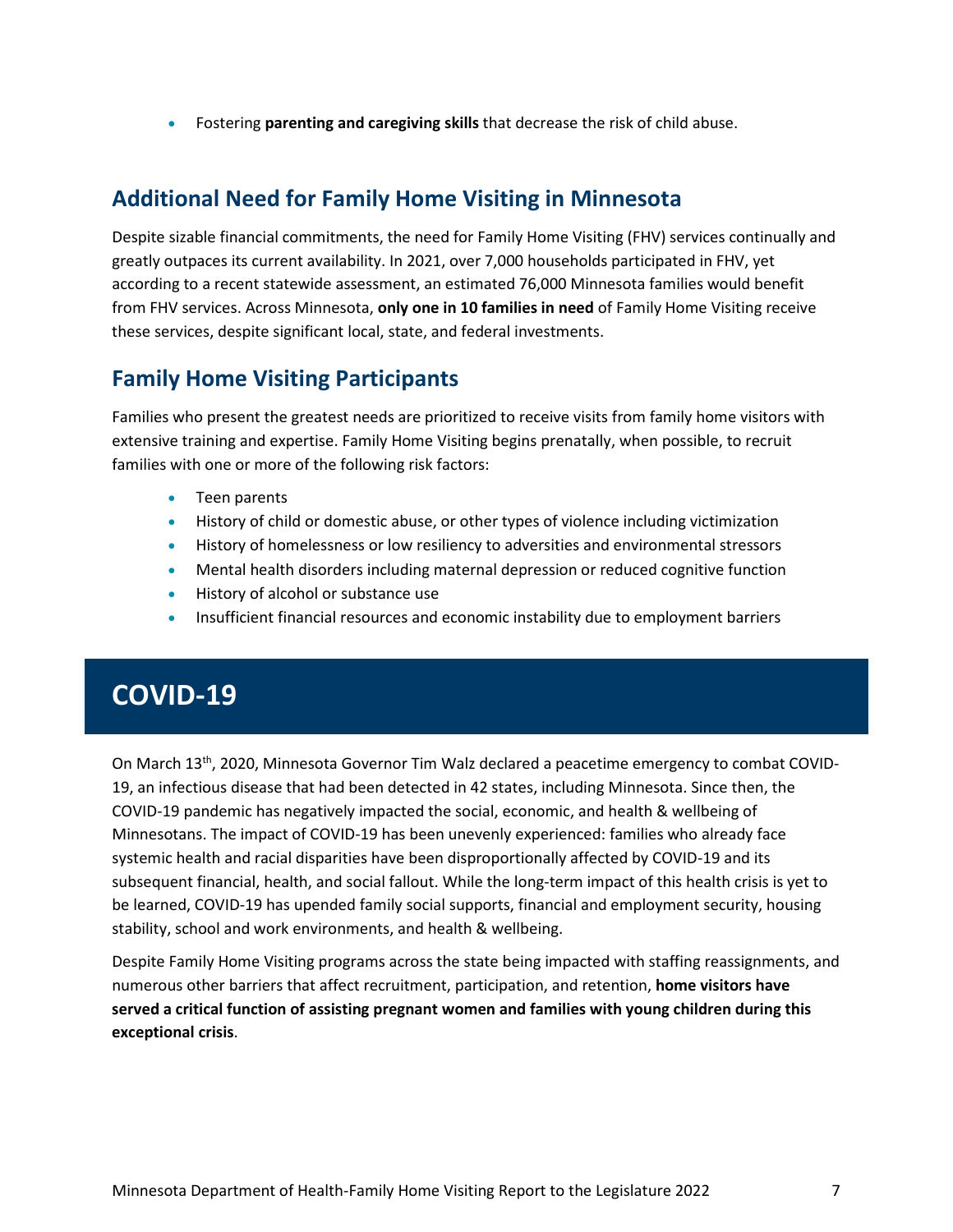*Jesse\* was pregnant and in rehab for alcohol addiction when the pandemic hit. Her older children were temporarily in custody with a family member while she completed the rehab program. Because of the pandemic, CPS policies changed overnight and she was suddenly not allowed to see her children (ages 2 and 9) at all. Understandably, she was quite distressed by this. She had limited access to phone or email due to the policies at her facility, but her home visiting nurse was able to advocate for her with CPS and help find COVID-safe ways for her to visit with the children. Jesse and the kids did so much better once they could see each other regularly!*

*Eventually, she was able to move to her own apartment together with her children (while continuing her outpatient therapy). Her nurse helped her get furniture for the apartment and brought donated winter coats, clothing, and toys for the kids since most stores were closed due to lockdown. The nurse also delivered a car seat and pack and play for her new baby - a healthy baby boy! Jesse is now thriving and has regained full custody of her older kids.*

*FHV Grantee*

# <span id="page-7-0"></span>**Health Equity**

Families are central to the healthy physical, social, and emotional development of infants and young children. However, many Minnesota families face challenges that impact their children's development during the critical early years of life. Stressors such as poverty and adverse experiences disproportionately affect children and families in economically, socially, and environmentally disadvantaged communities. Frequent exposure to these stressors leads to likelihood of facing health disparities later in life.

**Health equity** means every individual has a fair opportunity to attain the individual's full health potential and **no individual is disadvantaged** from achieving this potential.<sup>[10](#page-50-9)</sup>

FHV is uniquely positioned to **promote health equity** by providing social, emotional, health, and caregiving supports to families, and linking them to appropriate resources. FHV's emphasis on meeting families where they are, connecting pregnant women with appropriate prenatal care, and empowering parents with skills are just a few key activities that address the social and economic factors that drive **health disparities**.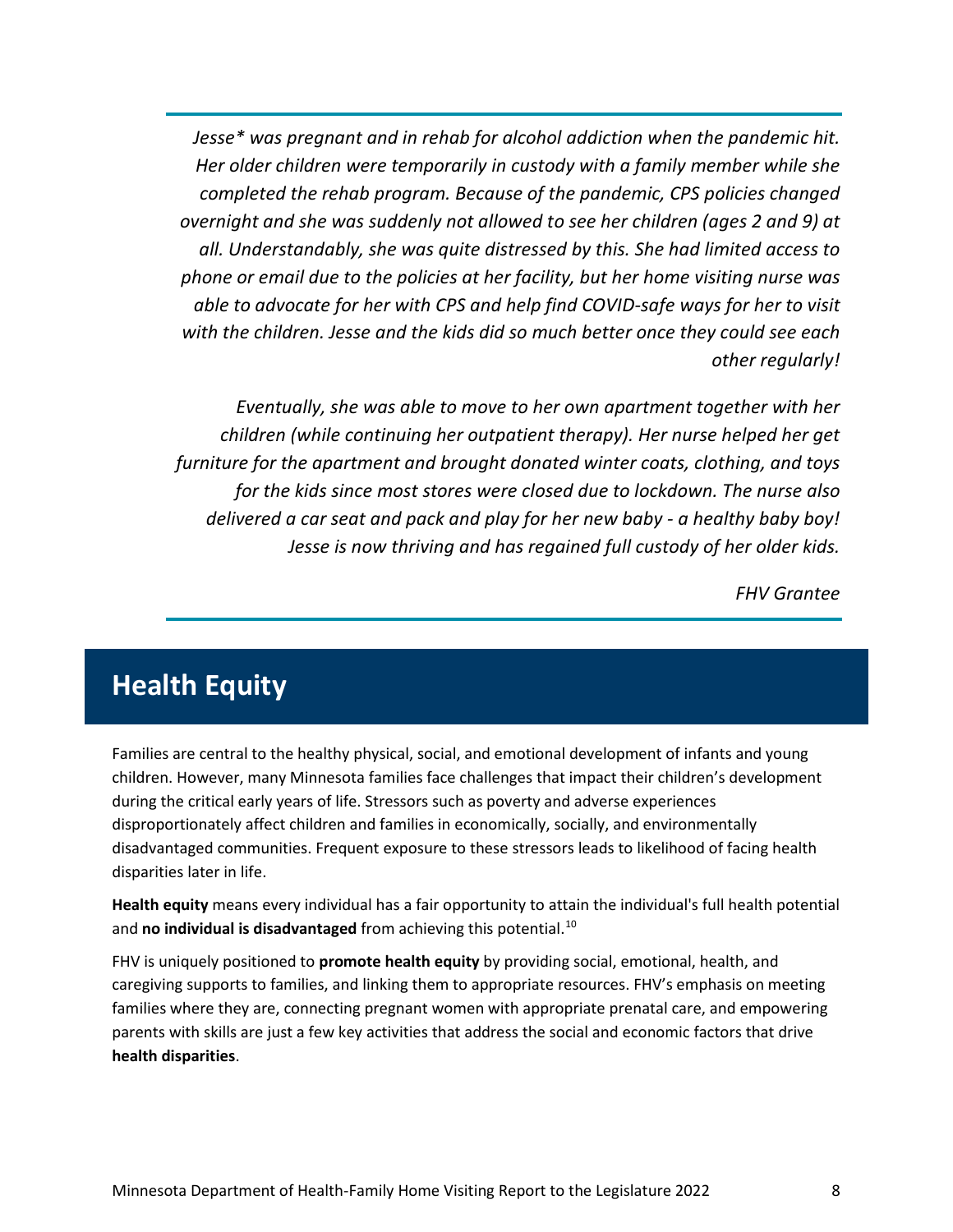**Health disparities are preventable differences** on health outcomes that negatively affect socially disadvantaged populations, such as populations defined by race, gender, education, or geographic region.<sup>[11](#page-50-10)</sup> The Minnesota Department of Health's Center for Health Equity (CHE) describes these disparities as "**neither random nor unpredictable**. The groups that experience the greatest disparities in health outcomes also have experienced the greatest inequities in the social and economic conditions that are such strong predictors of health."<sup>[12](#page-50-11)</sup>

The MDH-FHV section promotes health equity by:

- Supporting Tribal home visiting and Tribal public health by maximizing grants and streamlining application processes.
	- $\circ$  Each year, nine Tribal Nations receive TANF funds to implement evidence-based and/or traditional home visiting programs.
	- $\circ$  Beginning in 2017, four Tribes and five non-profit organizations that serve Indigenous families have received state Evidence-Based Home Visiting (EBHV) grants to implement Family Spirit and Nurse-Family Partnership home visiting programs.
- Advancing the implementation of Family Spirit, an evidence-based FHV model that uses culture as an asset and prevention framework. Specifically designed for Native American parents, caregivers, and their children, Family Spirit incorporates traditional Indigenous parenting and self-care concepts and uses a strengths-based curriculum to improve maternal and child health.
- Requiring Request for Proposal (RFP) awardees to demonstrate they serve populations impacted by health disparities.
- Prioritizing grantees that work with smaller organizations that can meet the unique needs of their communities. For example, Hennepin County strategically redirects part of their funding to smaller non-profit organizations that have existing and trusting relationships within the communities they serve.
- Promoting continuity of care for highly mobile families by strengthening local collaborations.
- Investing in programs that serve populations that historically have not accessed Family Home Visiting, including Black, Indigenous, and People of Color (BIPOC), immigrant, geographicallyisolated populations as well as communities whose first language is not English. Examples include:
	- o CLUES, a Latino-led organization, delivers FHV programming **to Latino and new immigrant families**;
	- o The Family Partnership implements FHV services to **African-American families** in primarily North Minneapolis;
	- o Pillager Family Council supports a **100% rural community** with families facing poverty and other risk factors;
	- o Simpson Housing Services serves largely **African American families experiencing homelessness;**
	- o Way to Grow supports communities with **high percentage of immigrant families and English Language Learners (ELL)**, African-American, African, Native American, Hmong, White and Latino families;
	- o WellShare International's program works primarily with **Somali families**; and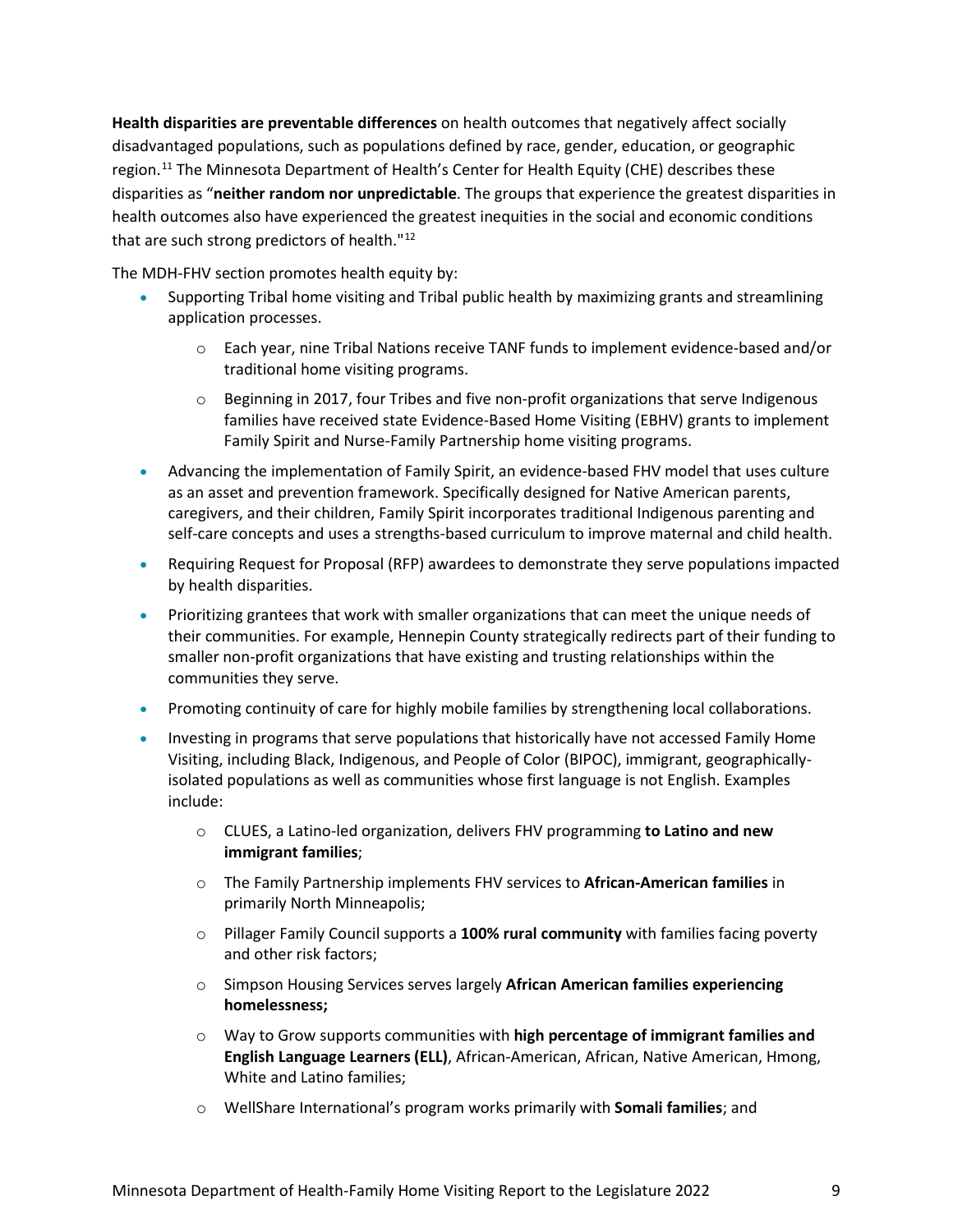#### o YWCA-Mankato seeks to serve **immigrant and refugee families**.

FHV is well positioned to drive health equity in Minnesota by empowering families through building relationships and connecting them to community resources. Coupled with the devastating impact that COVID-19 has had on the families who already experience health disparities, Minnesota's investment in family home visiting services is an essential component to promote health equity for all Minnesotans.

# <span id="page-9-0"></span>**Family Home Visiting in Minnesota**

Family Home Visiting incorporates local, state, and federal partners and investments to effectively implement family-based interventions to pregnant women and families with young children across the state. This section provides descriptions of evidence-based and traditional home visiting, state and federal investments, local implementing partners, and a 2021 Minnesota legislative update, including home visiting initiatives that were codified into statute.

## <span id="page-9-1"></span>**Traditional & Evidence-Based Home Visiting**

Across Minnesota, both evidence-based home visiting and traditional public health home visiting are implemented with funding from MDH-FHV. Evidence-based home visiting models have demonstrated and replicated positive impacts on child and family wellbeing through rigorous research. Home visitors trained in these models go through extensive training and accreditation processes to effectively implement the model's core components. Traditional home visiting (both long- and short-term) relies on nurse home visitor experience, nursing education, community needs, and findings from basic research.

Seven different evidence-based home visiting models are supported by MDH and implemented across Minnesota. Early Head Start, Family Spirit, Healthy Families America, Maternal Early Childhood Sustained Home-Visiting, Nurse-Family Partnership, and Parents as Teachers are long-term, targeted home visiting models, serving families for 2-5 years. Family Connects is a short-term, universal home visiting model that provides families an average of 2-5 visits. All models use a two-generation approach for supporting caregivers and children yet vary in eligibility, intensity, length, and content focus.

#### **Evidence-Based Home Visiting Expansion**

Evidence-based (EB) home visiting has dramatically increased across the state as the MDH-FHV program has emphasized the importance of implementing **proven models** that support pregnant women and families with young children. In 2012, over half of counties (n = 47, 54%) were implementing an EB model. By 2019, the number jumped to 81 counties (94%). In 2021, 98% of counties are implementing an EB home visiting model.

Some counties and communities choose to implement multiple evidence-based home visiting models to better meet the needs of specific populations within their communities. Tribal nations have also had great success implementing EB models that meet their community values and needs.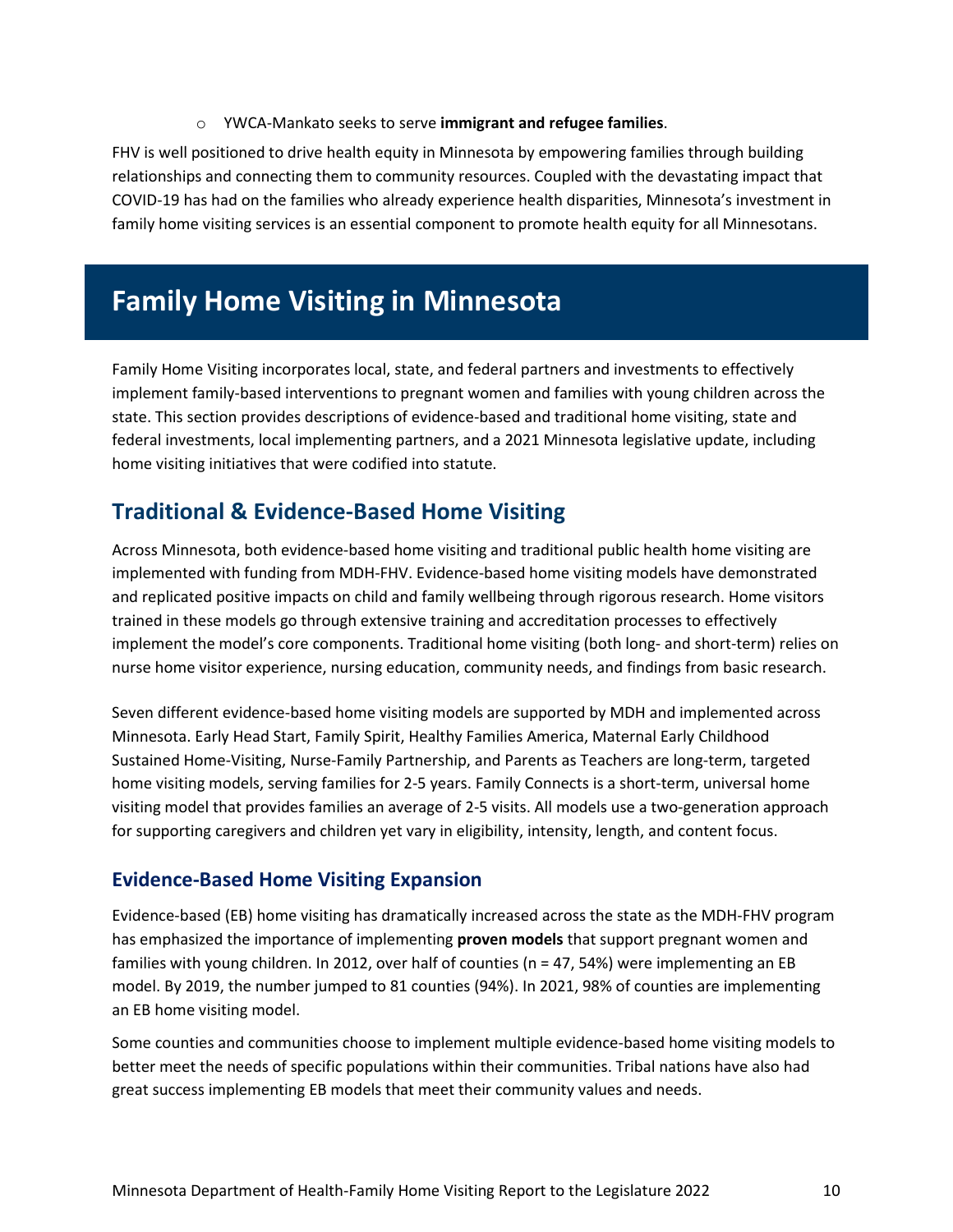## <span id="page-10-0"></span>**Investments**

MDH-FHV uses a combination of state and federal dollars to fund local home visiting programming across the state, awarding grants to local public health, Tribal Nations, and non-profit organizations. As seen in Figure 1, there has been increased investment in FHV in recent years, reflecting national momentum of supporting evidence-based interventions that yield positive outcomes for families.



**Figure 1. Investments in Evidence-Based Home Visiting 2018 - Present**

[Minnesota Department of Health-Family Home Visiting's Funding and Grants Management website](https://www.health.state.mn.us/communities/fhv/grant.html) to view individual TANF awards to local public health and Tribal governments.

State allocations provide over half (52%) of FHV funding, followed by MIECHV (24%), and TANF (24%). Many local counties also leverage local funds to expand services and reach to communities across the state. Combinations of the funds mentioned above, along with other local, state, and federal resources, allow local agencies to sustainably provide home visiting services to as many eligible families as possible. Further, local home visiting programs that employee public health nurses can seek third party reimbursement for eligible home visiting services using Medical Assistance for participants enrolled in Medicaid.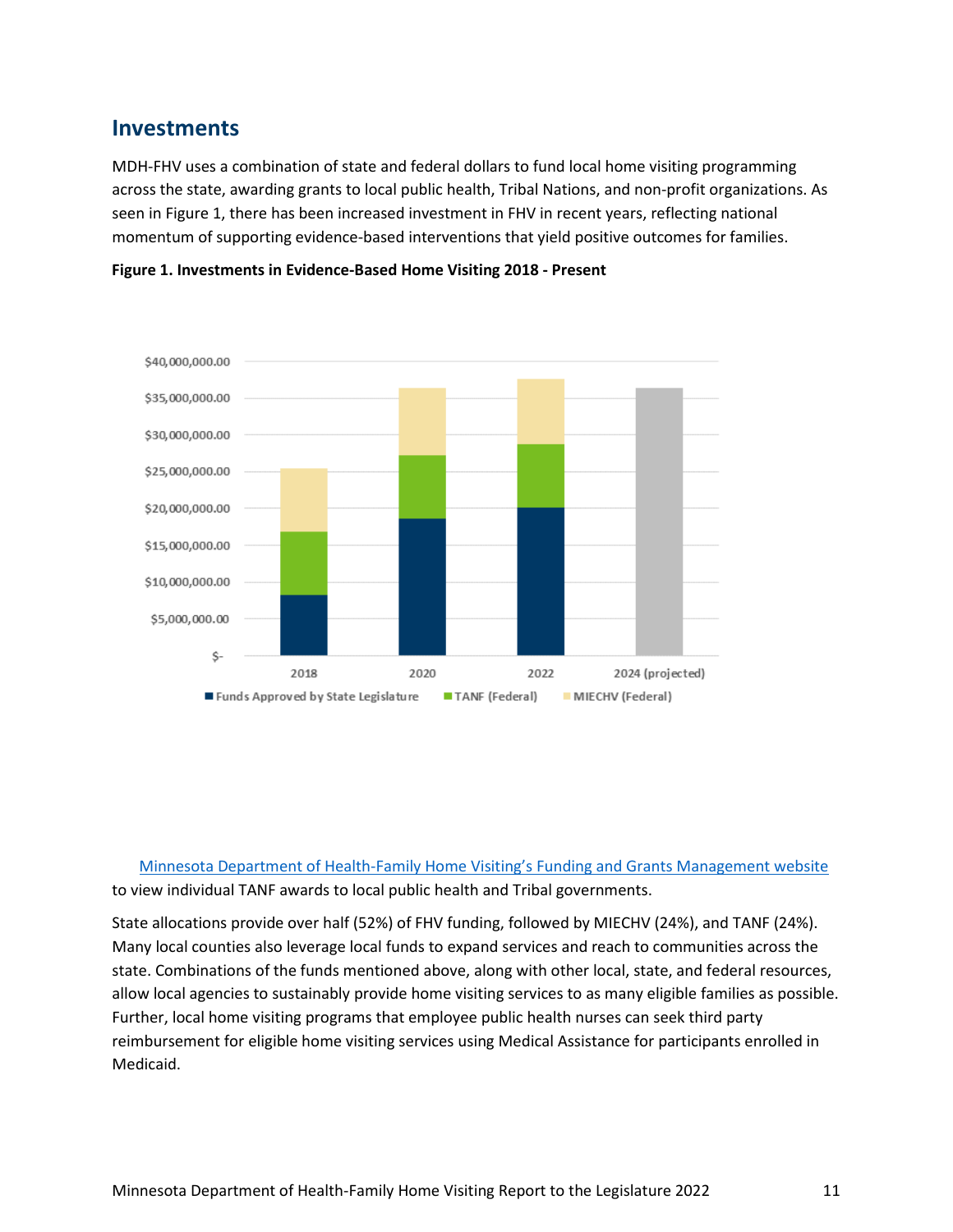## <span id="page-11-0"></span>**Local Home Visiting Programs**

Local implementing agencies use their knowledge of the community they serve, community needs, and resources that best serve their priority population(s) to determine an appropriate home visiting model and curriculum. Managing operations, hiring and supporting home visiting staff, and meeting reporting requirements are a few key responsibilities of local FHV programs.

Three distinct grantee types use MDH funds to deliver Family Home Visiting services in Minnesota: community health boards (CHBs), non-profit organizations, and Tribal governments. Home visitors in CHBs most often are public health nurses. Non-profit organizations are an emerging home visiting implementer and have demonstrated their ability to meet the unique needs of the communities in which they serve. Tribal governments implement Family Home Visiting as a method to support and empower Tribal community members with young children, often using a home visiting model that emphasizes culture as a protective factor.

For a current family home visiting program inventory, including MDH-awarded programs, visit Help Me [Connect,](https://helpmeconnect.web.health.state.mn.us/HelpMeConnect/Search/HealthyDevelopmentandScreening/FamilyHomeVisiting?loc=8100%2092nd%20Trail%20N%2C%20Brooklyn%20Park%2C%20MN%2055445&geo=45.123083%2C-93.374324) an online early childhood resource navigator. Search results can be filtered by evidence-based model, specialization, or service area (ZIP code, city, or county).

## <span id="page-11-1"></span>**Legislative Update**

During the 2021 Legislative session, two home visiting initiatives that were initially approved by the Legislature in 2017 were codified into statute, MN Stat 145.87 (Home Visiting for Pregnant Women and Families with Young Children) and MN Stat 145A.145 (Nurse-Family Partnership Programs). A change that occurred during the codification of MN Stat 145.87 added flexibility to use up to 25% of state home visiting funds to support evidence-informed or promising practices. The legislation requires that a minimum of 75% of funding must be distributed to evidence-based home visiting programs. The increased flexibility is intended to support the advancement of community-driven home visiting solutions aimed at decreasing health disparities for American Indians and families of color in Minnesota.

# <span id="page-11-2"></span>**MDH as Minnesota's Family Home Visiting Hub**

The Family Home Visiting Section in the Minnesota Department of Health works collaboratively to oversee **key functions**:

- **Distribute funds** to local home visiting service providers through grant awards.
- **Monitor** work plans, budgets, and fidelity to home visiting models.
- Provide programmatic and budgeting **technical assistance and training**.
- Organize **Continuous Quality Improvement initiatives** to improve programs and outcomes for families.
- **Coordinate with other state agencies** to build a stronger and more integrated early childhood systems.
- **Evaluate program effectiveness** through outcome measurement.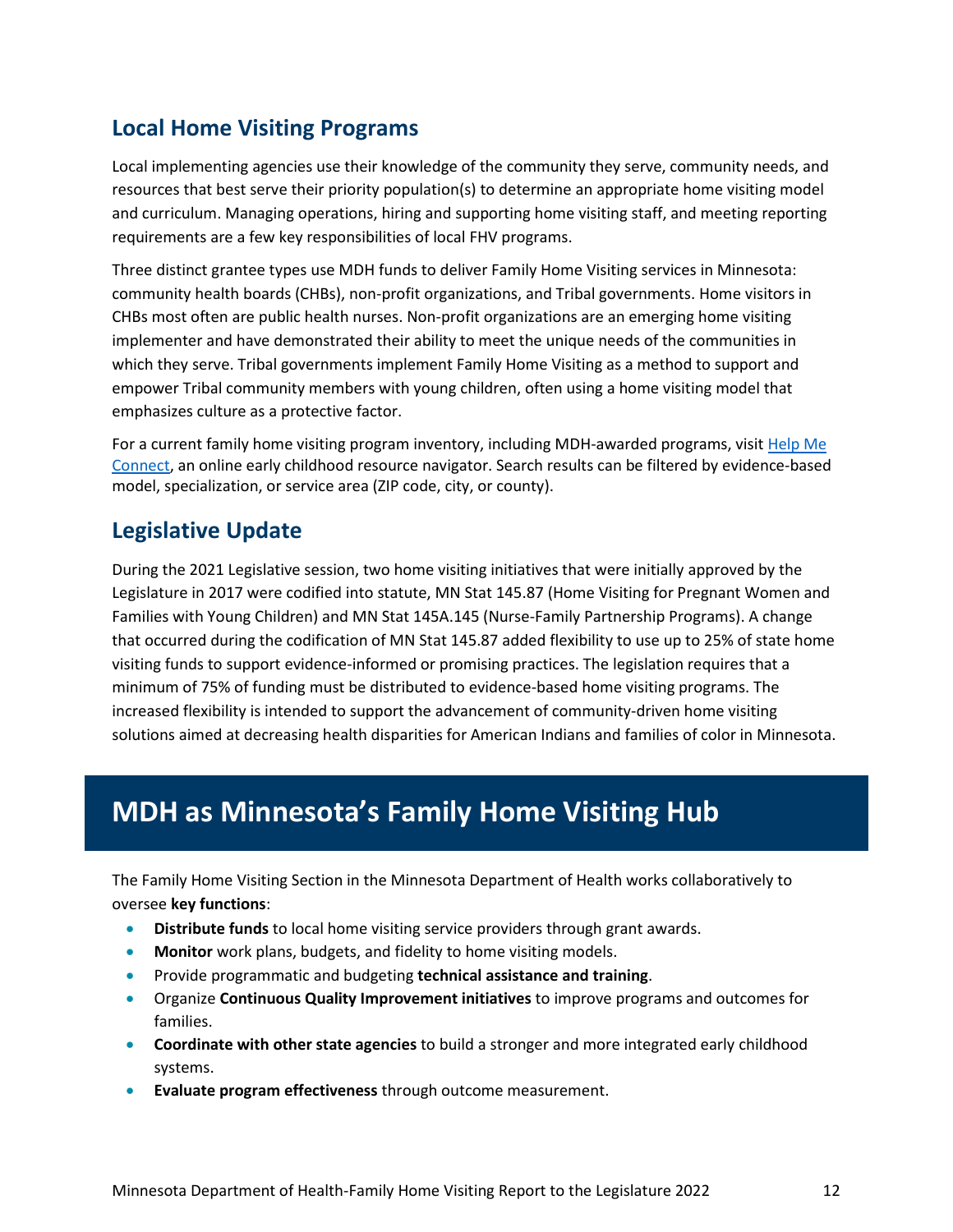## <span id="page-12-0"></span>**Staff & Program Development**

#### **Professional Development**

Supporting and developing staff is critical for promoting stable and effective organizations and delivering strong program activities to families. Each of the FHV models has specific training requirements for home visitors and their supervisors. MDH also provides ongoing trainings to local programs that build capacity and promote connections across home visiting programs. Beyond the core requirements of each home visiting model, FHV agencies have discretion in selecting trainings specific to the needs of their home visitors and communities.

#### **Continuous Quality Improvement (CQI)**

Continuous Quality Improvement (CQI) is a deliberate, defined process of focusing on activities that are responsive to community needs and improving population health. It is a continuous and ongoing effort to achieve measurable improvements in efficiency, effectiveness, performance, accountability, outcomes, and other indicators of quality. Recruitment & retention of families, breastfeeding, intimate partner violence (IPV), and most recently screening for depression have been recent CQI initiatives facilitated by MDH-FHV.

#### **Technical Assistance**

Providing accurate, timely technical assistance is an essential function at MDH-FHV. MDH-FHV staff work collaboratively to provide consultation to local implementing agencies on budgeting, grants management, funding, model support, data entry & evaluation, and more. MDH-FHV provides resources, tools, and individualized support to improve service delivery and promote program capacity.

## <span id="page-12-1"></span>**Family Spirit Learning Collaborative/Community of Practice**

Beginning 2020, Minnesota Department of Health facilitated a yearlong, three-part Community of Practice (CoP) series for home visiting programs implementing **Family Spirit**, an evidence-based home visiting model. Family Spirit was developed around Indigenous belief systems and encourages the use of healthy traditions to guide parenting behavior and goals. Seventeen agencies (Tribal Nations, nonprofit organizations, and community health agencies) participated in in the CoP where model expertise and training were provided by Family Spirit developer **Johns Hopkins Center for American Indian Health (JHCAIH)**.

Across the state, there is widespread commitment to advance culturally relevant family home visiting services by promoting collaboration, enhancing networking opportunities, and providing technical assistance. Lieutenant Governor Peggy Flanagan, a member of the White Earth Nation, joined the kickoff and closing events to share the **state's commitment to addressing the stark health disparities experienced by the American Indian population**. She applauded the efforts of family home visitors and gave examples from her own work about the difference these services make.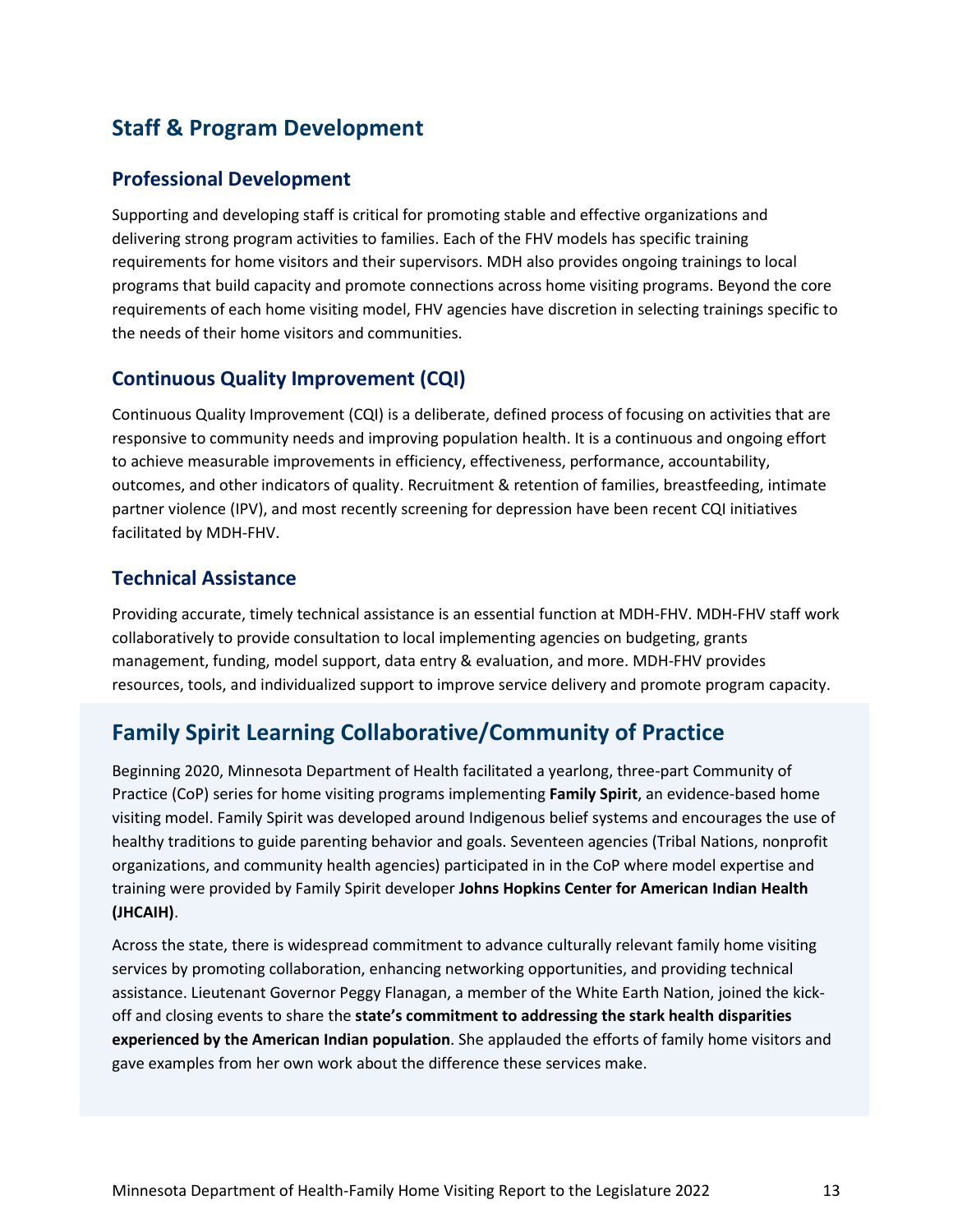#### **Participating Agencies**



Community of Practice participants (mostly home visitors) attended webinars, group and individual coaching sessions, and other virtual trainings and presentations by national experts and JHCAIH staff. Due to COVID-19, nearly all activities were facilitated virtually. Topics included:

- Strengthening home visiting programming (e.g., how to effectively use incentives, creating meaningful referrals for resources, incorporating culture into Family Spirit delivery)
- Motivational Interviewing
- Trauma-informed approaches to home visiting
- Supporting home visitors who experience vicarious trauma.

#### **CoP Participant Perspective: Birdie Lyons, Family Spirit Coordinator**

Birdie Lyons, member of the Leech Lake Band of Ojibwe and Family Spirit coordinator, has worked in home visiting for over 38 years, the last six implementing Family Spirit. She shared her reflections as a participant of the Community of Practice (CoP). Birdie enjoyed the CoP because it provided a framework to look at how she did her work just a bit differently. The year-long process also allowed her "to reflect,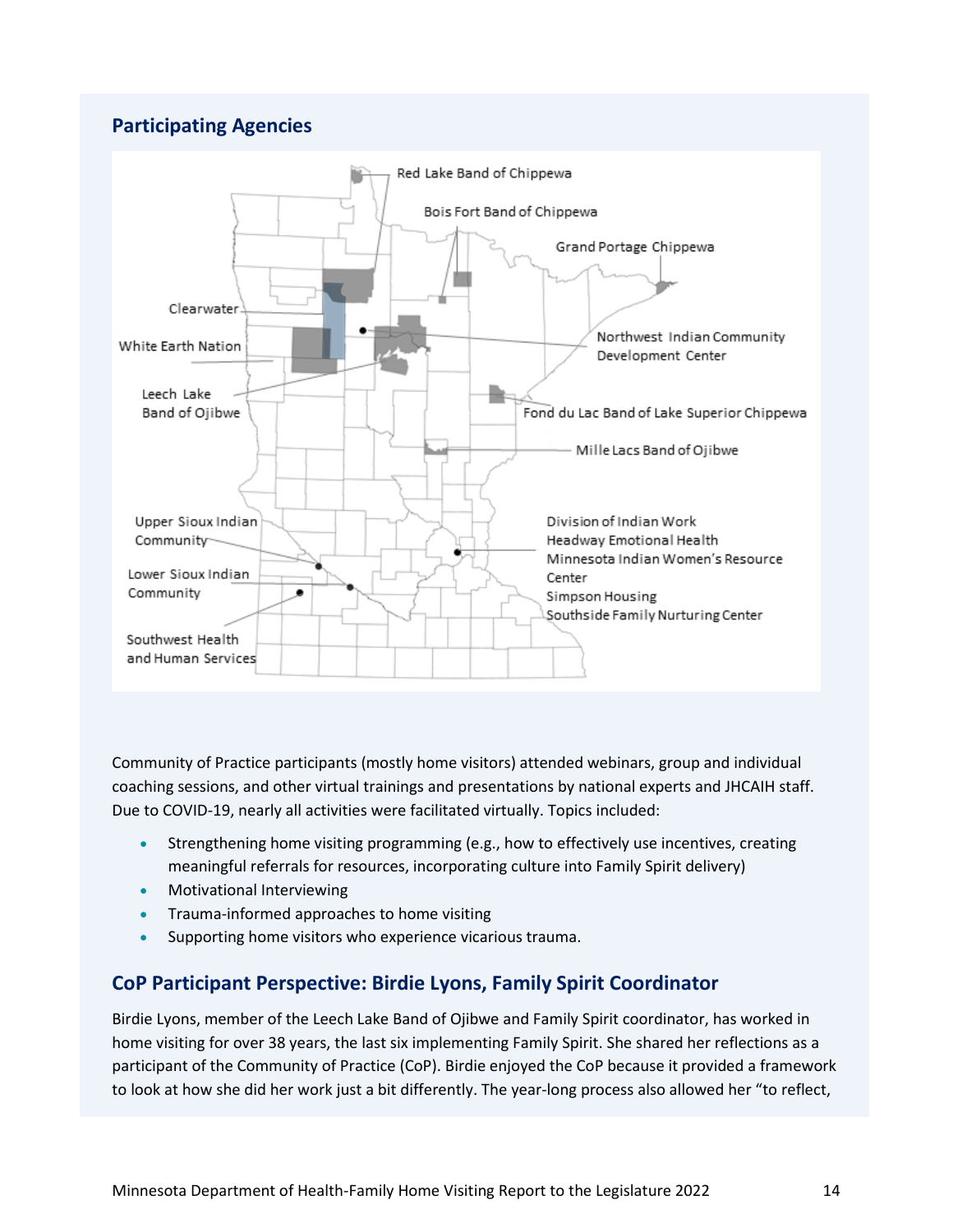and put into practice and see what did and didn't work" with input from other Tribal home visitors from across the state.

One of the most impactful aspects of the CoP was the focus on family-led practice: "It reminded me that my role is to listen to the participant and follow their lead. We spend so much time thinking about curriculum and reports that a home visitor might forget about the people you're serving and what they need versus what you think they need." Another aspect of the CoP that was very valuable was, "the information was presented in a way that made sense to me, I could see how what I was learning could be adapted to my Ojibwe community."

Birdie looks forward to additional CoPs, including those that focus on both Indigenous Communities and more broadly on Black, Indigenous, and People of Color (BIPOC) communities. "CoPs need to include a foundation of understanding of the issues Indigenous communities encounter as they rebuild their Nations and culture." She also would like to have the opportunity to learn more about other cultures, and build understanding on how to work with other cultures. "We need more of this training. It helps everybody, not just Indigenous communities."

### **Project Evaluation Findings**

At the conclusion, JHCAIH conducted an evaluation of the Family Spirit Community of Practice. Evaluation findings indicate the CoP was positive and informative. The speakers and presenters were effective, and the CoP provided opportunities for participants to learn and address personal and professional goals. Additionally, participants appreciated the opportunity to learn and connect with other programs.

#### **Embedding Native Belief Systems**

Family Spirit facilitators adapted a traditional Continuous Quality Improvement process with elements from a Community of Practice approach that acknowledged and elevated the importance of traditional practices, shared learning, and peer connections.

#### **COVID Adaptations**

COVID-19 upended regularly- planned CoP topics and processes. In response to home visitor feedback, a workshop was created to focus on remote home visiting guidance. Subsequent sessions were held virtually, and facilitators regularly provided space and time for home visitors to debrief and receive support in response to their demanding COVID-19 response work.

#### **Intentional Opportunities for Connection**

Home visitor feedback highlighted the importance of designating time for group discussions and informal conversations. While some presentations embedded small group discussions, additional opportunity for making and building connections is sacred to home visitors.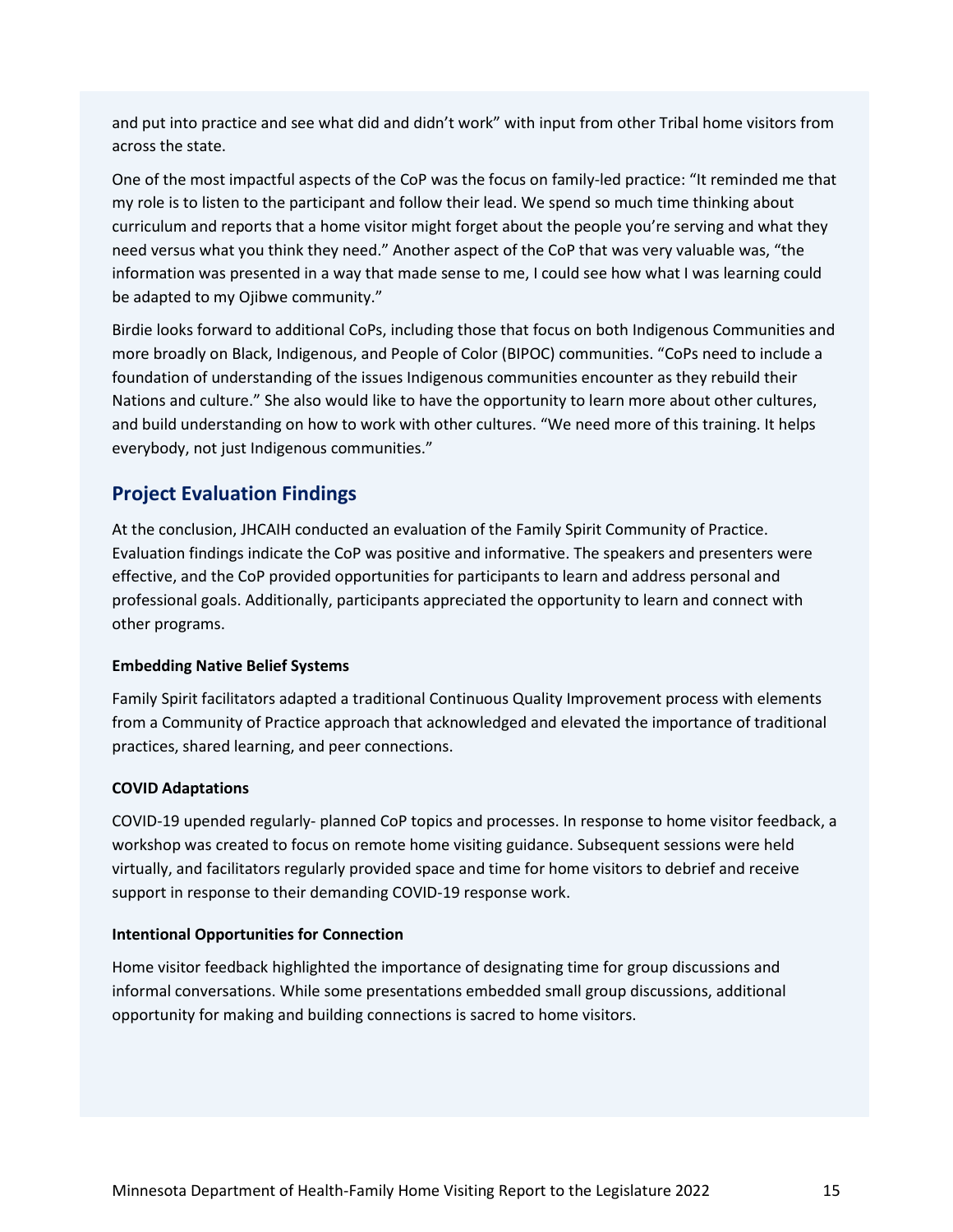#### **Networking at Multiple Levels**

Home visitors developed professional and social relationships with one another, the Department of Health, and Family Spirit team. They used this time to exchange information with one another (e.g., reflective supervision resources) and created the opportunity for sites to communicate their needs or to ask questions.

#### **Next Steps**

At the end of the Community of Practice, future Family Spirit projects at MDH were identified. Potential topics include:

- Re-introducing in-person home visitation post-COVID
- Reflective practice/consultation and debrief
- Fathers and male role models
- Addressing risk factors such as suicide, homelessness, and substance abuse
- Working with the incarceration system and parents recently released.

## <span id="page-15-0"></span>**Grants Monitoring**

Grants managers oversee all areas of FHV grants, including the grant agreement, work plan, budget, invoices, monitoring, and reporting requirements. They provide technical assistance throughout all stages of a grant: Pre-Award, Award, & Post-Award. They use several resources, including work plans, progress reports, check-ins, and site visits to assess and guide effective implementation and successful completion of grant activities. Equally important, grants managers have a fiduciary responsibility to ensure the investments made from Minnesotans are spent responsibly and in accordance with all relevant statutes.

## <span id="page-15-1"></span>**Data Management & Evaluation**

The Family Home Visiting evaluation team collects, analyzes, and reports on data related to the impact of FHV services in Minnesota. Evaluation activities inform local and state level programming and policy as well as meet grant and model requirements for reporting. **Information for Home Visiting Evaluation (IHVE)**, the MDH-FHV data collection system, provides data to answer questions about FHV effectiveness and opportunities for improvement.

## <span id="page-15-2"></span>**Building & Strengthening Collaborations**

The Minnesota Department of Health uses collaborations to promote innovation, engage individuals and organizations, and communicate and disseminate findings and best practices. This includes a focus on promoting local partnerships, sharing information with local and national partners, and participating in inter-agency initiatives.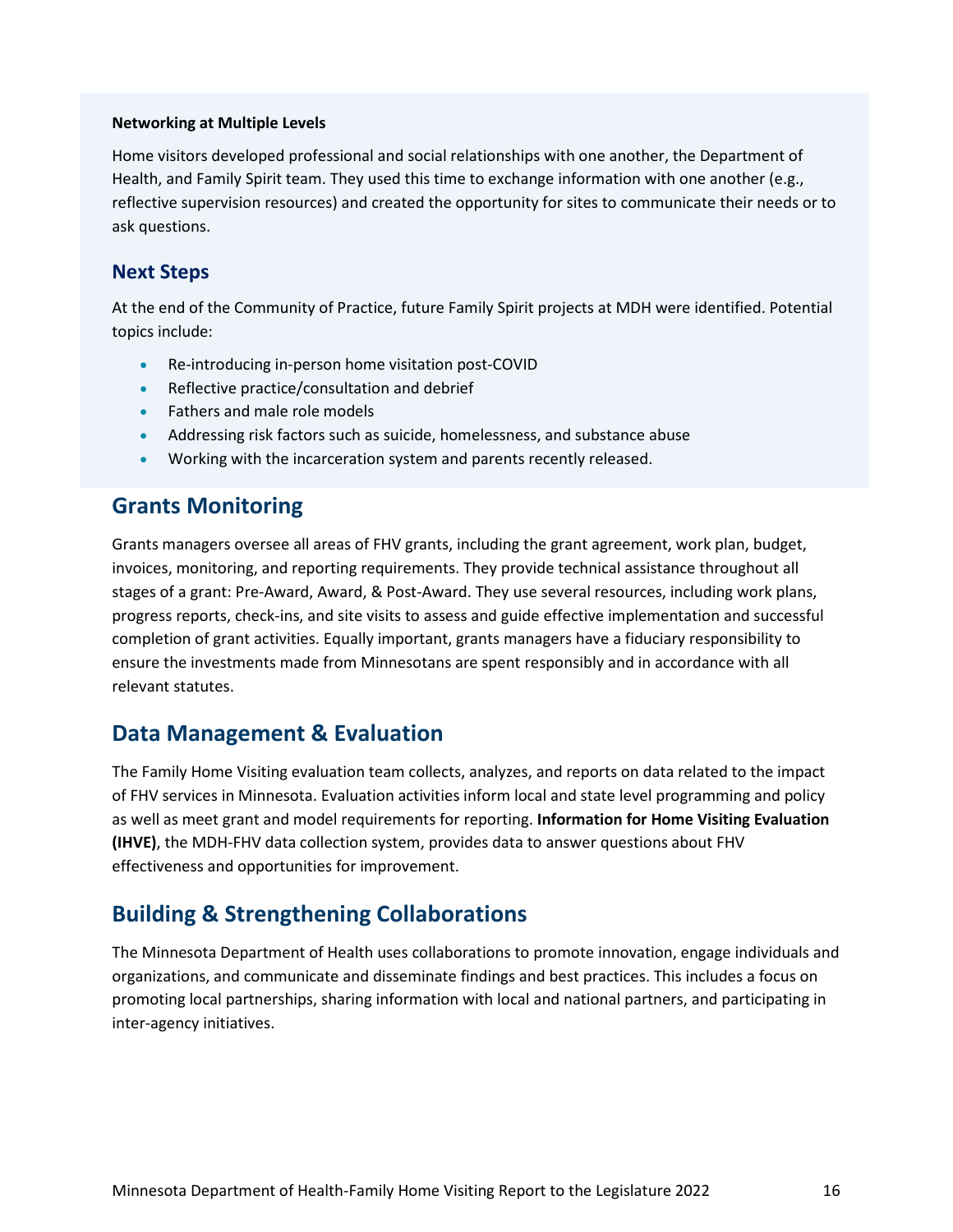### **Promoting Local Partnerships**

MDH-FHV prioritizes regional, county, and tribal collaborations for grant applicants. These partnerships encourage broader geographic coverage and multi-county collaborations that reduce gaps and duplication of services. Funding local partnerships that include smaller grantees also promotes health equity as smaller, culturally based agencies are often better suited to meet the diverse needs of communities and create a more seamless home visiting service delivery for highly mobile families. These regional and community collaborations strengthen home visiting by extending grant dollars, stabilizing programs, and better reaching and supporting families. These collaborations represent a host of developing relationships including cross-county, Tribal-county, local partnerships across programs, and local FHV programs to other early childhood systems.

### **Early Childhood System Building**

The Minnesota Department of Health works with the Departments of Education and Human Services and early childhood partners around the state on multiple initiatives aimed at building the state's early childhood system. MDH-FHV has been actively involved in three specific initiatives: The Minnesota Preschool Development Birth through Five (PDG B-5) grant, the development of Help Me Connect, and MFIP Collaboration for Teen Moms.

# <span id="page-16-0"></span>**FHV Program Outcomes**

## <span id="page-16-1"></span>**COVID Impact on Family Home Visiting**

The COVID-19 pandemic has impeded Family Home Visiting (FHV) at every level of service delivery. Despite its acute impact on the state health department, and local nonprofit, Tribal, and county health agencies, **family home visitors have effectively connected with families and provided invaluable resources** during this particularly devastating time for so many Minnesotans. Home visiting supervisors, other support staff, and FHV staff within MDH continued to create systems of support for program delivery.

#### **COVID-19 Impact on Family Home Visiting Grantees**

While all programs faced a similar need to adapt, local public health and Tribal health partners were additionally burdened with COVID-19 staff reassignments in their home communities. These local agencies took the lead in their community's response and were required to prioritize local COVID-19 support activities, such as vaccine planning & distribution, contact tracing & case investigation, and providing essential services for quarantined and isolated individuals and families.

#### **Family Home Visiting Implementation & Adaptations**

In Spring 2020, MDH and evidence-based home visiting model developers recommended an immediate switch to virtual from in-person visits. This shift required home visitors to acquire new technological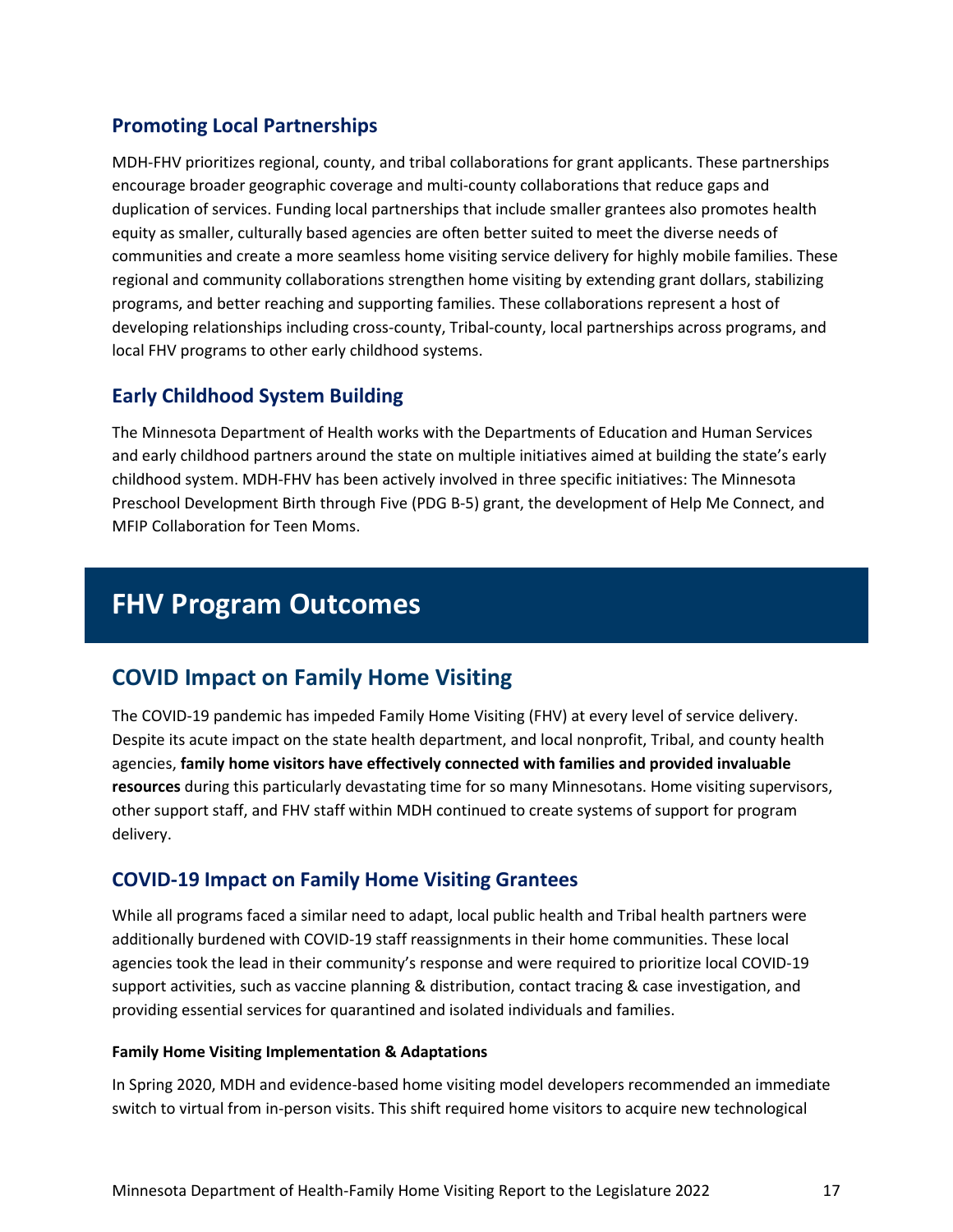skills literally overnight. According to a biannual FHV progress report completed in December 2020, **96% of FHV grantees were providing telehealth or video conferencing to FHV participants** while 67% continued to offer some in-person visits. Local public health agencies that bill for third party reimbursement were required to meet or update telehealth policies and requirements while striving to engage families in virtual visits.

Programs needed to change policies and procedures to keep their staff and families safe. Staff and families alike were impacted by the added stress that accompanied concerns for their personal health and safety, and the general societal discord. MDH-FHV staff worked with MDH's Incident Command System to provide over 20,000 masks to home visiting programs so that home visiting staff and the families could stay safe amidst a nationwide shortage in supply.

Programs also sought out creative ways to stay connected with families through window visits, group video conferences focusing on a particular topic (e.g., nutrition, cultural healing), and a myriad of other innovative strategies. In December 2020, FHV grantees reported several adaptive and effective recruitment and retention strategies, including sending text messages, dropping off activity packets, and offering virtual telehealth visits. Nearly 95% of FHV grantees rated in-person visits (e.g., outdoor visits) as either very or extremely effective in supporting recruitment and retention efforts.

*'T' was 17 and pregnant when she started experiencing signs of pre-eclampsia. Her home visitor referred her to a clinic immediately after a telehealth video visit. She ended up being transferred to a larger hospital setting, was monitored for one week, and then delivered her infant at 33 weeks gestation during the COVID pandemic.*

*The nurse home visitor was able to facilitate WIC certification by phone and support her in following up with her local clinic for questions and concerns. The home visitor also provided a scale for mom to weigh infant when her transportation options prevented her from getting infant into clinic for a weight check.*

*—FHV Grantee*

#### **MDH's COVID-19 Role**

The Minnesota Department of Health has indisputably been the epicenter of Minnesota's COVID-19 response. During the surge in COVID-19 cases in late Fall/Winter 2020-21, nearly two-thirds of FHV staff were reassigned in some capacity. FHV staff contributed their unique sets of expertise to the response by working as Tribal and local public health liaisons, staffing the public hotline, assisting with case investigations and data entry, and eventually vaccine planning & distribution.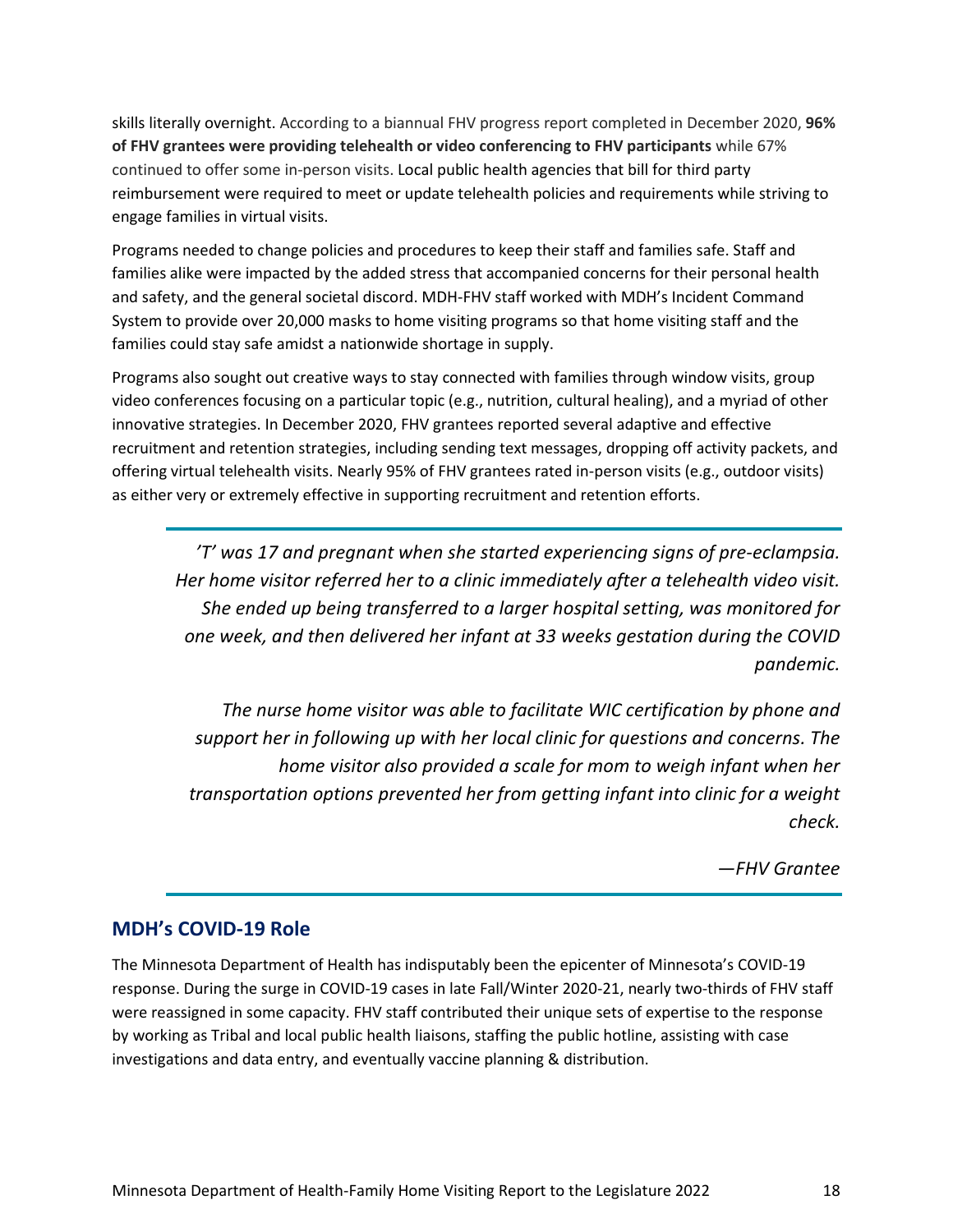## <span id="page-18-0"></span>**Home Visiting Workforce, 2021**

MDH collects data from home visitors about their demographic and professional characteristics in the Information for Home Visiting Evaluation (IHVE) data system. Reporting of demographic characteristics is optional and home visitors may decline to respond to those questions. This section describes home visitors who provided Family Home Visiting (FHV) services to families during State Fiscal Year 2021.

FHV services are delivered by home visitors with a range of professional experiences, including public health nursing, social work, child development, and family education. A large number of home visitors (85%) have at least a bachelor's degree and 9 in 10 have at least one license or specialized training. Home visitors hold a variety of licenses and credentials, including Certified Public Health Nurse (34%), Registered Nurse (RN) (34%), Certified Lactation Consultant (11%), and Child Passenger Safety Technician (5%). The average length of experience as a home visitor is 8.5 years (range of zero to 41 years). Eighty-five percent are trained in at least one evidence-based home visiting model.

Like national trends $\frac{13,14}{2}$ , most of the home visiting workforce funded by MDH is female (98%) and White (80%). Four percent of home visitors are Hispanic or Latino/a/x, four percent are Hmong, and three percent are Somali. Nearly half of home visitors (48%) are 40 years old or older. Appendix B presents detailed characteristics of home visitors in State Fiscal Year 2021.

Six percent of home visitors are Black or African American, five percent are Asian, two percent are American Indian or Alaska Native, and less than one percent are Native Hawaiian or Other Pacific Islander. Two percent of home visitors identify as more than one race, and one percent reported their race as not listed. Most home visitors deliver home visiting services in English (85%). Home visitors also offer home visits in Spanish, Hmong, Somali, and Amharic. Over one in ten home visitors can provide home visits in more than one language.

Anecdotally, home visitors serving Indigenous communities report using Ojibwe and Dakota concepts and vocabulary with families, and in speaking their "first languages", they can better align their beliefs and behaviors with participants' core values and culture. For example, a Tribal elder shared an example of using Dakota vocabulary to highlight the importance of Indigenous language in parenting:

We have watched our children being taken from us, first it was the residential *schools and then it was the child protection system. Our Nations have people who need to relearn the way of life Creator intended them to live. Teaching this involves using our language. For example, a word for 'discipline' in Dakota has the same conceptual meaning as the word 'respect'. We teach families that we don't punish in anger, we guide in respect. The word explains it all. Our language is key in reclaiming our health and our culture.*

*—Dakota Tribal Elder and Scholar*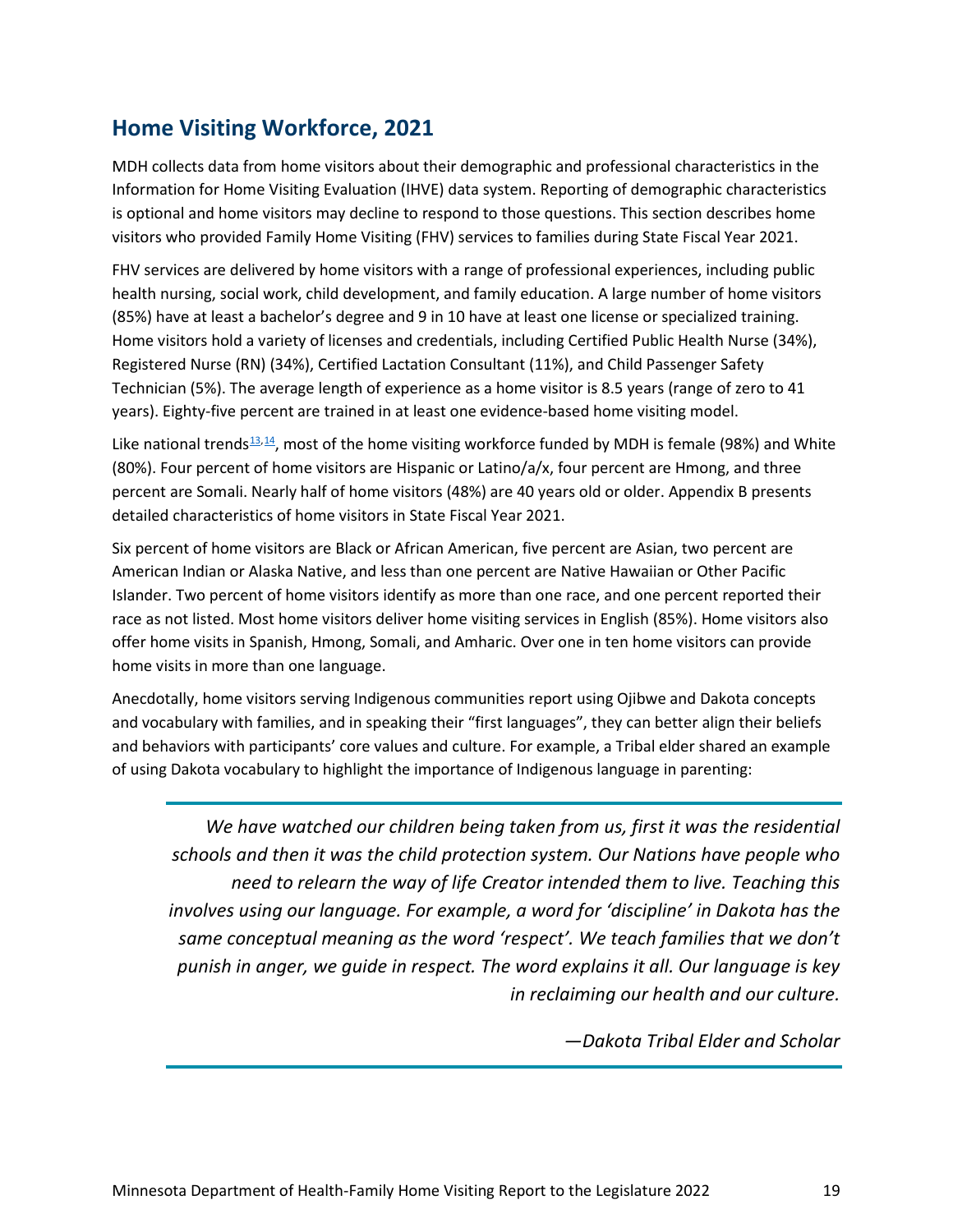A limitation to these data is that not all home visitors who provided FHV services in State Fiscal Year 2021 are included. Home visitors are not required to answer demographic questions on the form used to collect this data. Additionally, a small number of FHV grantees were not able to submit home visitor data to IHVE in time to be included in this report. As a result, home visitor data reported here may underrepresent individuals who identify as BIPOC (Black, Indigenous, or People of Color). Despite these caveats, MDH continues to use data to help identify and address opportunities to improve programming for all Minnesotans, particularly those who experience the greatest health disparities.

## <span id="page-19-0"></span>**Families Participating in Family Home Visiting**

As Family Home Visiting expands across Minnesota, more pregnant individuals, caregivers, and young children have access to and benefit from this effective early childhood intervention. About one in four caregivers participating in FHV were pregnant women in State Fiscal Years 2020 and 2021, as seen in Figure 2. There were 9,133 caregivers and 8,541 children participating in family home visiting in 2020; in 2021, there were 7,266 caregivers with 6,637 children.





Likely as a result of the ongoing COVID-19 pandemic, 1,275 fewer children and 1,337 fewer caregivers received FHV services in 2021 than 2020. Nearly 25% fewer pregnant women participated in FHV in 2021 compared to 2020. Note that this data is reported for state fiscal years (SFY 2020: 7/1/19-6/30/20; SFY 2021: 7/1/20-6/30/21). For complete counts for 2020, 2021, and a 2-year average, see Appendix C1.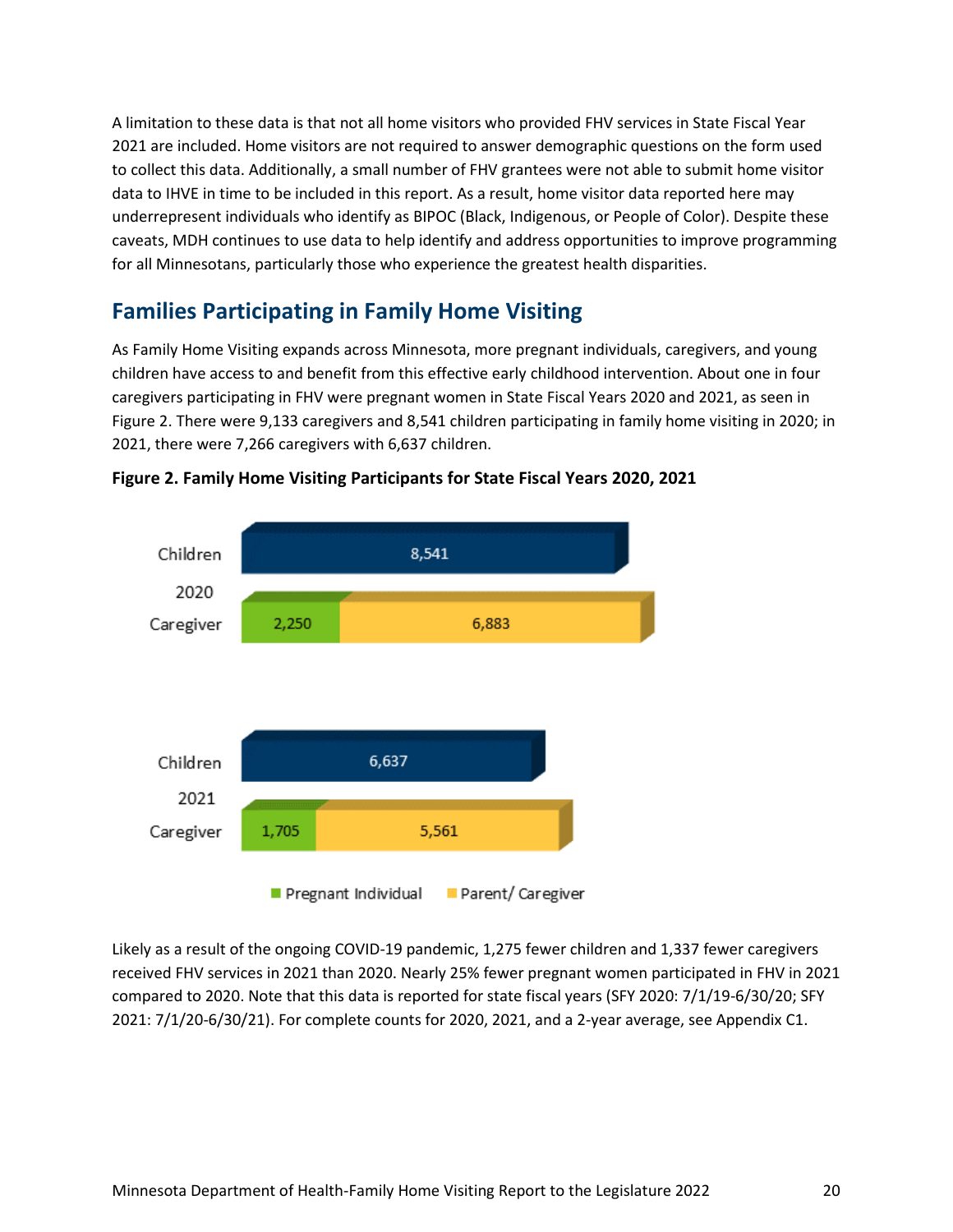#### **FHV Caregiver Demographic Characteristics, 2020-2021**

Nearly two in five (38%) caregivers who participate in FHV are under 25 years old. Twenty percent of caregivers identify their ethnicity as Hispanic or Latino/a/x, four percent as Somali, and one percent as Hmong. Across 2020 and 2021, 57% of caregivers participating in FHV indicated an ethnicity not listed in IHVE. The majority of caregivers identified as White (54%), followed by Black or African American (23%), Asian (7%), American Indian or Alaska Native (4%), and Native Hawaiian or Other Pacific Islander (<1%). Three percent reported more than one race, 6% reported their race was not listed, and 3% of caregivers declined to answer.

Caregivers enter the program with a range of educational experiences: 24% have less than a high school diploma and a third have additional college or training. Two in five (42%) FHV participants are employed at program entry either full or part-time. Annually, an average of 250 families enrolled in FHV experience homelessness, and 16% report owning their own home, condominium, or apartment. See Appendix C for full counts for 2020, 2021, and 2-year averages.

Family Home Visiting specifically aims to reach families who are exposed to risk factors associated with poorer health outcomes. Among participants who provided this information, seven in 10 families report residing in a low-income household. Nearly a third (31%) of participants had a history or child abuse or neglect or interacted with child welfare services. Thirteen percent of households reported having a child with developmental delays or disabilities. Fourteen percent participants reported having had attained low student achievement or having a child with low student achievement. One in five (20%) reported a history of substance abuse or needs substance abuse treatment.

*Our client is working to overcome many barriers in her life including history of past abuse, struggles with mental health and poverty. The home visiting nurses have walked alongside her these past several months to support her with goals. The client has shown amazing strength and fortitude and has a strong work ethic- she is working full time and has plans to continue with her education this fall so that she can provide a better life for her and her child.*

*The nurses have supported her by providing information about community resources, child growth and development, and bonding. This had led to her becoming more confident as a parent and she has been bonding with her baby and meeting her child's needs.* 

*—FHV Grantee*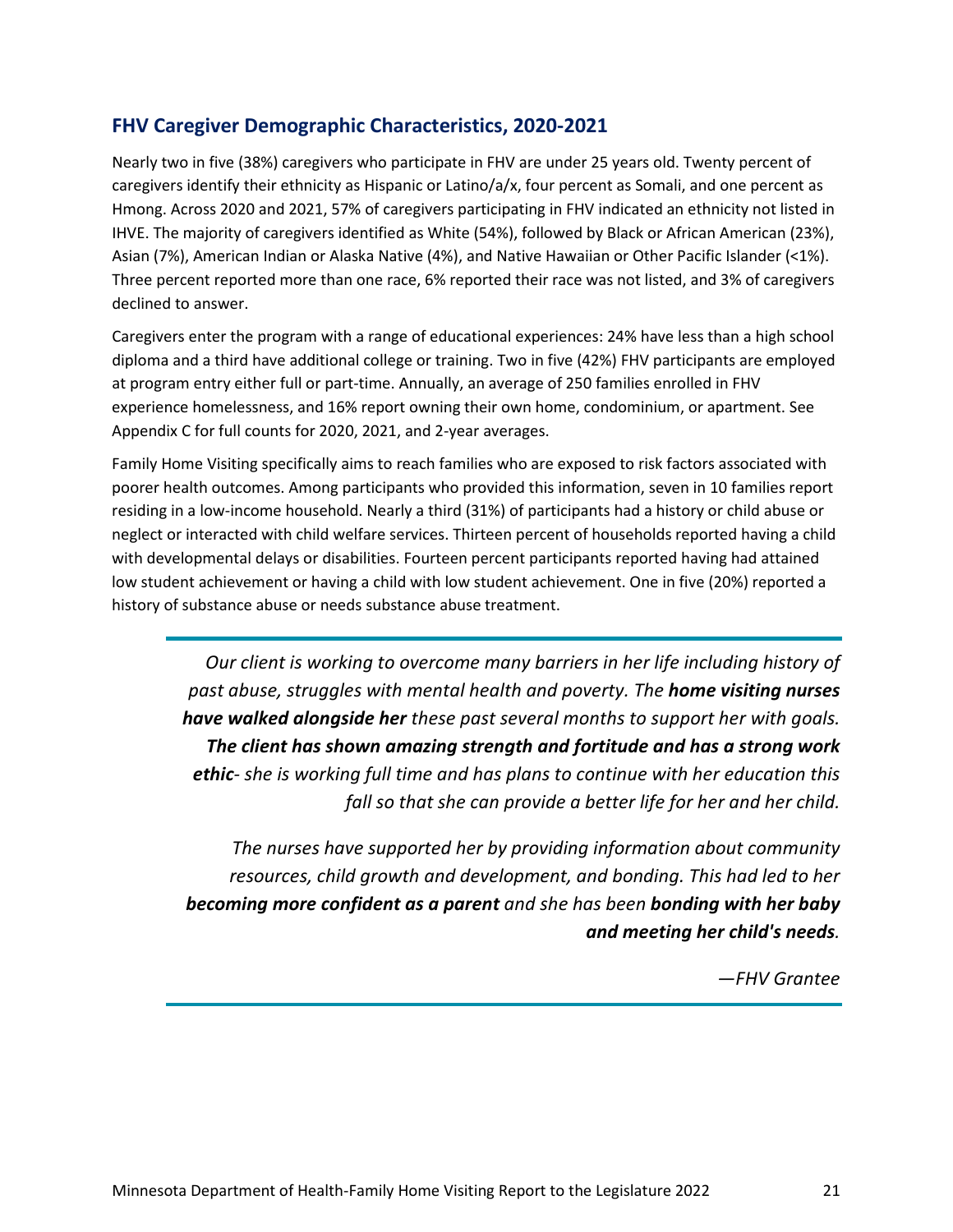#### **Child Demographic Characteristics, 2020-2021**

Over 85% of children who receive Family Home Visiting services are less than two years old (half of whom are less than a year old). One in five (22%) children are reported as Hispanic or Latino/a/x, four percent as Somali, and one percent as Hmong. Over half (54%) reported an ethnicity not listed in IHVE. Almost half of the children participating in FHV are White (49%), followed by Black or African American (23%), Asian (7%), American Indian or Alaska Native (3%), and Native Hawaiian or Other Pacific Islander (<1%). Seven percent of children are reported to have more than one race and 6% are reported as a race not listed. The race of five percent of children was not reported. Numerous languages are spoken in FHV children's homes, most commonly English (75%), Spanish (12%), Somali (3%), Karen (3%), and Hmong (1%).

*Since July, many families with young children have struggled to find a balance with work, emotional support in parenting, self-care, and financial burdens. The regular check-ins with a home visitor have been an important stress reduction tool. One mom said she knows who she can ask for help and resource ideas every week- 'It's such a relief'.*

*—FHV Home Visiting Grantee*

## <span id="page-21-0"></span>**Retention**

The longer a family participates in Family Home Visiting (FHV), the better they do across a variety of outcomes[,](https://www.isbe.net/Documents/Hughes-Belding-2019-Infant-Mental-Health-Journal.pdf) including adverse pregnancy outcomes,<sup>[15](https://publications.aap.org/pediatrics/article/132/Supplement_2/S118/32152/Dosage-Effect-of-Prenatal-Home-Visiting-on)</sup> family engagement,<sup>[16](https://www.isbe.net/Documents/Hughes-Belding-2019-Infant-Mental-Health-Journal.pdf)</sup> lower parenting stress and positive discipline skills[,](https://www.ncbi.nlm.nih.gov/pmc/articles/PMC6153727/)<sup>[17](https://www.ncbi.nlm.nih.gov/pmc/articles/PMC6153727/)</sup> and improved language and literacy environments.<sup>18</sup> That said, families often face barriers that impede their ability to fully participate in FHV, such as frequent moves, employment, or school constraints.

Approximately 40% of families enrolled in long-term Family Home Visiting participated for more than one year, with an average length of 13.7 months during State Fiscal Years (SFY) 2020 & 2021. The average length in Minnesota's FHV programs is almost four months longer than the findings that were presented as part of a national evaluation of federal MIECHV-funded home visiting programs[.19](https://www.acf.hhs.gov/sites/default/files/documents/opre/mihope_implementation_report_2018_10_26_508b.pdf) Close to 15% of families participate until program completion (length determined by model) or until established goals have been met. Beyond the family's decision or factors impacting their wellbeing (e.g., changes to housing), the length in FHV participation can be also affected by a child's age at intake and model type. Further, COVID-19 has likely affected family retention, in both service delivery (e.g., prompt transition to limited virtual home visits, agency reassignments to support the COVID-19 response) and family factors (e.g., economic instability, changes to housing).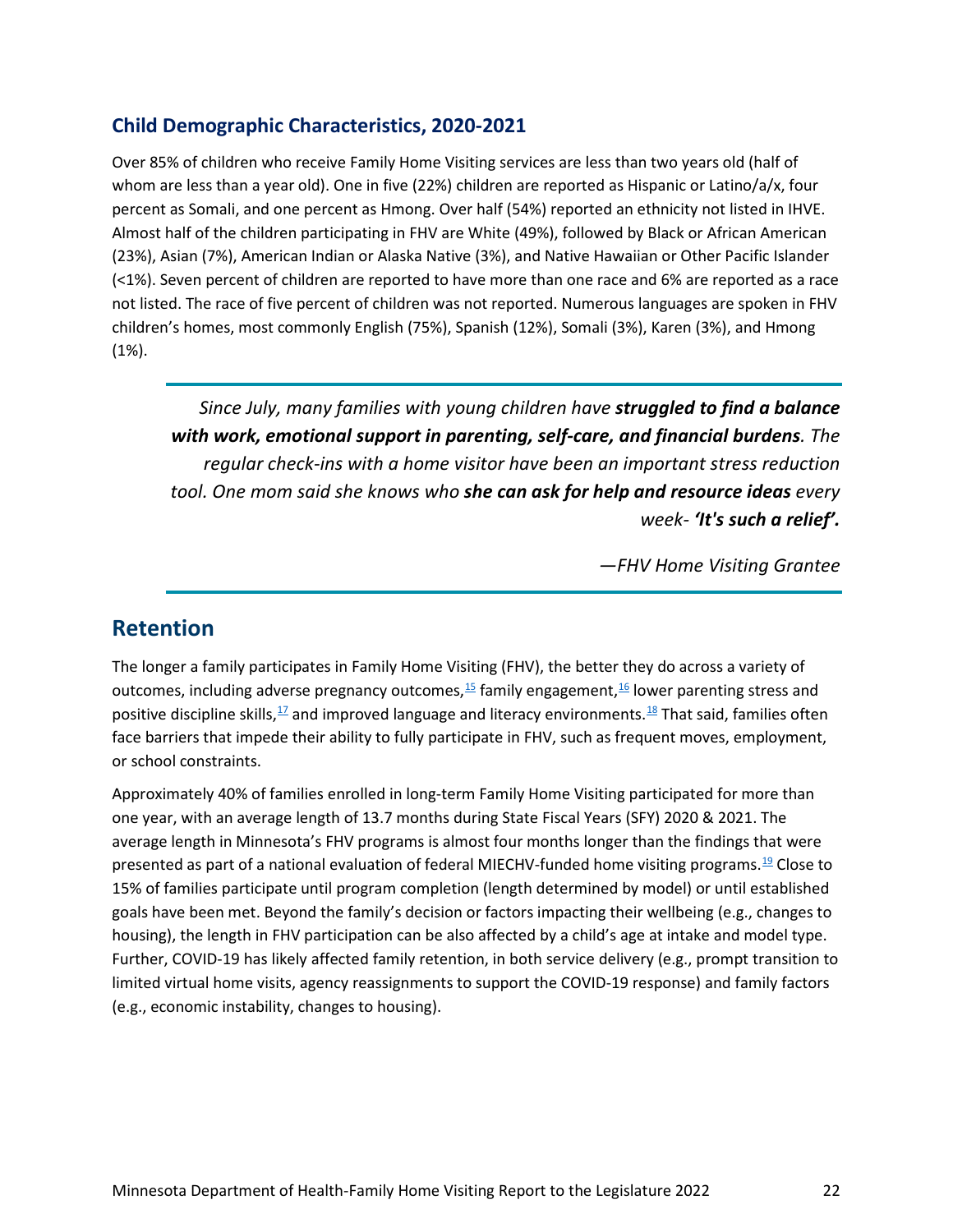*"Thank you for being the ONE person who really saw me and helped me. I know I'm a better person - and a better mom – because of our time together and all I have learned in this Program. You have inspired me to finish high school and I want to go to college to become a nurse.* 

*Today, I know that I am a person of value and worth. I know relationships should not be abusive. And, I know that there are people in the world who REALLY DO care for others. You will always be a role model for me, and I will never forget you."*

*—NFP Graduate, speaking to her home visitor*

# <span id="page-22-0"></span>**Family Measures of Wellbeing**

This section presents Family Home Visiting outcome measures related to Maternal and Newborn Health, Safety and Violence Prevention, Child Development and School Readiness, and Family Economic Self-Sufficiency. Family wellbeing, and subsequently, family outcome measures have been credibly affected by the COVID-19 pandemic, starting with a broad review of COVID-19 impacts described below.

## <span id="page-22-1"></span>**COVID-19 Impact on Family Wellbeing**

Emerging evidence highlights the immediate and short-term impact of COVID-19 on family wellbeing. The pandemic has led to a decrease in breastfeeding rates, compared with mother-baby dyads prior to  $2020$ .<sup>20</sup> Extended stay-at-home orders, coupled with other economic and stressors, such as job losses and isolation from social networks, have intensified the incidence of intimate partner violence (IPV) in pregnant women and families with young children, as described in the IPV Screening section of this report. [21,](https://doi.org/10.1016/j.ajem.2020.04.077)[22](https://journals.sagepub.com/doi/10.1177/0002764221992826)

In the face of COVID-19 and its resulting impact on the social and emotional wellbeing of women who recently delivered, it is more imperative than ever to screen for postpartum depression. Emerging evidence suggests, however, women who delivered during the pandemic were far less likely to have a postpartum depression screening, compared to women who delivered prior to the COVID-19 pandemic. [23](#page-51-5)

Compared to pre-pandemic deliveries, women who delivered during the COVID-19 pandemic were also more likely to have other health issues, including gestational diabetes, hypertensive disorders of pregnancy, and poor fetal growth.<sup>[24](#page-51-6)</sup> Stillbirth, maternal death, and maternal depression have also worsened during the pandemic.<sup>[25](#page-51-7)</sup>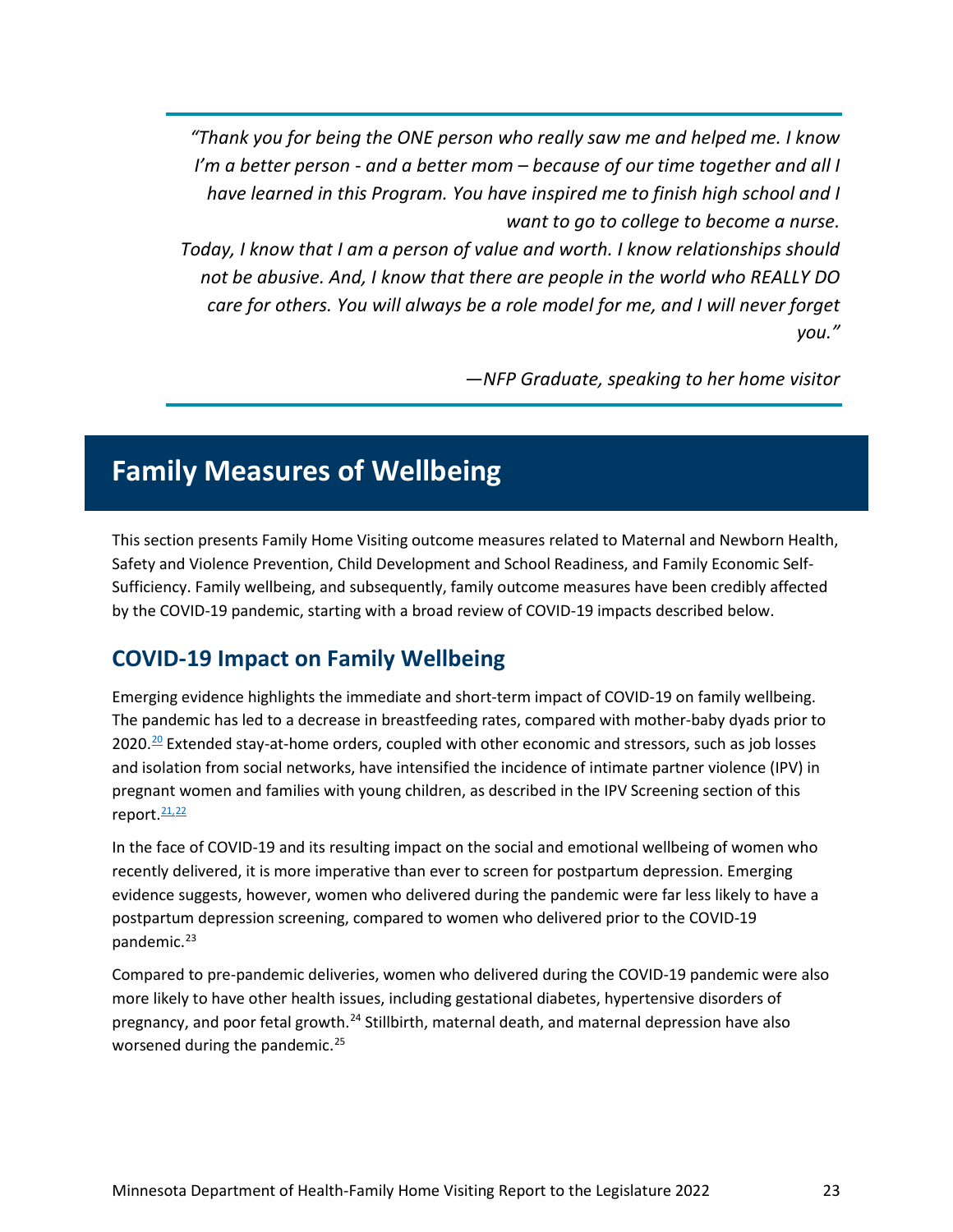## <span id="page-23-0"></span>**Methodology**

Data from selected measures are presented for State Fiscal Years 2020 (July 1, 2019-June 30, 2020) and 2021 (July 1, 2020-July 30, 2021). Analyses are restricted to clients in long-term Family Home Visiting (FHV) programs. Long-term programs include MDH-funded Early Head Start, Family Spirit, Healthy Families America, Maternal Early Childhood Sustained Home-Visiting, Nurse-Family Partnership, Parents as Teachers, and traditional public health family home visiting programs.

- These data represent individuals who consented to share data with MDH. Privacy concerns as well as mistrust of government institutions due to historical data misconduct affect who consented. These data may underrepresent those who have disproportionately been affected by data misuse or abuse, including Black, Indigenous, and People of Color (BIPOC).
- Comparability across Legislative Reports is limited as a new data collection system (IHVE) was launched in January 2020. The 2022 FHV Legislative Report crosses the transition to IHVE and subsequently both historical data and data sent directly to IHVE are reported.
- Measures in this report were selected based on both 1) relevance to outcome and performance measures outlined in [Minnesota Statute 145A.17](https://www.revisor.mn.gov/statutes/cite/145A.17) and 2) the availability of data across all longterm FHV programs.
- Because not all MDH-FHV evaluation data that is shared with MDH includes direct personal identifiers, MDH-FHV cannot fully de-duplicate clients between FHV sites. Therefore, it is possible that individuals are counted more than once for some measures (i.e., a client transferred between sites).
- Due to the COVID-19 pandemic, the number of visits was greatly reduced and subsequently, less data were collected. Further, we presume that during the limited visits that were completed, supporting families in real time was prioritized over data collection.

## <span id="page-23-1"></span>**Maternal and Newborn Health**

Maternal and newborn health refers to the health of the mother, both during pregnancy and after, and young children. It includes physical, mental, and behavioral health and health-related habits. For young infants, it also includes developmental milestones. Improving the health and wellbeing of women and children is a top priority of Family Home Visiting. Five measures are used to assess maternal and newborn health in FHV: Breastfeeding, preterm birth, postpartum depression screening, well-child visits, and postpartum care.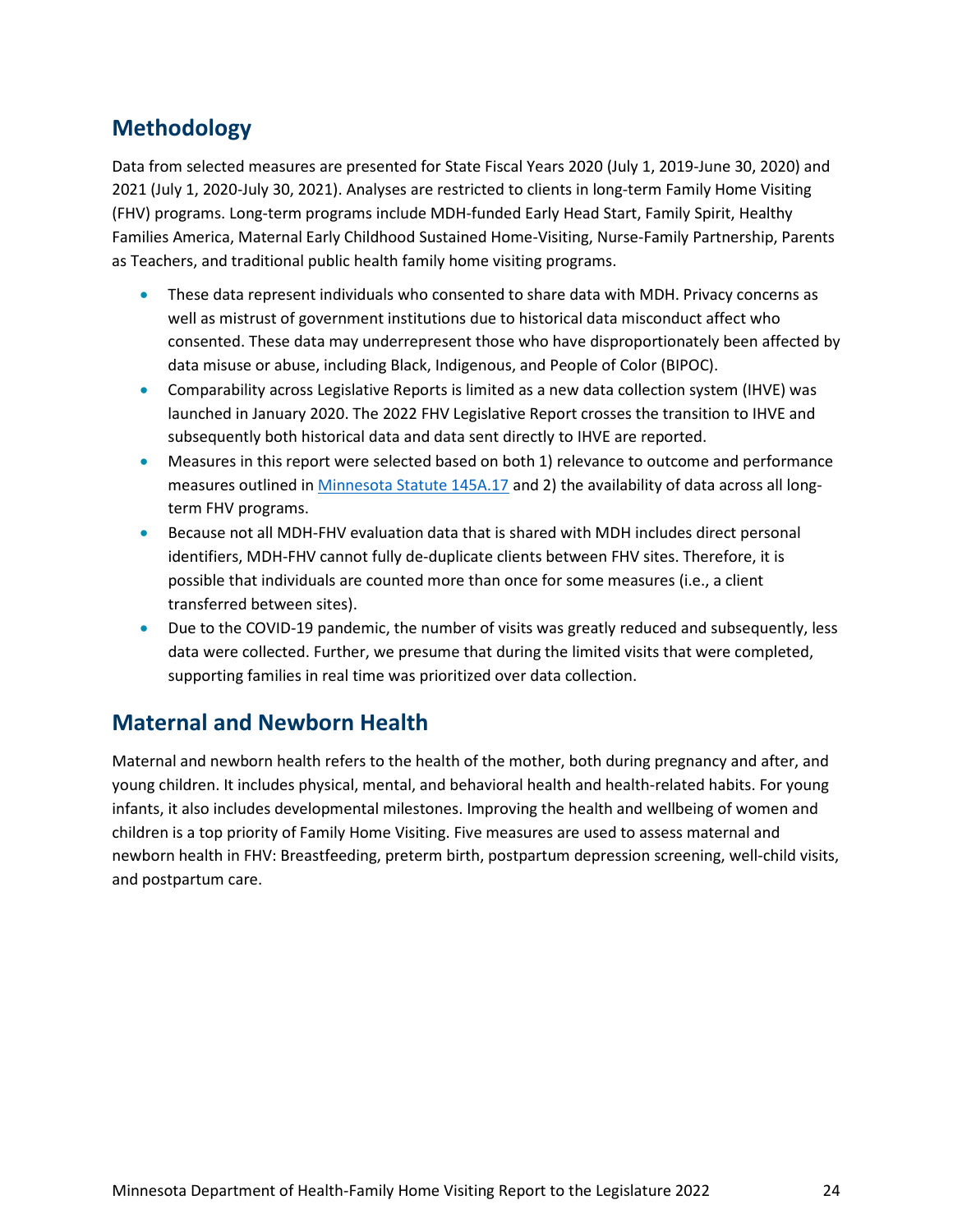#### **Breastfeeding**

Breastfeeding provides health, social, and economic benefits to both mom and baby. Breast milk contains all of the nutrients that a baby needs and provides additional immunity protection against a host of illnesses and diseases.<sup>26</sup> Maternal health benefits include reduced risk for ovarian cancer and breast cancer.<sup>27</sup> Benefits to baby include lower risks of Sudden Infant Death Syndrome, asthma, obesity, and type 2 diabetes[.](https://pediatrics.aappublications.org/content/129/3/e827)<sup>[28](https://pediatrics.aappublications.org/content/129/3/e827)</sup> Other long-term benefits include healthier eating habits and better behavioral and cognitive development.<sup>29</sup> Breastfeeding also helps moms and babies bond and build a sense of closeness.[30](#page-51-12) In addition, more recent research indicates breastfeeding may protect against post-partum depression.<sup>[31](#page-51-13)</sup>

Over one in ten home visitors in Minnesota are credentialed as a Certified Lactation Consultant as seen in Appendix B2. Home visiting strategies directly support breastfeeding by sharing the benefits of breastfeeding, providing strategies that support breastfeeding at home, school, & work, supporting parents in problem solving barriers to breastfeeding, and referring parents to community resources when needed.

Breastfeeding was reported as the percentage of infants who were fed any amount of breastmilk at 6 months of age, excluding infants whose mothers cannot breastfeed because of medical contraindications. Average breastfeeding rates for Family Home Visiting participants increased from 2020 to 2021. Sixty-eight percent of babies received breastmilk at six months of age in 2021 compared to 50% in 2020. See Appendix D1 for complete counts and averages for State Fiscal Years (SFY) 2020-21 and 2-year averages.

> *After giving birth, one of our mothers shared some frustration around breastfeeding with her home visitor during a visit call. Her home visitor assisted the mother by using advice she received from the lactation consultant and was able to further explain some of the advice that had been difficult for the mother to understand.*

> *Through persistence and openness with her lactation consultant and the home visitor, the mother gained confidence in her breastfeeding, and her child's latching improved. The child is now breastfeeding successfully, and the family is staying healthy.*

> > *—FHV Grantee*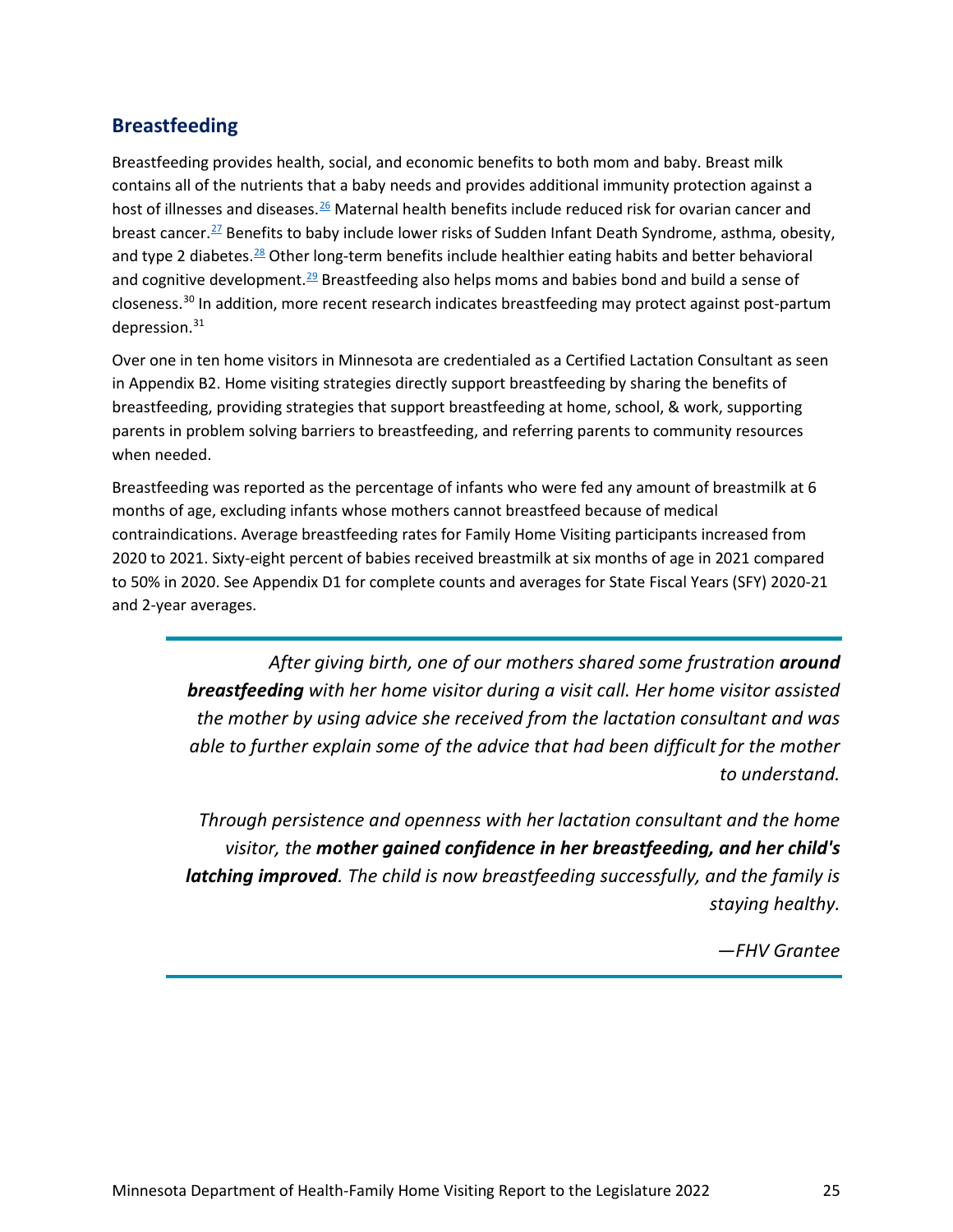#### **Preterm Birth**

A preterm birth, also called a premature birth, is one where a baby is delivered three or more weeks before the mother's expected due date. The final weeks of pregnancy are particularly important for brain, lung, and liver development. Preterm birth is the leading cause of death globally among children under 5 years of age<sup>32</sup> and increases the risk of serious lifelong health issues, including breathing problems, feeding difficulties, cerebral palsy, developmental delays, and vision and hearing problems. $33$ Regular home visits that include education and connections to community-resources can help promote healthy births, particularly for individuals who are greater risk of experiencing socioeconomic, racial, and ethnic health disparities.

Preterm birth rates for FHV participants for 2020 and 2021 were 20% and 13%, respectively. Appendix D2 presents detailed characteristics, including counts and percentages for SFYs 2021-2022.

While higher than the state's 2019 average of 7.6%  $\frac{34}{2}$ , comparability is limited. The preterm birth data during the COVID-19 pandemic for the entire population is not yet available. Further, because FHV strives to recruit and serve families who experience greater health disparities and are already at greater risk for adverse perinatal outcomes, higher rates are expected compared with the entire population.

#### **Caregiver Depression Screening**

The mental and physical health of caregivers impact child wellbeing. Caregiver depression, particularly maternal depression can impair caregiver-child bonding and have long-term consequences for the child's cognitive and emotional development.<sup>[35](#page-52-1)[,36](http://dx.doi.org/10.1136/adc.77.2.99)</sup> Children's early exposure to maternal depression may impede brain development by changing brain architecture<sup>[37](#page-52-3)</sup> and stress response systems.<sup>[38](#page-52-4)</sup> Fortunately, improvements in maternal mental health are associated with reductions in mental health disorder symptoms in their children.<sup>39</sup> Screening caregivers for depression can effectively support their mental health by facilitating referral for potential diagnosis and treatment. $40$ 

Home visitors complete depression screenings with caregivers, describe common feelings parents experience after giving birth, educate on the signs and symptoms of depression, and make referrals to local resources via a warm hand-off.

One of the interventions used by home visitors to improve maternal and newborn health is to screen for depression and refer caregivers who screen positive to relevant services. In 2020, almost one third (32%) of caregivers received a depression screening from their home visitor within the first 3 months of enrollment; for those enrolled prenatally, a screening was administered within 3 months of delivery. The number increased to 48% in 2021, likely a result of a coordinated Continuous Quality Improvement (CQI) initiative that occurred in 2020-21. During this CQI initiative, MIECHV grantees participated in a yearlong effort to increase the use of evaluation data to identify viable strategies to improve depression screening rates. Appendix D3 provides annual counts and percentages for SFYs 2020, 2021 along with 2 year averages.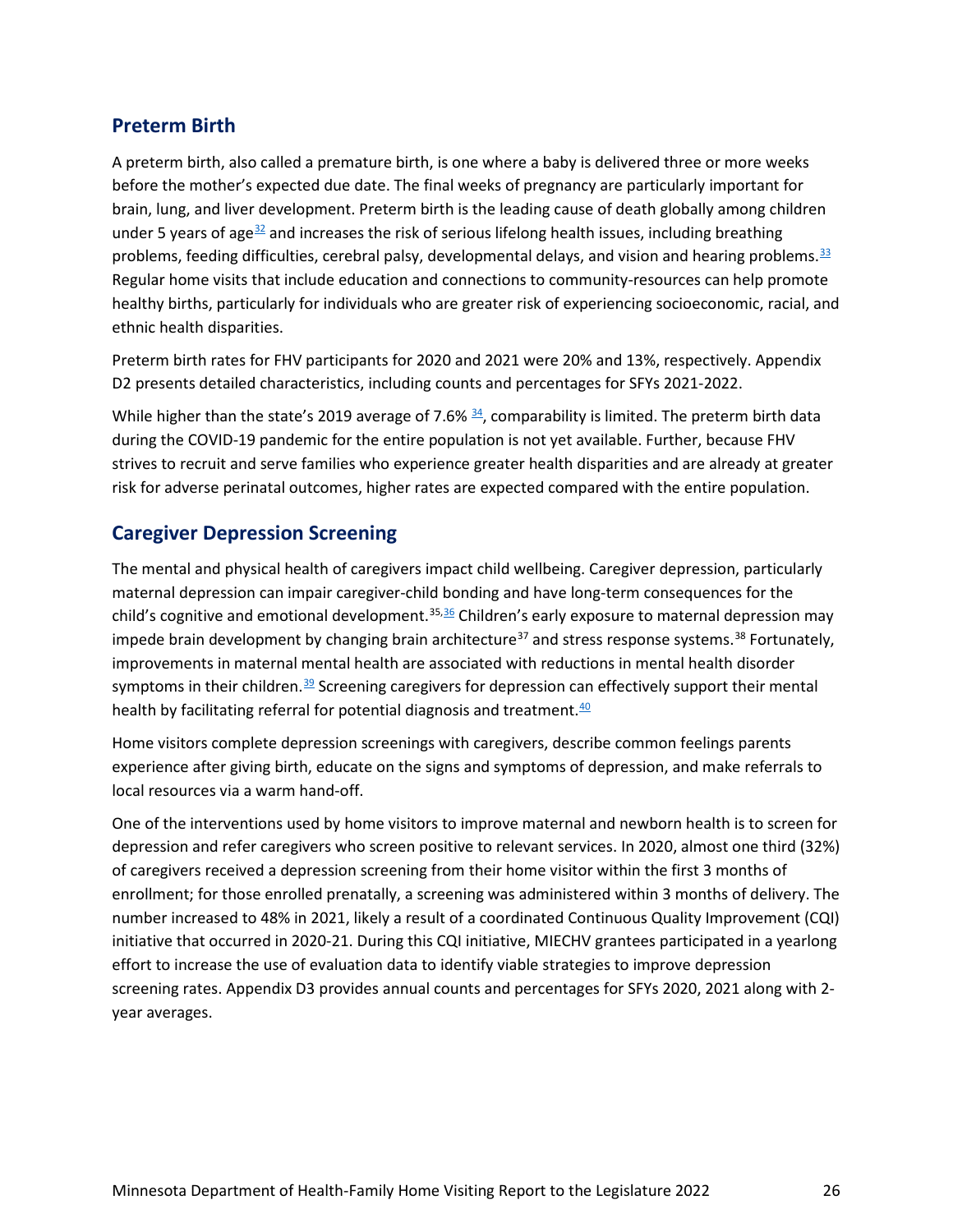### **Well-Child Visits**

Well-child visits are regularly scheduled visits with a child's health care provider that include physical exams, immunizations, and assessments to measure and monitor growth and development. These preventative visits also provide an opportunity for caregivers to ask questions and raise concerns. Home visitors can help foster the relationship between caregivers and a child's primary doctor and can highlight the importance of these visits, particularly around timely vaccine schedules.

The frequency at which children should visit a doctor changes as they age. The American Academy of Pediatrics (AAP) recommends ten well-child visits in a child's first two years. Younger children are seen more frequently to receive recommended vaccinations and promptly address potential concerns during this time of rapid development. In 2018, over 90% of U.S. children ages zero to four received at least one well-child checkup over 12 months[.](https://www.cdc.gov/mmwr/volumes/69/wr/mm6908a5.htm?s_cid=mm6908a5_w)  $41$ 

The evaluation measure used in this report is stricter than national comparison data, reporting the percentage of children who received the last recommended well-child visit based on the AAP schedule. In both years 2020 and 2021, about one in ten children received a visit at the appropriate interval. The COVID-19 pandemic and the resulting stay-at-home orders have led to a decline in child preventative health services, including vaccine delivery  $42$ ,  $43$ , particularly for children enrolled in Medicaid and the Children's Health Insurance Program (CHIP).<sup>[44](#page-52-10)</sup> Family Home Visiting can and should be used as an effective strategy at increasing well-child rates to pre-pandemic levels. Appendix D4 provides annual counts and percentages for SFYs 2020, 2021 along with 2-year averages.

#### **Postpartum Care**

In the days and weeks after giving birth, postpartum care visits provide the time-sensitive opportunity to assess the physical, social, and psychological well-being of the new parent. Physical exams with lab work, mental health screenings, breastfeeding and feeding evaluations, and assessing the risk for potential chronic medical conditions & life-threatening birth complications are often central topics of care. Home visitors can help parents schedule postpartum visits, discuss their importance, and support parents as they navigate this new time.

Postpartum care visit rates are estimated to range from 20 to 90 percent $45$  but vary between subgroups (e.g., those who used prenatal care $46$  or experience social inequities such as unstable housing or limited transportation)[.](https://doi.org/10.1007/s10995-006-0128-5)  $\frac{47}{3}$  $\frac{47}{3}$  $\frac{47}{3}$ 

In Minnesota, on average one in 100 mothers enrolled in FHV reported that they received a postpartum visit with their health care provider within 8 weeks of delivery in 2020 and 2021. Reasons for the low percentage may include missing data: as noted in the Methodology section, home visitors have prioritized family supports over evaluation data collection during the pandemic. Additionally, the COVID-19 pandemic has disrupted parents' access to postpartum care: Women who delivered during the pandemic (compared to those who delivered pre-pandemic) are less likely to attend a postpartum care visit.<sup>[48](#page-52-14)</sup> Appendix D5 presents a detailed count and percentage for SFYs 2020, 2021 as well as two-year averages.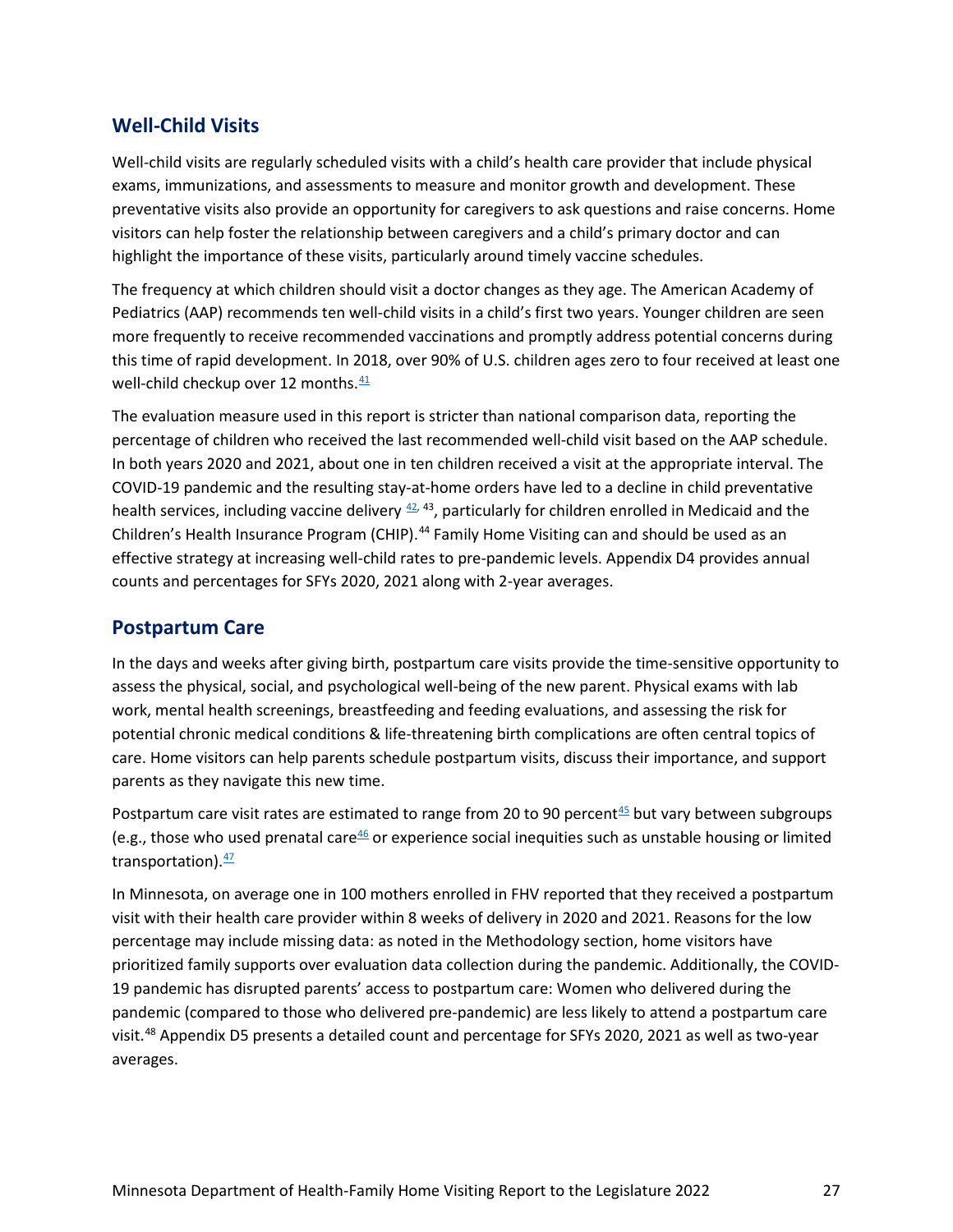## <span id="page-27-0"></span>**Safety and Violence Prevention**

Family Home Visiting (FHV) focuses on keeping children safe in the home. Two measures related to safety and violence prevention are reported here: Intimate partner violence (IPV) screening and safe sleep practice.

### **Intimate Partner Violence (IPV) Screening**

Family Home Visitors screen caregivers for experiences with intimate partner violence (IPV) and provide support for healthy relationships. IPV has long-term negative impacts on both the caregiver and children in the home.<sup>[49](#page-52-15)</sup> IPV includes 4 different types of violence and aggression: physical violence, sexual violence, stalking, and psychological aggression including coercion. $50$ 

IPV is a significant risk to the health of many families. More than one in three women have suffered sexual violence, physical violence, and/or stalking by an intimate partner in their lifetime[.](https://www.cdc.gov/violenceprevention/pdf/2015data-brief508.pdf)<sup>[51](https://www.cdc.gov/violenceprevention/pdf/2015data-brief508.pdf)</sup> Further, over 20% of women and 15% of men have experienced severe physical violence by an intimate partner.  $5251$  $5251$ 

Because of the trust developed between home visitors and caregivers, home visitors have a unique opportunity to connect caregivers to resources when IPV occurs. Family Home Visiting uses a validated screening tool for IPV with FHV families. Home visitors also use CUES (Confidentiality, Universal Education & Empowerment, Support), an evidence-based intervention, as a safer alternative to screening when privacy can not be guaranteed. In addition to screening caregivers for IPV, home visitors offer support and education regarding healthy relationships to help caregivers identify the characteristics of a healthy relationship.

*Our client was a single pregnant woman who had experienced violence. She was homeless and in an unplanned pregnancy without support from the father or her family. She worked on a safety plan, mental health support, financial assistance, and medical services. She secured employment and a safe place to live and delivered the baby at full term. She breastfed the baby, bonded with the baby, and graduated from NFP when the toddler turned two years old. Mom is no longer on financial assistance and enrolled at the technical college.*

<span id="page-27-1"></span>*—NFP Home Visitor*

In comparison with other home visiting activities, screening for IPV has been especially affected by COVID-19 and its use of virtual technology for home visits. Best practice specifies it is critically important that the client's partner is not in proximity when screening to ensure confidentiality, privacy, and client safety. Because they could not assess the location of other family members during a virtual home visit, home visitors were discouraged from screening for IPV unless privacy could be guaranteed.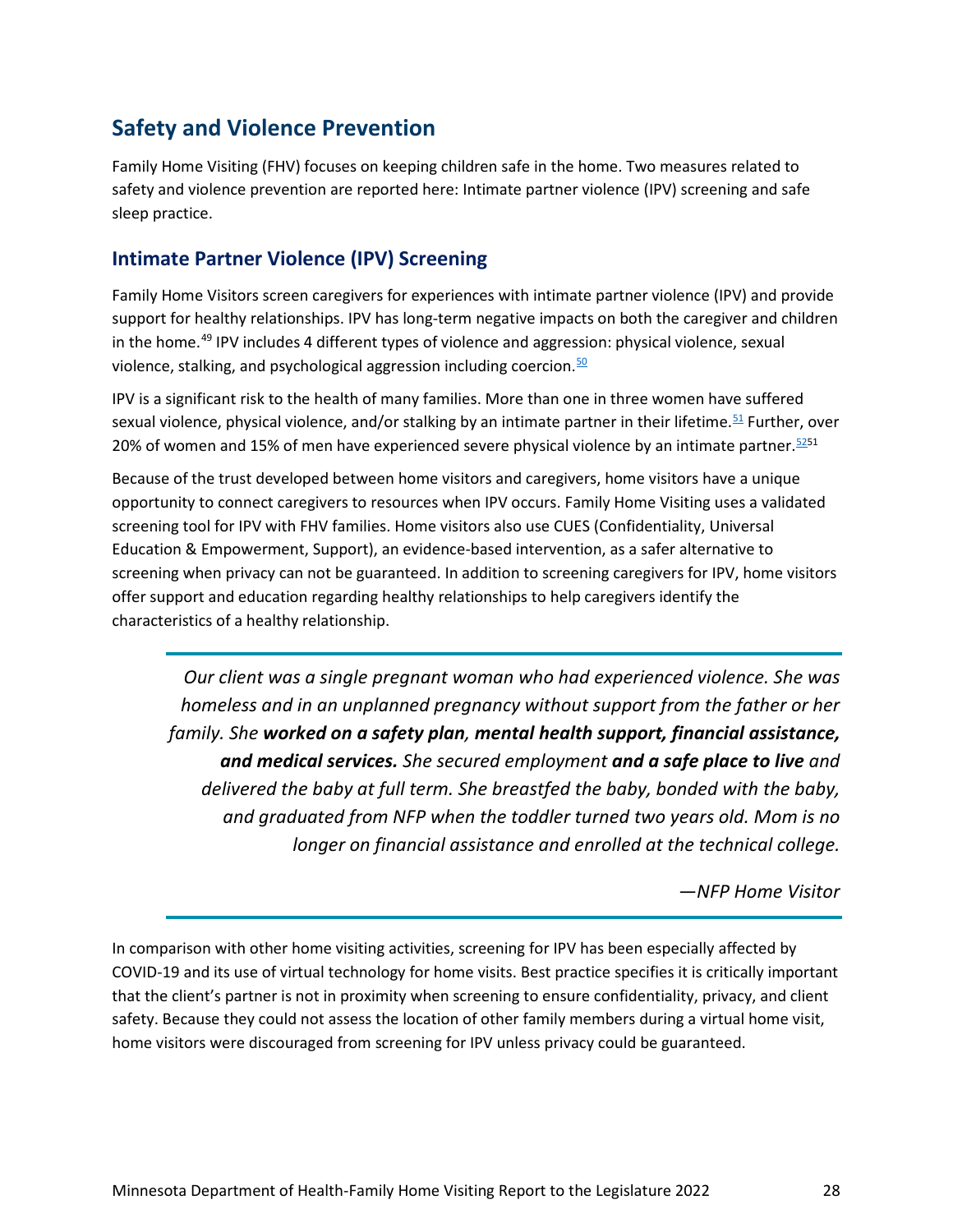With safety considerations in place, one third of FHV caregivers received a screening for IPV within 6 months of enrollment in 2020, compared to 27% in 2021. For detailed counts and a 2-year average of IPV screening for State Fiscal Years 2020 and 2021, see Appendix D6.

## **Safe Sleep**

The safest way for babies to sleep is on their backs, in their own space or crib, and without bedding. In Minnesota, over 50 babies die each year while sleeping in unsafe sleeping conditions.<sup>[53](#page-53-3)</sup> Sudden unexpected infant death (SUID) is the sudden and unexpected death of an infant and is the most common cause of death in babies. There are three categories of SUID: 1) SIDS (Sudden Infant Death Syndrome), 2) accidental suffocation and strangulation, and 3) unknown causes.<sup>[54](#page-53-4)</sup>

Home visitors can play an integral role in providing knowledge to new caregivers on recommended safe sleep practices, particularly if the home visitor observes unsafe practices and is subsequently able to intervene. They can also provide educational materials, screen families for safe sleep behaviors and environments, and connect families to resources, such as portable cribs and appropriate sleepwear.

Over one in four (26%) infants receiving FHV services were *always* placed on their backs, without bedsharing, and without soft bedding in 2020. The percent increased to 56% in 2021. Appendix D7 provides complete counts and percentages for State Fiscal Years 2020, 2021 along with 2-year averages.

## <span id="page-28-0"></span>**Child Development and School Readiness**

Cognitive, behavioral, socio-emotional, verbal, and fine and gross motor skills begin developing in utero and set the stage for school readiness and lifelong wellbeing. Interactions with caregivers and environments heavily impact child development and provide opportunities for home visitors to support families of young children. Promoting child development and school readiness skills for young children are key components in home visiting models. Measures of developmental screening and caregiver-child interactions are included in this report.

*Our client delayed taking childbirth classes and felt ill-prepared for giving birth. She also did not have the necessities for bringing home a newborn baby. Her nurse home visitor was able to connect Mom to online childbirth classes, help her get diapers, clothes, and a car seat. Mom and the home visitor also did activities to promote prenatal bonding. Mom had the birth she hoped for, had the things she needed before bringing baby home, shares many laughs and stories with her baby, and has been breastfeeding.*

*—FHV Grantee*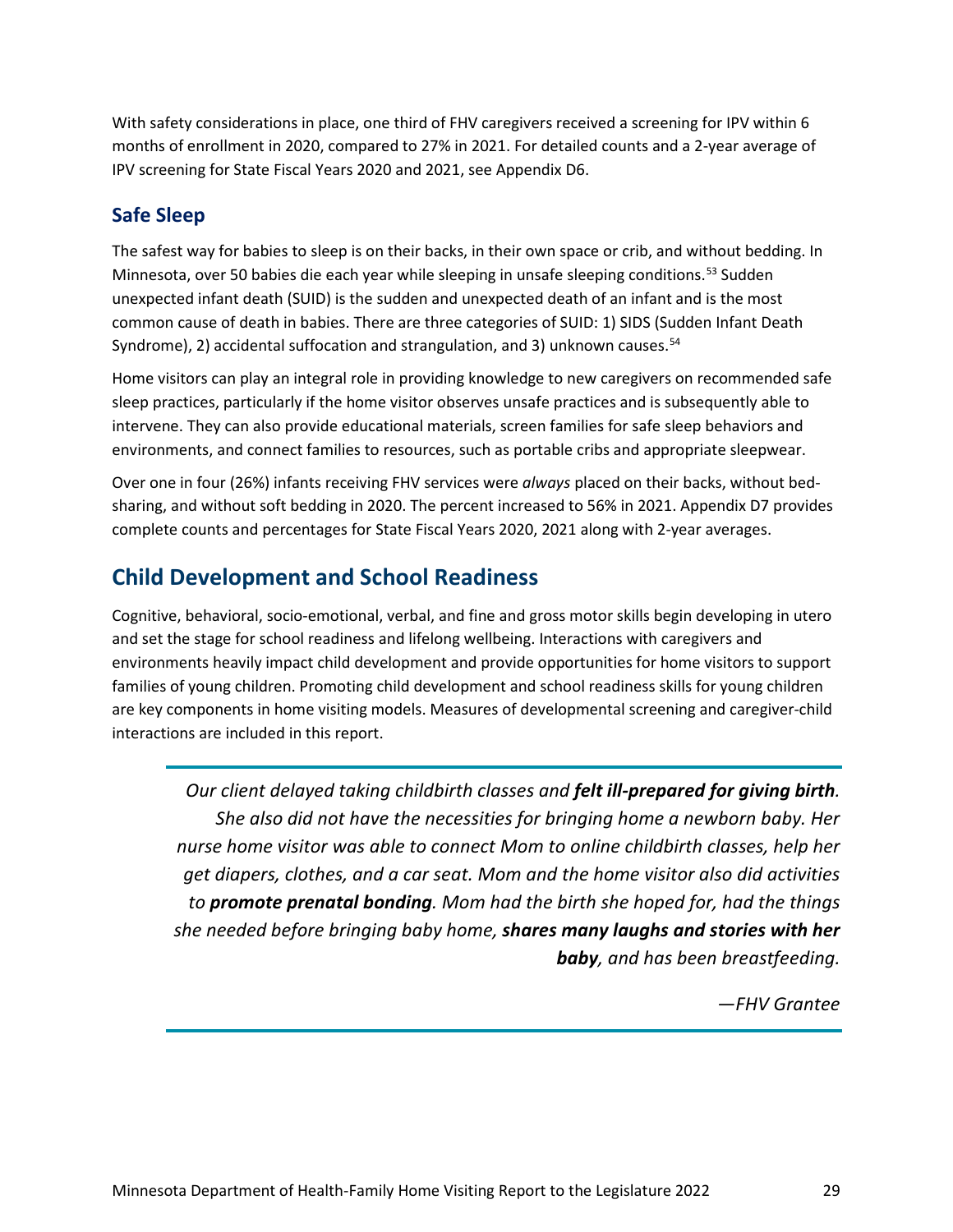## **Developmental Screening**

Early identification and intervention are crucial in preventing the potential poor outcomes associated with developmental delays. Family home visitors play a key role in supporting positive developmental outcomes for the young children in the families they serve through early identification and connection to services and resources.

Home visiting programs have a unique opportunity to reach families and incorporate evidence-based and practice-informed strategies to improve screening, referral, and connection to services. Family home visitors screen young children using standardized instruments, discuss the results with caregivers to help them understand their child's developmental progress, and teach and model parent activities that support their child's development. Family home visitors also partner with families to make referrals and connections to Early Intervention and other community services that support child development.

Nearly one third (31%) of babies participating Family Home Visiting services received a developmental screening within age groups defined by the American Academy of Pediatrics (9, 18, and 24 months of age) during 2020 and 2021. These rates only account for developmental screenings that were conducted during these specific age intervals. To see annual counts and percentages for developmental screenings for 2020, 2021, and a two-year average, see Appendix D8.

*When I met 'E' he was 26 months old and didn't have any words yet. Through getting to know the family more, they let me know that they didn't have any books for their child in their home language. I worked on getting several books for the family in their home language and with the mom's help, made a referral to Help Me Grow. He now has several words that he is using often to communicate and the family has a whole shelf of books. —FHV Home Visitor*

#### **Caregiver-Child Interaction**

Interactions between caregivers and children create a lifelong framework for children to communicate, learn, socialize, and self-regulate. These interactions are the behaviors that establish the relationships between a child and caregiver. Caregiver-child interactions look differently during different developmental stages: In infancy, responsive interactions create secure bonds and attachment with primary caregivers; toddlers often learn social cues, language, and self-regulatory strategies from interactions; and older preschoolers learn to express themselves and use what they've learned from caregiver-child interactions to explore their world.

Home visitors have the unique opportunity to help facilitate positive and healthy interactions between a caregiver and child. Many caregivers enrolled in FHV have significant stressors (e.g., housing instability) that impede their ability to facilitate responsive and developmentally appropriate interactions. Home visitors can help families find resources to help stabilize these stressors. Equally significant, as trusted partners with caregivers, home visitors can share the importance of quality interactions and the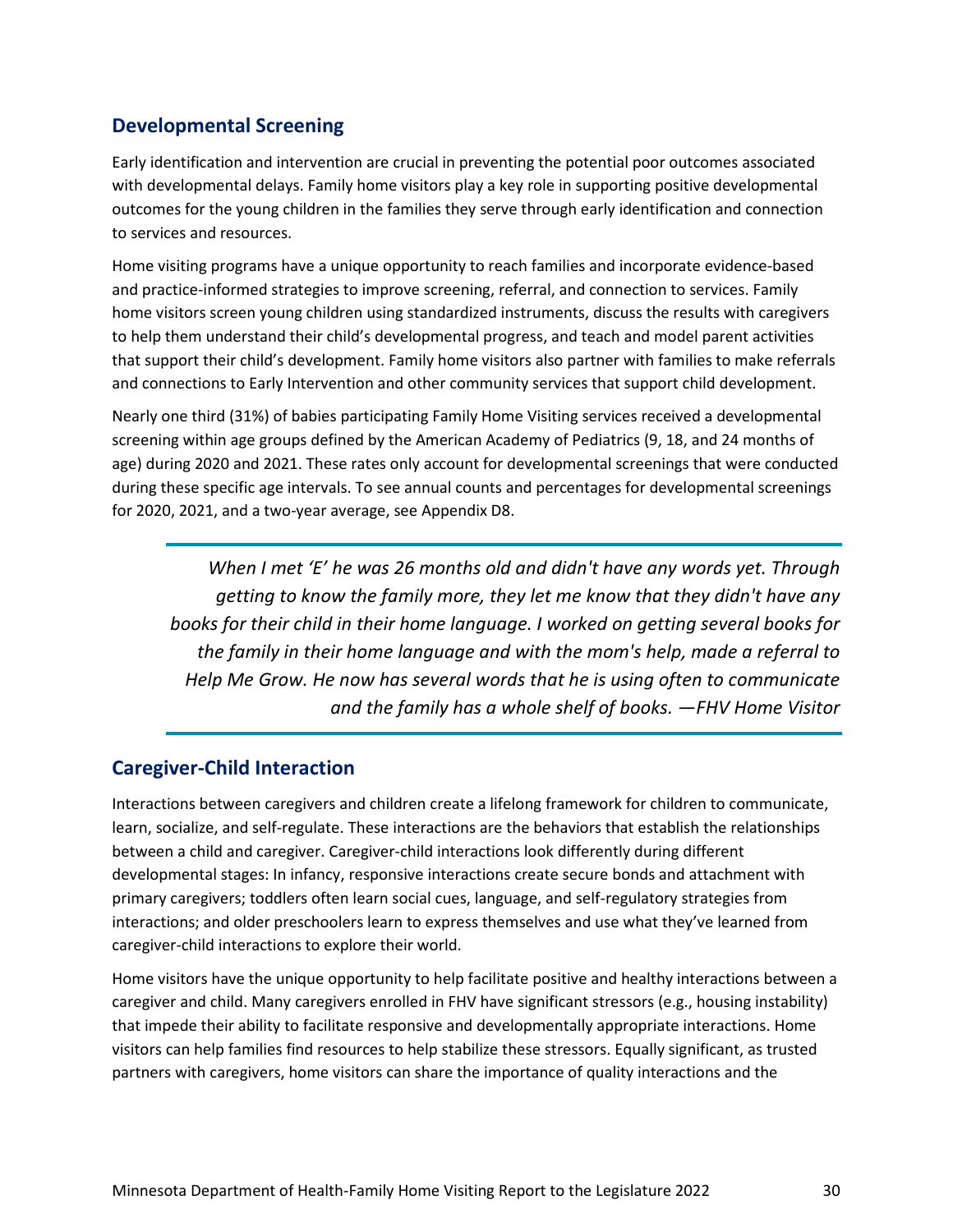underlying impact on child development. Home visitors provide specific strategies, model engaging and developmentally appropriate interactions, and provide feedback to caregivers in real time.

Family home visitors use a caregiver-child interaction (CCI) tool that has demonstrated validity evidence. In 2020, nearly a quarter (23%) of caregivers received an observation using a CCI tool within the appropriate target age range of the child. In 2021, 14% of FHV caregivers were observed with a CCI tool. The transition to virtual home visiting due to COVID-19 required additional consideration in how to meaningfully connect with families and administer required screening tools. As a likely result of the pandemic, fewer families were observed. Model and tool developers, policy centers, and federal programs responsively created guidance to support home visitors conducting virtual CCI observations. Appendix D9 presents State Fiscal Years 2020, 2021 counts and averages, along with two- year averages.

## <span id="page-30-0"></span>**Family Economic Self-Sufficiency**

Family economic self-sufficiency refers to the educational and economic opportunities for families to improve their self-sufficiency. Families who have access to preventative care, a steady income, and other basic needs can then begin to focus on individual improvement and skill development. In this report, two measures are used to assess this: Continuous health insurance coverage and caregiver education.

*A client was living with friends and did not know the steps to find proper housing for her and her baby. Through their lessons, she made a referral to housing and expressing her need for a home. The client appreciated the support from family education and has been a routine client. She is now about to move into her own home! She has learned to budget, grocery shop, have a safe and clean home because of the program.*

*—FHV Grantee*

#### **Continuous Health Insurance Coverage**

Access to health insurance allows families to get preventive care, avoid using the emergency room as a primary care provider, and keep medical debt at bay. Caregivers who are getting regular medical care can get timely and accurate diagnoses and treatment for health conditions and establish trust with their primary care provider. This allows for more effective treatment and coordination of care.

Home visitors are a key referral source for families. Family home visitors refer clients who lack health insurance to county financial services, assist families with application process, monitor insurance coverage and potential lapses in coverage, and assess family financial status & make referrals to all potential financial resources (e.g., WIC, food pantries, housing assistance).

The percentage of caregivers who have health insurance remained steady across State Fiscal Years 2020 and 2021. Ninety percent of caregivers had access to health insurance while participating in Family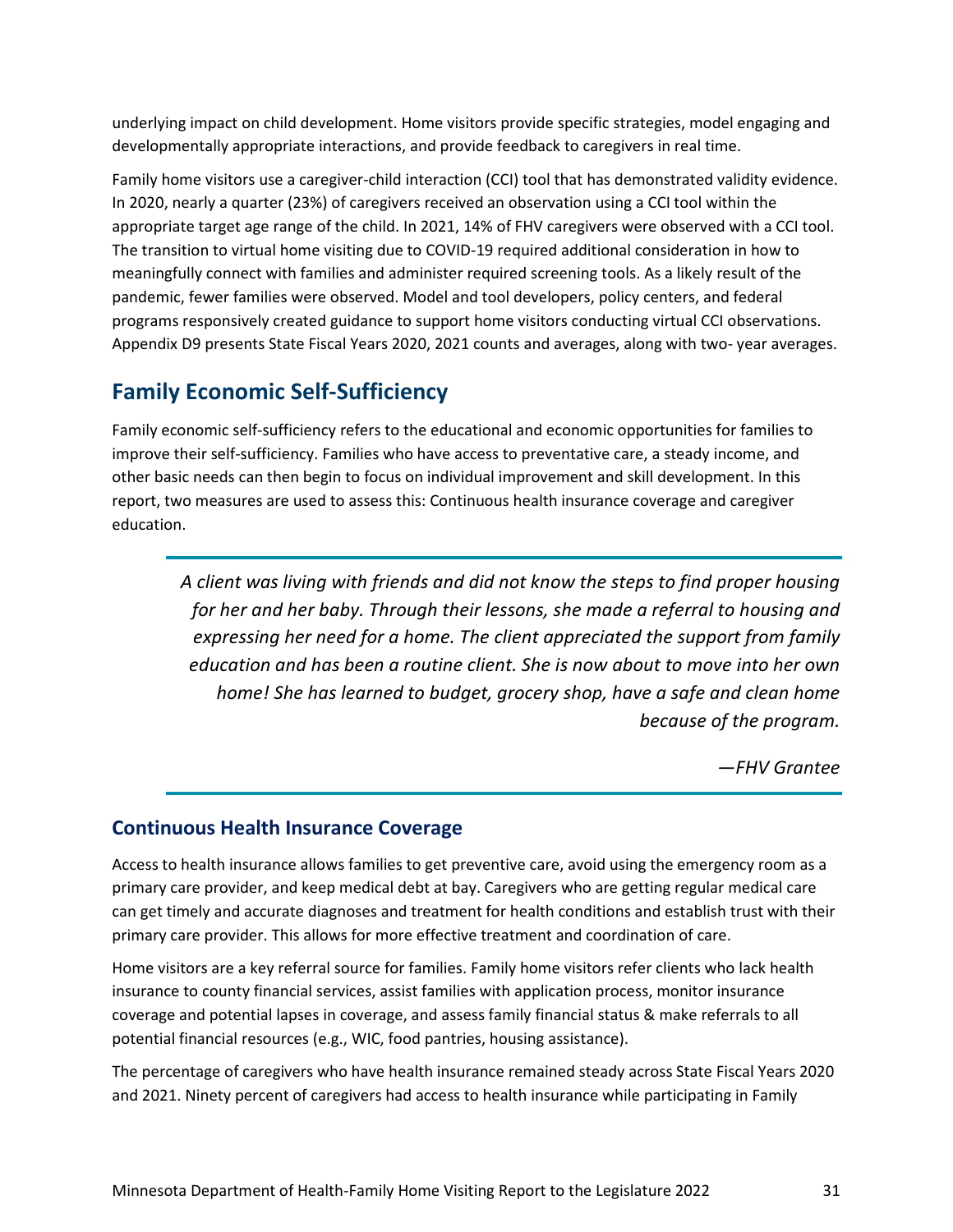Home Visiting. For full counts and averages for each year along with a 2-year average, see Appendix D<sub>10</sub>.

### **Caregiver Education**

Caregivers who have at least a GED have a larger earning potential and lower unemployment than those who do not.<sup>55</sup> There is strong, positive association between educational attainment and both physical and mental health outcomes.<sup>[56](#page-53-6)</sup> Both family income and parental education levels are positively associated with children's developmental outcomes.  $57$  Economic self-sufficiency is easier to achieve with a higher salary and greater qualifications for jobs. Home visitors support this goal by assessing readiness to go to school or complete a GED, helping caregivers make a plan to continue their education, and referring them to programs that can work with their schedules.

The rate of caregivers who either enrolled, maintained, or completed high school (or equivalent) remained steady between years 2020 and 2021 at 44% and 45%, respectively. Appendix D11 presents caregiver education status at enrollment for State Fiscal Years 2020, 2021 and a two-year average.

*"Our client was a young pregnant mother, scared to reach out for help from the community resources. Her NFP home visiting nurse listened to her goals of wanting to go back to college and be able to provide for her growing family. The NFP nurse helped guide her with support and encouraged her to gain the strength to call local resources in order for the client to reach her end goals. The client now has a 6-month-old, is going to school full time, and was on the presidents list for perfect grades her first semester. The client and NFP nurse are both very proud of her accomplishments." – FHV Grantee*

## <span id="page-31-0"></span>**Family Outcomes Summary**

Encouragingly, the data reported represent both the resiliency of FHV families, as well as home visitors' persistent effort in supporting families during this unprecedented time. While there is always opportunity for growth, particularly as FHV families continue to navigate through the pandemic, engaging families where they are yields benefits for both caregivers and children.

Family home visiting strengthens families by providing resources to caregivers and working with them to establish goals. As a result, we see healthier caregivers and children, safer home environments, children better prepared for lifelong learning, and more self-sufficient families.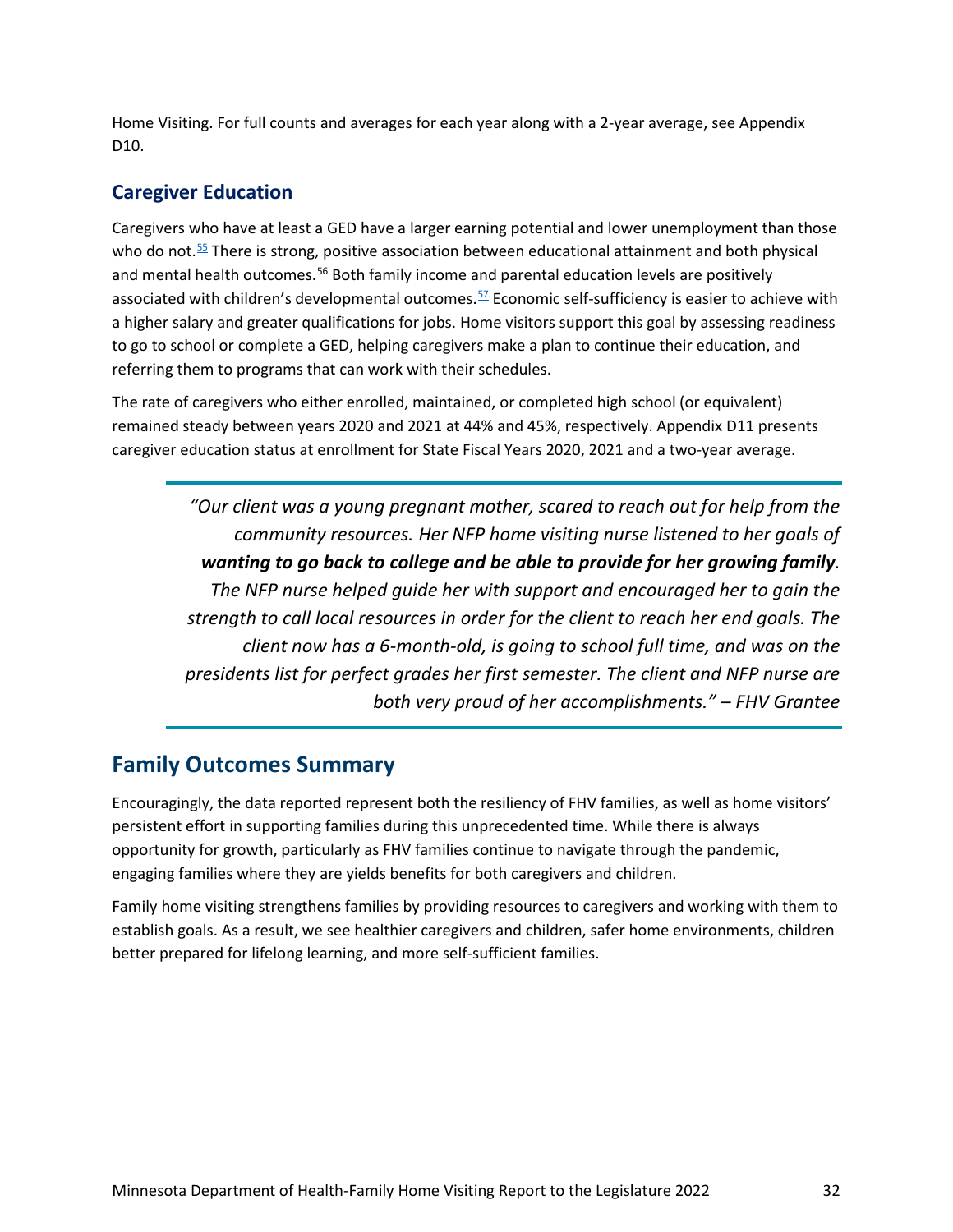# <span id="page-32-0"></span>**Conclusion**

Safe, stable, nurturing relationships and environments help set the stage for lifelong emotional, social, and physical health. Minnesota's continued investment in Family Home Visiting ensures that pregnant and parenting families living with the heaviest burdens of health, economic, and racial inequities have opportunities to support their children's positive health and development.

The COVID-19 pandemic has exacerbated Minnesota's health disparities and has had a devastating impact on the health, social, economic, and psychological wellbeing of families across the state. It has equally tested Minnesota's public health ecosystem and system of resource delivery designed to support and empower families.

In partnership with local public health, Tribal nations, community-based organizations, and other early childhood stakeholders, Minnesota Department of Health-Family Home Visiting will continue to promote the use of local, state, and federal funds to increase statewide implementation of evidencebased Family Home Visiting models, practices, and other early childhood systems that emphasize health equity.

By developing relationships with families most in need and providing community resources, local family home visiting programs have proven to be an invaluable lifeline during this crisis.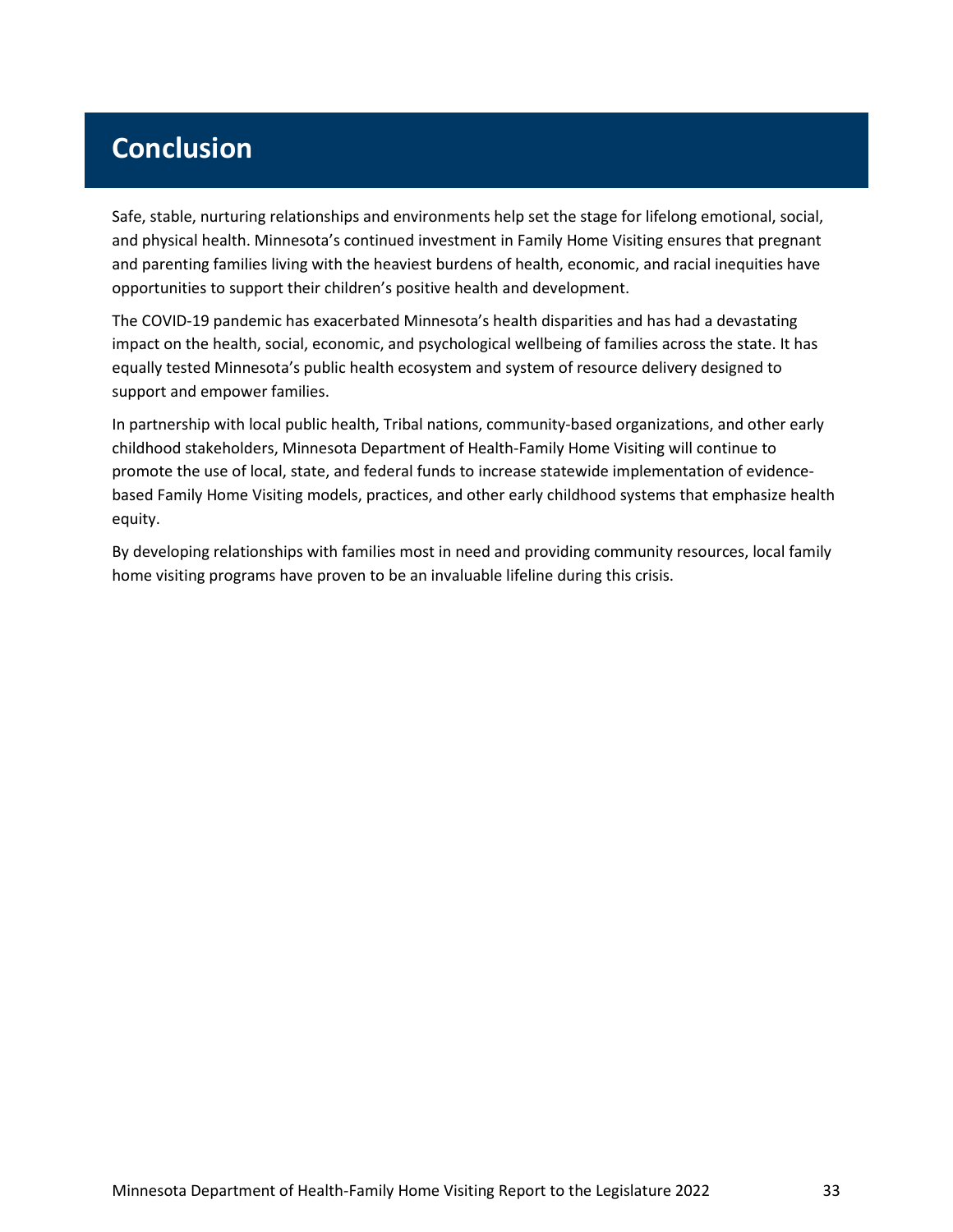# <span id="page-33-0"></span>**Appendices**

## <span id="page-33-1"></span>**Appendix A.**

## **Family Home Visiting TANF Grant Allocations SFY22-23**

### **A1. Family Home Visiting Tribal Government Awards**

| <b>Tribal Nation</b> | <b>Amount of Award</b><br>from 07/01/21 to<br>6/30/22 | <b>Amount of Award</b><br>from 07/01/22 to<br>6/30/23 |
|----------------------|-------------------------------------------------------|-------------------------------------------------------|
| <b>Bois Forte</b>    | \$112,392                                             | \$112,392                                             |
| Fond Du Lac          | \$298,632                                             | \$298,632                                             |
| <b>Grand Portage</b> | \$50,575                                              | \$50,575                                              |
| Leech Lake           | \$371,349                                             | \$371,349                                             |
| Lower Sioux          | \$48,998                                              | \$48,998                                              |
| Mille Lacs           | \$128,592                                             | \$128,592                                             |
| Red Lake             | \$317,096                                             | \$317,096                                             |
| <b>Upper Sioux</b>   | \$43,448                                              | \$43,448                                              |
| White Earth          | \$325,520                                             | \$325,520                                             |
| Total                | \$1,696,602                                           | \$1,696,602                                           |

## **A2. Family Home Visiting Local Public Health Awards**

| <b>Local Public Health Agency</b>                | <b>Amount of Award</b><br>from 7/01/21 to<br>6/30/22 | <b>Amount of Award</b><br>from 7/01/22 to<br>6/30/23 |
|--------------------------------------------------|------------------------------------------------------|------------------------------------------------------|
| Aitkin-Itasca-Koochiching Community Health Board | \$121,926                                            | \$121,926                                            |
| Anoka County Community Health Board              | \$315,522                                            | \$315,522                                            |
| Beltrami County Community Health Board           | \$53,860                                             | \$53,860                                             |
| <b>Benton County Human Services</b>              | \$43,822                                             | \$43,822                                             |
| City of Bloomington Community Health Board       | \$173,888                                            | \$173,888                                            |
| Blue Earth County Community Health Board         | \$69,100                                             | \$69,100                                             |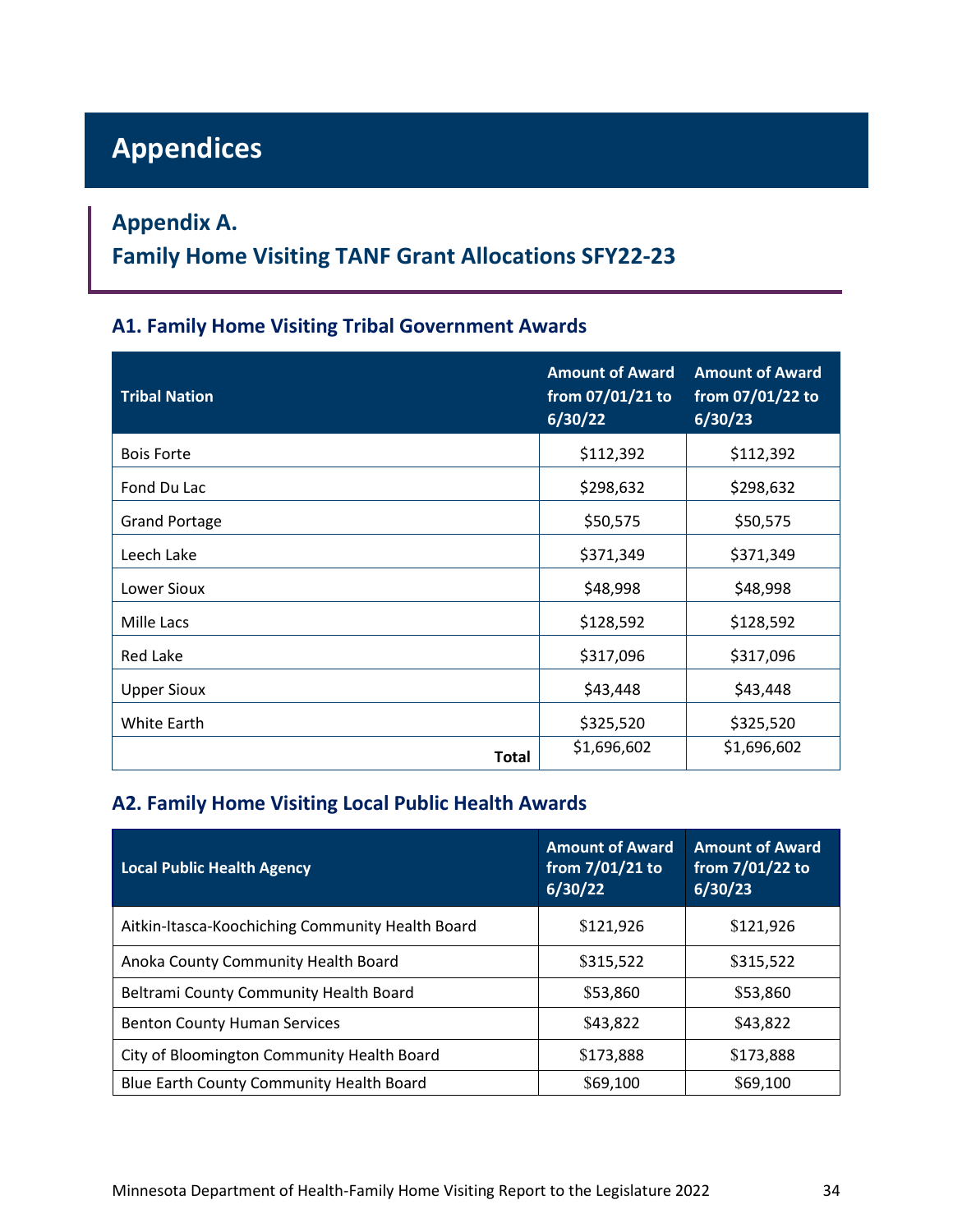| <b>Local Public Health Agency</b>                                      | <b>Amount of Award</b><br>from 7/01/21 to<br>6/30/22 | <b>Amount of Award</b><br>from 7/01/22 to<br>6/30/23 |
|------------------------------------------------------------------------|------------------------------------------------------|------------------------------------------------------|
| Brown-Nicollet Community Health Board                                  | \$72,688                                             | \$72,688                                             |
| Carlton-Cook-Lake-St. Louis Community Health Board                     | \$389,512                                            | \$389,512                                            |
| Carver County Community Health Board                                   | \$56,946                                             | \$56,946                                             |
| Cass County Health, Human & Veterans Services                          | \$41,252                                             | \$41,252                                             |
| Chisago County Community Health Board                                  | \$45,394                                             | \$45,394                                             |
| Countryside Community Health Board                                     | \$86,938                                             | \$86,938                                             |
| Crow Wing County Community Health Board                                | \$75,356                                             | \$75,356                                             |
| Dakota County Community Health Board                                   | \$325,356                                            | \$325,356                                            |
| Des Moines Valley Health and Human Services                            | \$39,610                                             | \$39,610                                             |
| Dodge-Steele Community Health Board                                    | \$65,310                                             | \$65,310                                             |
| Human Services of Faribault and Martin Counties                        | \$53,310                                             | \$53,310                                             |
| Fillmore-Houston Community Health Board                                | \$55,394                                             | \$55,394                                             |
| Freeborn County Community Health Board                                 | \$44,266                                             | \$44,266                                             |
| Goodhue County Health and Human Services                               | \$47,462                                             | \$47,462                                             |
| Hennepin County, in its capacity as a Community Health<br><b>Board</b> | \$685,328                                            | \$685,328                                            |
| Horizon Public Health                                                  | \$99,332                                             | \$99,332                                             |
| Isanti County Community Health Board                                   | \$30,958                                             | \$30,958                                             |
| Kanabec County Community Health Board                                  | \$21,855                                             | \$21,855                                             |
| Kandiyohi-Renville Community Health Board                              | \$82,226                                             | \$82,226                                             |
| Le Sueur-Waseca Community Health Board                                 | \$58,458                                             | \$58,458                                             |
| Meeker-McLeod-Sibley Community Health Board                            | \$95,010                                             | \$95,010                                             |
| Mille Lacs County Community Health Board                               | \$46,438                                             | \$46,438                                             |
| City of Minneapolis Community Health Board                             | \$979,782                                            | \$979,782                                            |
| Morrison-Todd-Wadena Community Health Board                            | \$113,428                                            | \$113,428                                            |
| Mower County Community Health Board                                    | \$50,814                                             | \$50,814                                             |
| Nobles County Community Health Board                                   | \$30,998                                             | \$30,998                                             |
| North Country Community Health Board                                   | \$68,550                                             | \$68,550                                             |
| <b>Olmsted County Community Health Board</b>                           | \$151,440                                            | \$151,440                                            |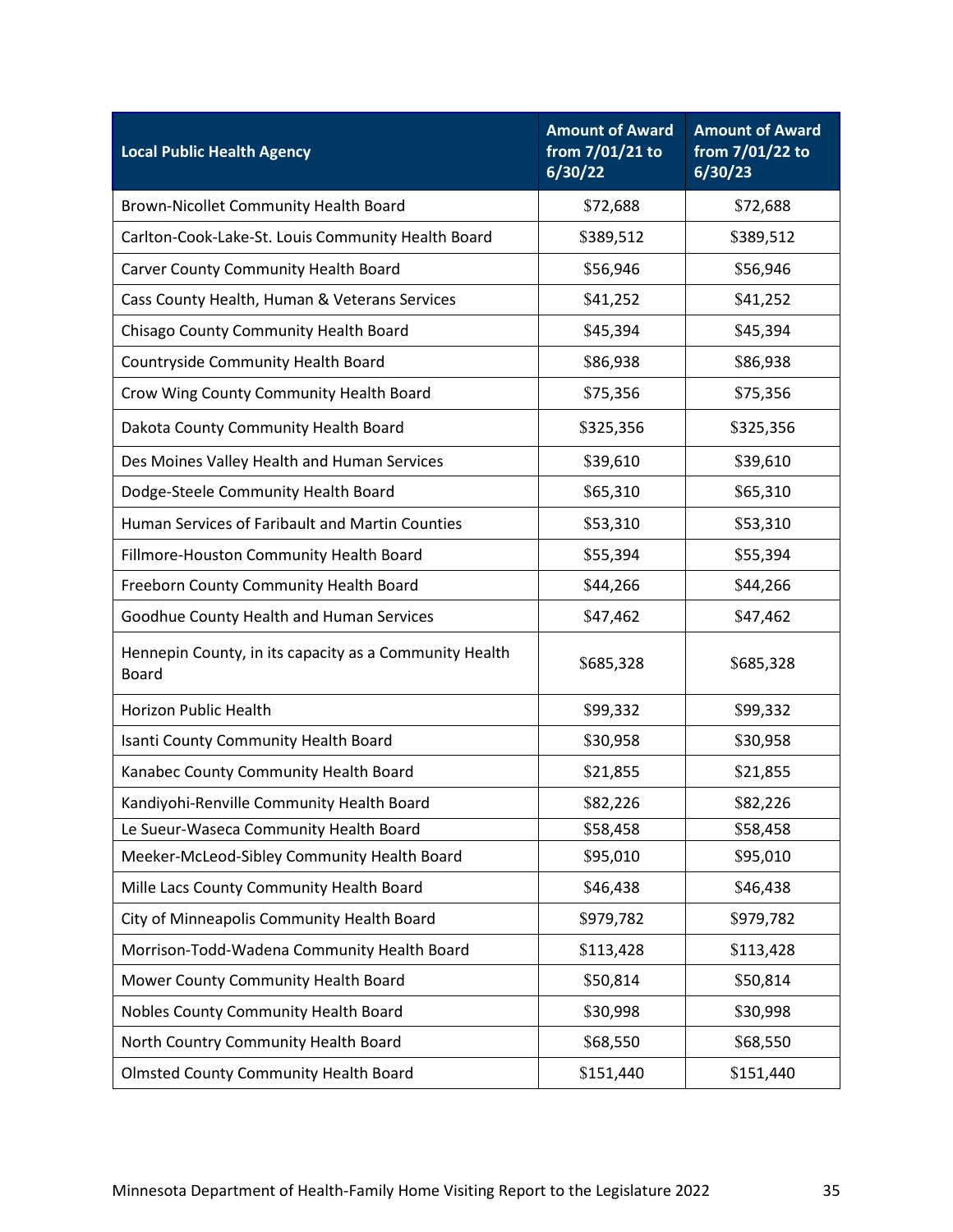| <b>Local Public Health Agency</b>                             | <b>Amount of Award</b><br>from 7/01/21 to<br>6/30/22 | <b>Amount of Award</b><br>from 7/01/22 to<br>6/30/23 |
|---------------------------------------------------------------|------------------------------------------------------|------------------------------------------------------|
| Partnership4Health Community Health Board                     | \$220,314                                            | \$220,314                                            |
| Pine County Community Health Board                            | \$46,441                                             | \$46,441                                             |
| Polk-Norman-Mahnomen Community Health Board                   | \$75,600                                             | \$75,600                                             |
| Quin County Community Health Board                            | \$84,412                                             | \$84,412                                             |
| St. Paul Ramsey County Community Health Board                 | \$994,732                                            | \$994,732                                            |
| Rice County Community Health Board                            | \$63,650                                             | \$63,650                                             |
| Scott County Community Health Board                           | \$76,566                                             | \$76,566                                             |
| Sherburne County Community Health Board                       | \$61,212                                             | \$61,212                                             |
| Southwest Health and Human Services Community Health<br>Board | \$127,876                                            | \$127,876                                            |
| <b>Stearns County Community Health Board</b>                  | \$155,622                                            | \$155,622                                            |
| Wabasha County Community Health Board                         | \$27,872                                             | \$27,872                                             |
| Washington County Community Health Board                      | \$182,520                                            | \$182,520                                            |
| Watonwan County Community Health Board                        | \$21,176                                             | \$21,176                                             |
| Winona County Community Health Board                          | \$59,002                                             | \$59,002                                             |
| Wright County Community Health Board                          | \$90,476                                             | \$90,476                                             |
| <b>Total</b>                                                  | \$6,979,000                                          | \$6,979,000                                          |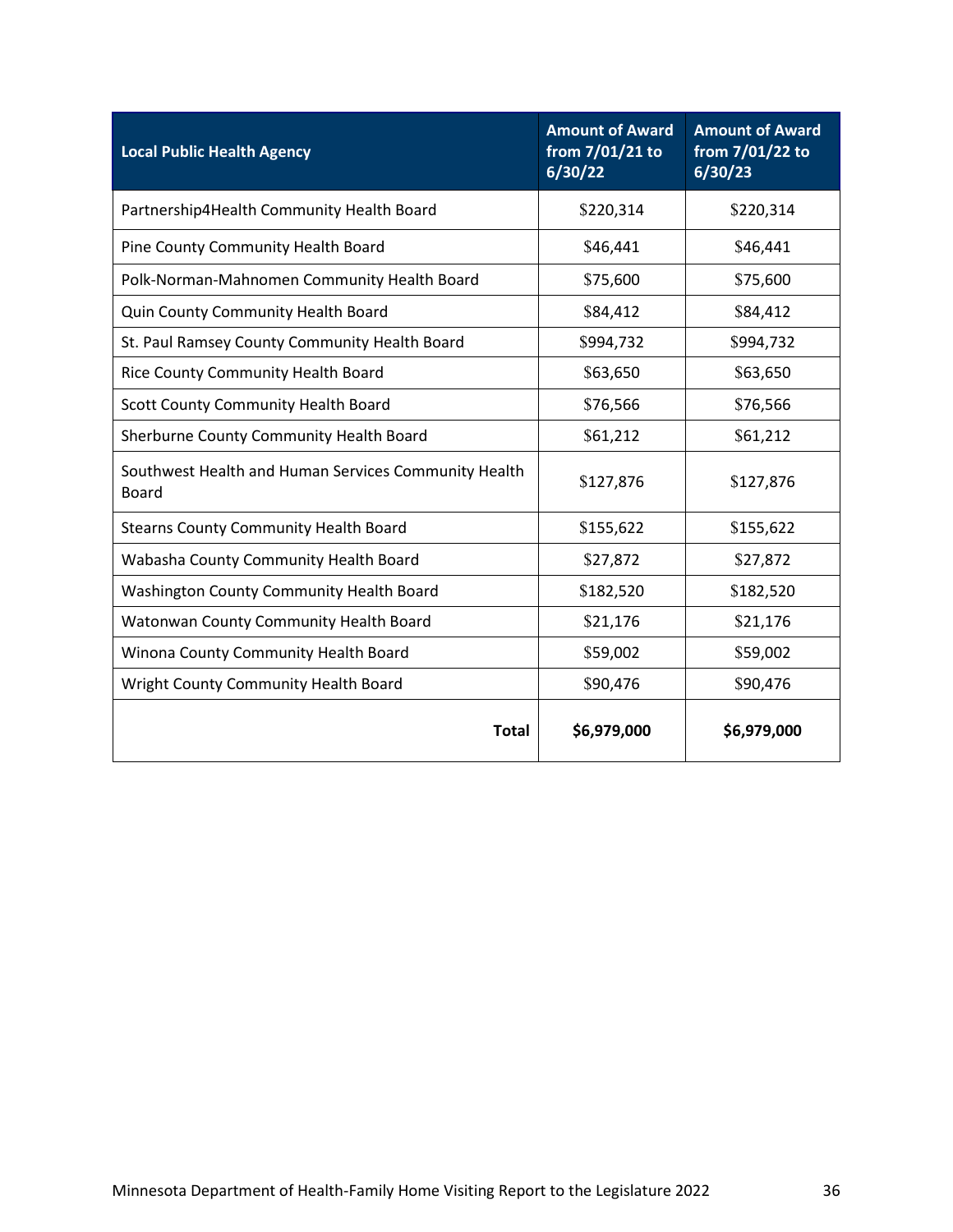# <span id="page-36-0"></span>**Appendix B. Home Visitor Characteristics, 2021**

*Note: Some percent values may not total 100% due to rounding.*

#### **B1. Home Visitor Education, 2021**

| <b>Education</b>                          | Count | Percent |
|-------------------------------------------|-------|---------|
| Less than high school diploma             | 1     | $< 1\%$ |
| High school diploma or GED                | 4     | 1%      |
| Some college or post-high school training | 9     | 2%      |
| Technical training or certificate         | 9     | 2%      |
| Associate degree                          | 41    | 8%      |
| Bachelor's degree or higher               | 467   | 85%     |
| Other                                     | 13    | 2%      |
| Decline to answer                         | 6     | 1%      |
| <b>Total</b>                              | 550   | 100%    |

### **B2. Home Visitor Certifications & Licenses, 2021**

| <b>Type of License</b>                               | Count | Percent |
|------------------------------------------------------|-------|---------|
| Certified Public Health Nurse (PHN)                  | 367   | 34%     |
| Registered Nurse (RN)                                | 364   | 34%     |
| <b>Certified Lactation Counselor (CLC)</b>           | 116   | 11%     |
| Child Passenger Safety Technician (CPST)             | 51    | 5%      |
| Licensed Social Worker (LSW)                         | 16    | 2%      |
| Child Development Associate (CDA) + Home Visitor CDA | 11    | 1%      |
| Infant Family Associate (1-4)                        | 10    | 1%      |
| Community Health Worker (CHW)                        | 8     | 1%      |
| Other certificate or license                         | 72    | 7%      |
| None                                                 | 33    | 3%      |
| Decline to answer                                    | 9     | 1%      |
| Missing                                              | 7     | 1%      |
| <b>Total</b>                                         | 1,064 | 100%    |

Note: Total exceeds number of home visitors due to multiple credentials

## **B3. FHV Model Implemented by Home Visitors, 2021**

| <b>Model</b>           | Count | Percent |
|------------------------|-------|---------|
| Early Head Start       | 10    | 2%      |
| <b>Family Connects</b> |       | 1%      |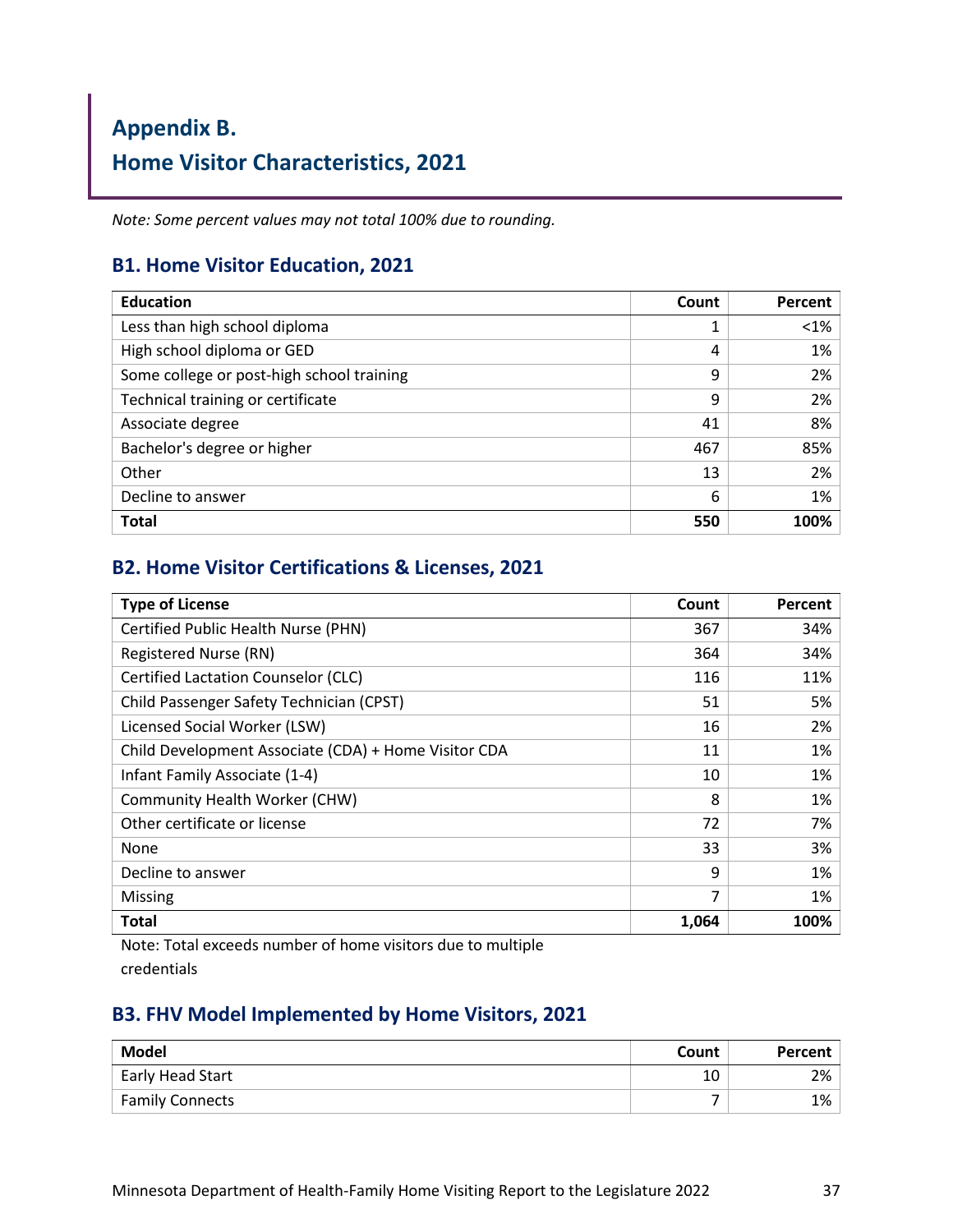| <b>Family Spirit</b>                                     | 14  | 3%   |
|----------------------------------------------------------|-----|------|
| <b>Healthy Families America</b>                          | 237 | 43%  |
| Maternal Early Childhood Sustained Home-Visiting (MECSH) | 35  | 6%   |
| <b>Nurse-Family Partnership</b>                          | 75  | 14%  |
| Parents As Teachers                                      | 48  | 9%   |
| Other Evidence-Based Model                               | 39  | 7%   |
| None                                                     | 82  | 15%  |
| Decline to answer                                        | 3   | 1%   |
| <b>Total</b>                                             | 550 | 100% |

## **B4. Home Visitor Gender, 2021**

| Gender                              | Count | Percent |
|-------------------------------------|-------|---------|
| Female                              | 536   | 98%     |
| Male                                | 3     | 1%      |
| Does not identify as male or female |       | $< 1\%$ |
| Decline to answer                   | 9     | 2%      |
| <b>Total</b>                        | 550   | 100%    |

## **B5. Home Visitor Race, 2021**

| Race                                      | Count          | Percent |
|-------------------------------------------|----------------|---------|
| American Indian or Alaska Native          | 9              | 2%      |
| Asian                                     | 26             | 5%      |
| <b>Black or African American</b>          | 35             | 6%      |
| Native Hawaiian or Other Pacific Islander | $\mathfrak{p}$ | $< 1\%$ |
| More than one race                        | 12             | 2%      |
| Race category not listed                  | 4              | 1%      |
| Decline to answer                         | 18             | 3%      |
| Missing                                   | ⇁              | 1%      |
| <b>Total</b>                              | 550            | 100%    |

## **B6a. Languages Utilized by Home Visitors, 2021**

| Language            | Count | Percent |
|---------------------|-------|---------|
| English             | 531   | 85%     |
| Spanish             | 35    | 6%      |
| Hmong               | 15    | 2%      |
| Somali              | 15    | 2%      |
| Amharic             | 3     | 1%      |
| Language not listed | 15    | 2%      |
| Decline to Answer   | 10    | 2%      |
| <b>Total</b>        | 624   | 100%    |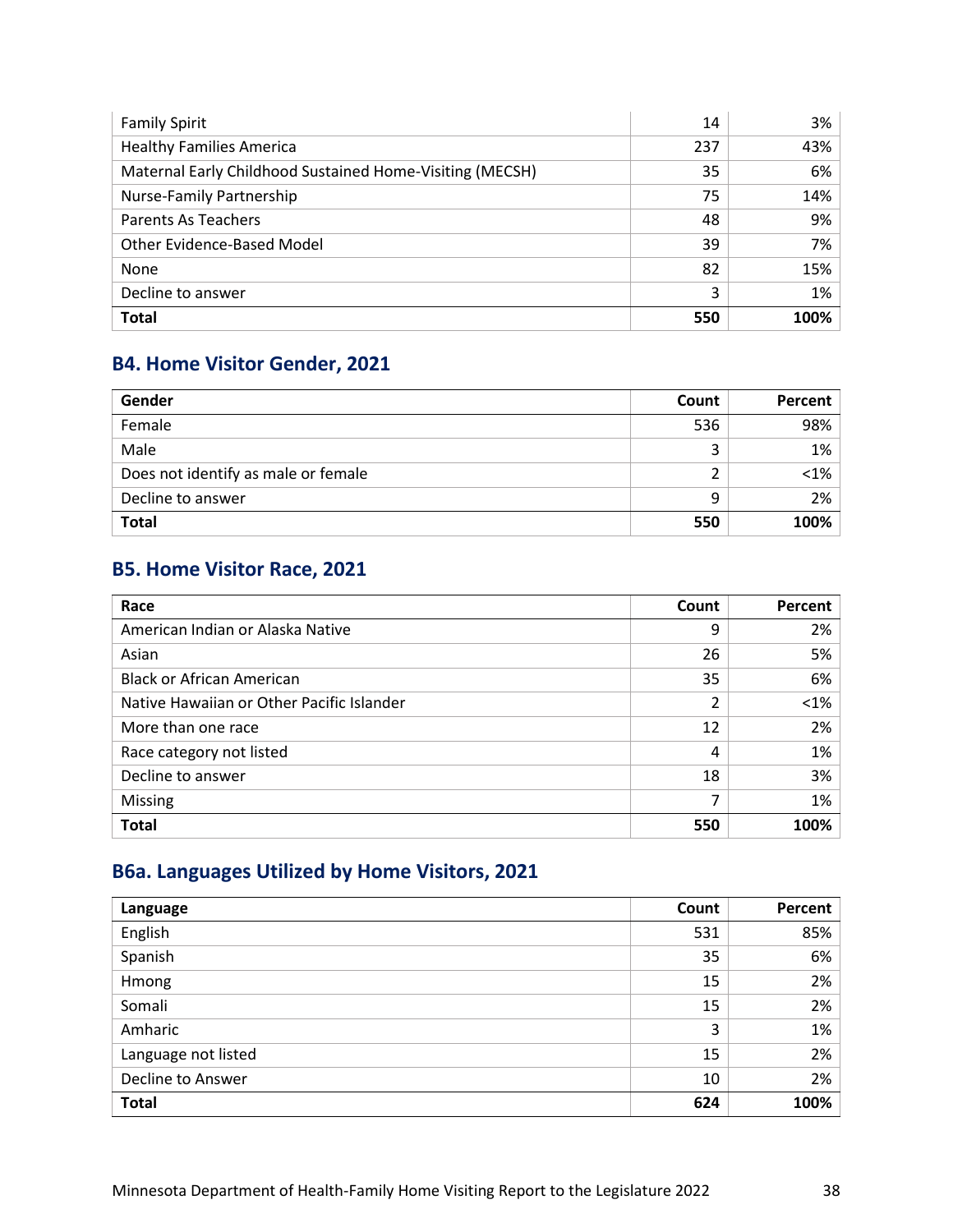Note: Total exceeds number of home visitors due to multiple languages reported

## **B6b. Number of Languages Utilized by Home Visitors, 2021**

| <b>Number of Languages</b> | Count | Percent |
|----------------------------|-------|---------|
|                            | 469   | 85%     |
| 2                          | 55    | 10%     |
| 3                          | 9     | 2%      |
| 6                          |       | $< 1\%$ |
| Decline to answer          | 10    | 2%      |
| Missing                    | 6     | 1%      |
| <b>Total</b>               | 550   | 100%    |

## **B7. Home Visitor Ethnicity, 2021**

| <b>Ethnicity</b>       | Count | Percent |
|------------------------|-------|---------|
| Hispanic or Latino/a/x | 21    | 4%      |
| Hmong                  | 19    | 4%      |
| Somali                 | 17    | 3%      |
| Ethnicity not listed   | 397   | 72%     |
| Decline to answer      | 88    | 16%     |
| Missing                | 8     | 2%      |
| <b>Total</b>           | 550   | 100%    |

## **B8. Age Groups of Home Visitors, 2021**

| <b>Education</b>  | Count | Percent |
|-------------------|-------|---------|
| Under 25          | 14    | 3%      |
| 25 to 29          | 68    | 12%     |
| 30 to 34          | 89    | 16%     |
| 35 to 39          | 91    | 17%     |
| 40 to 44          | 73    | 13%     |
| 45 to 49          | 53    | 10%     |
| 50 to 54          | 41    | 8%      |
| 55 to 59          | 50    | 9%      |
| 60 to 64          | 38    | 7%      |
| 65 and older      | 11    | 2%      |
| Decline to Answer | 22    | 4%      |
| <b>Total</b>      | 550   | 100%    |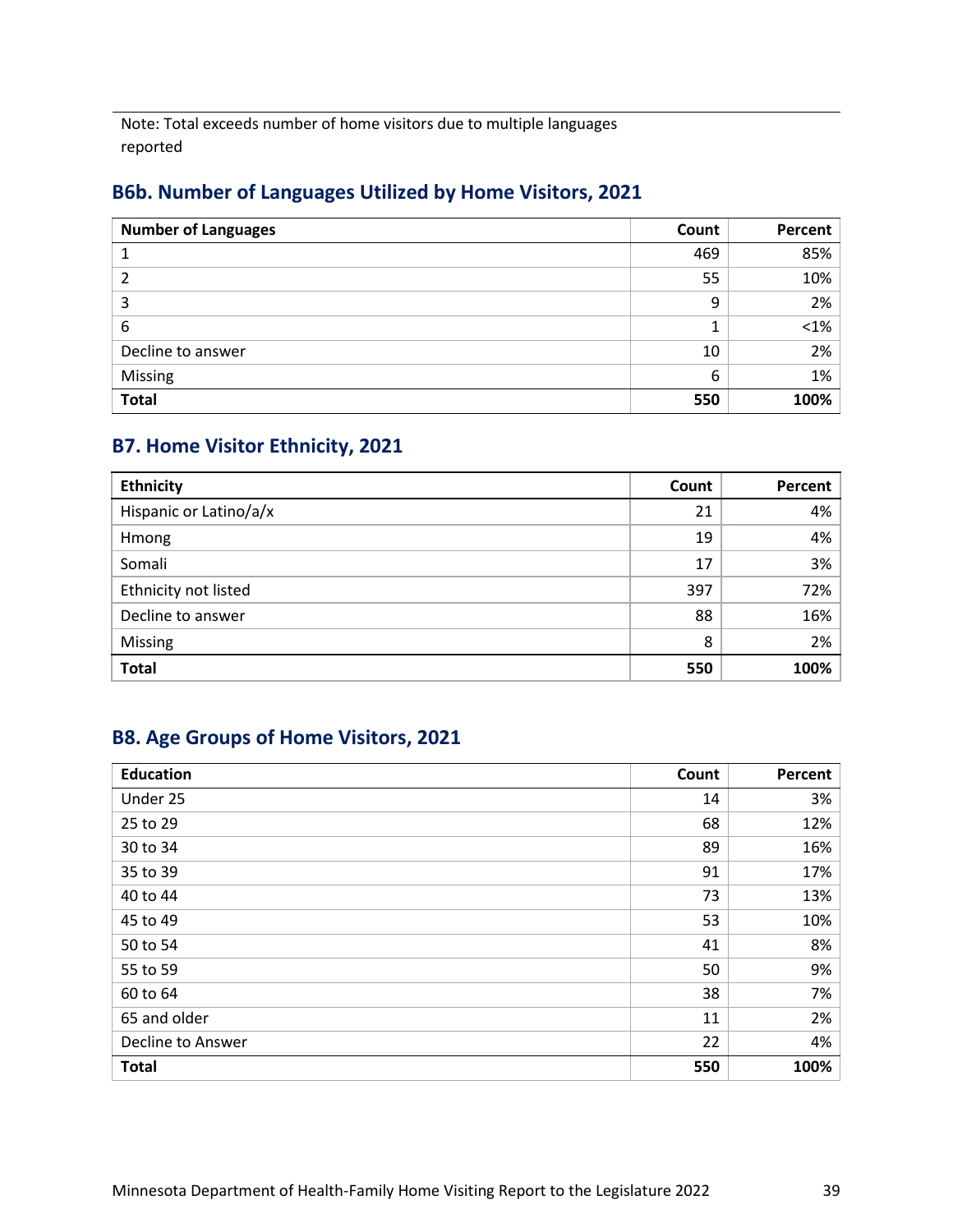# <span id="page-39-0"></span>**Appendix C.**

**Participant Enrollment & Demographic Characteristics, 2020-2021**

## **C1a. Number of Children Participating in Family Home Visiting, 2020- 2021**

|          | 2020  | 2021  | <b>Two Year</b><br>Average |
|----------|-------|-------|----------------------------|
| Children | 8,541 | 6,637 | 7,589                      |

## **C1b. Type of Caregivers Participating in FHV, 2020- 2021**

|                       | 2020  |         | 2021  |         |                        |
|-----------------------|-------|---------|-------|---------|------------------------|
| <b>Caregiver Type</b> | Count | Percent | Count | Percent | Two<br>Year<br>Average |
| Pregnant              | 2,250 | 25%     | 1,705 | 23%     | 24%                    |
| Caregiver             | 6,833 | 75%     | 5,561 | 77%     | 76%                    |
| <b>Total</b>          | 9,133 | 100%    | 7,266 | 100%    | 100%                   |

## **C2. Primary Caregiver Age at Enrollment, 2020- 2021**

|           | 2020  |         | 2021  |         |                        |
|-----------|-------|---------|-------|---------|------------------------|
| Age       | Count | Percent | Count | Percent | Two<br>Year<br>Average |
| $\leq17$  | 342   | 4%      | 249   | 3%      | 4%                     |
| 18-19     | 708   | 8%      | 525   | 7%      | 7%                     |
| $20 - 21$ | 991   | 11%     | 742   | 10%     | 11%                    |
| $22 - 24$ | 1,539 | 17%     | 1,140 | 16%     | 16%                    |
| 25-29     | 2,412 | 26%     | 1,928 | 27%     | 26%                    |
| 30-34     | 1,752 | 19%     | 1,455 | 20%     | 20%                    |
| 35-44     | 1,292 | 14%     | 1,149 | 16%     | 15%                    |
| 45-54     | 78    | 1%      | 66    | 1%      | 1%                     |
| 55-64     | 15    | 0%      | 11    | 0%      | 0%                     |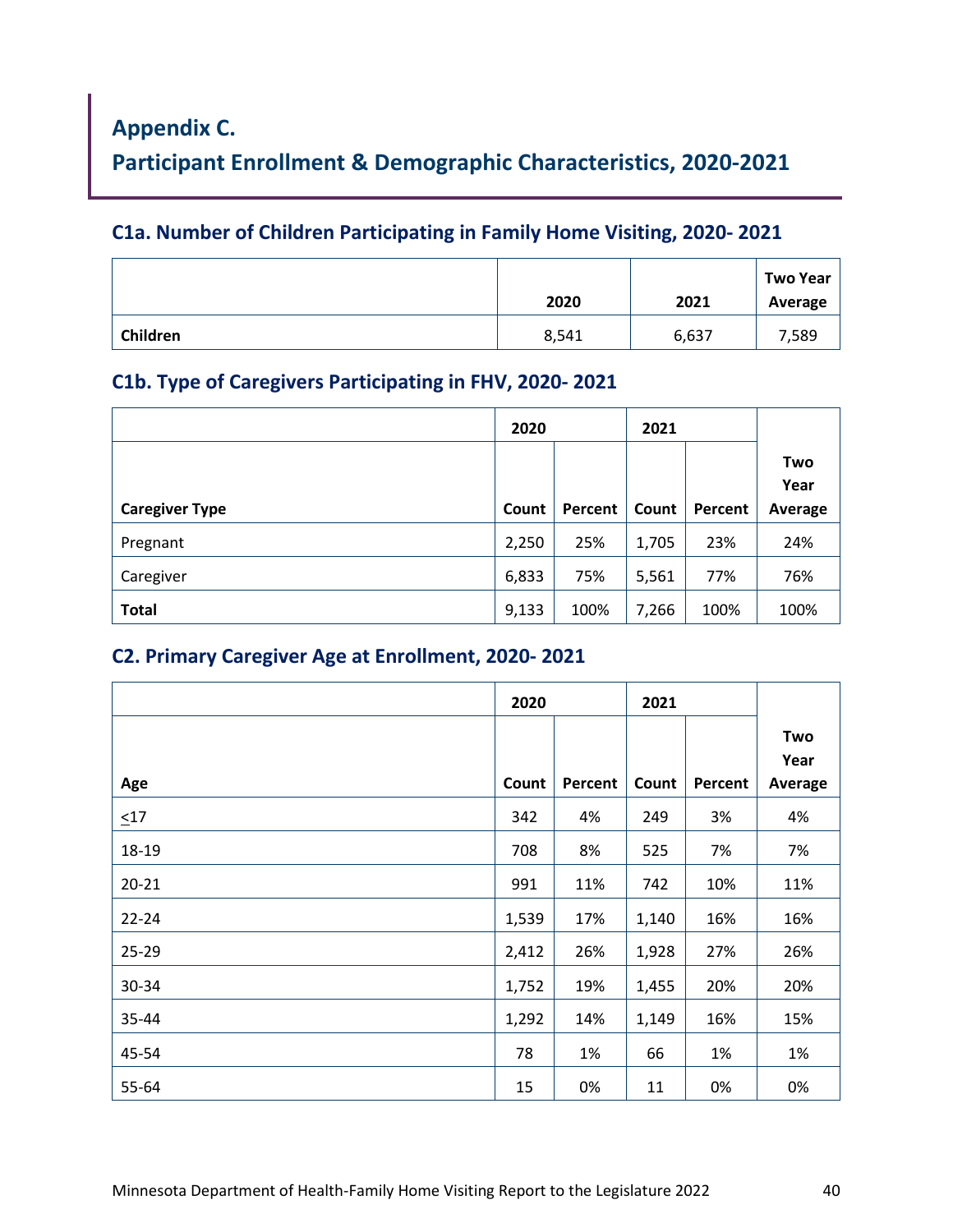| $\geq 65$    | -     | 0%   |       | 0%   | 0%   |
|--------------|-------|------|-------|------|------|
| <b>Total</b> | 9,133 | 100% | 7,266 | 100% | 100% |

## **C3. Primary Caregiver Ethnicity at Enrollment, 2020- 2021**

|                                                                                                                                                      | 2020  |         | 2021  |         |                    |
|------------------------------------------------------------------------------------------------------------------------------------------------------|-------|---------|-------|---------|--------------------|
| <b>Ethnicity</b>                                                                                                                                     | Count | Percent | Count | Percent | <b>Two</b><br>Year |
|                                                                                                                                                      |       |         |       |         | Average            |
| Hispanic or Latino/a/x                                                                                                                               | 1,754 | 19%     | 1,522 | 21%     | 20%                |
| Hmong                                                                                                                                                | 105   | 1%      | 109   | 2%      | 1%                 |
| Somali                                                                                                                                               | 241   | 3%      | 318   | 4%      | 4%                 |
| Multiple ethnicities reported                                                                                                                        | 9     | 0%      | 4     | 0%      | 0%                 |
| Ethnicity not listed                                                                                                                                 | 4,145 | 45%     | 5,009 | 69%     | 57%                |
| Decline to answer                                                                                                                                    | 2,879 | 32%     | 304   | 4%      | 18%                |
| <b>Total</b>                                                                                                                                         | 9,133 | 100%    | 7,266 | 100%    | 100%               |
| *Caregiver ethnicity response options were<br>redefined in 2020 to Hispanic or Latino/a/x, Hmong,<br>Somali, Multi-ethnic, and Ethnicity not listed. |       |         |       |         |                    |

## **C4. Primary Caregiver Race at Enrollment, 2020- 2021**

|                                           | 2020  |         | 2021  |         |                 |
|-------------------------------------------|-------|---------|-------|---------|-----------------|
|                                           |       |         |       |         | Two             |
| Race                                      | Count | Percent | Count | Percent | Year<br>Average |
| American Indian or Alaska Native          | 319   | 3%      | 274   | 4%      | 4%              |
| Asian                                     | 596   | 7%      | 509   | 7%      | 7%              |
| <b>Black or African American</b>          | 2,066 | 23%     | 1,761 | 24%     | 23%             |
| Native Hawaiian or Other Pacific Islander | 60    | 1%      | 15    | 0%      | $< 1\%$         |
| White                                     | 5,049 | 55%     | 3,766 | 52%     | 54%             |
| More than one race                        | 251   | 3%      | 217   | 3%      | 3%              |
| Race category not listed                  | 472   | 5%      | 503   | 7%      | 6%              |
| Decline to answer                         | 320   | 4%      | 221   | 3%      | 3%              |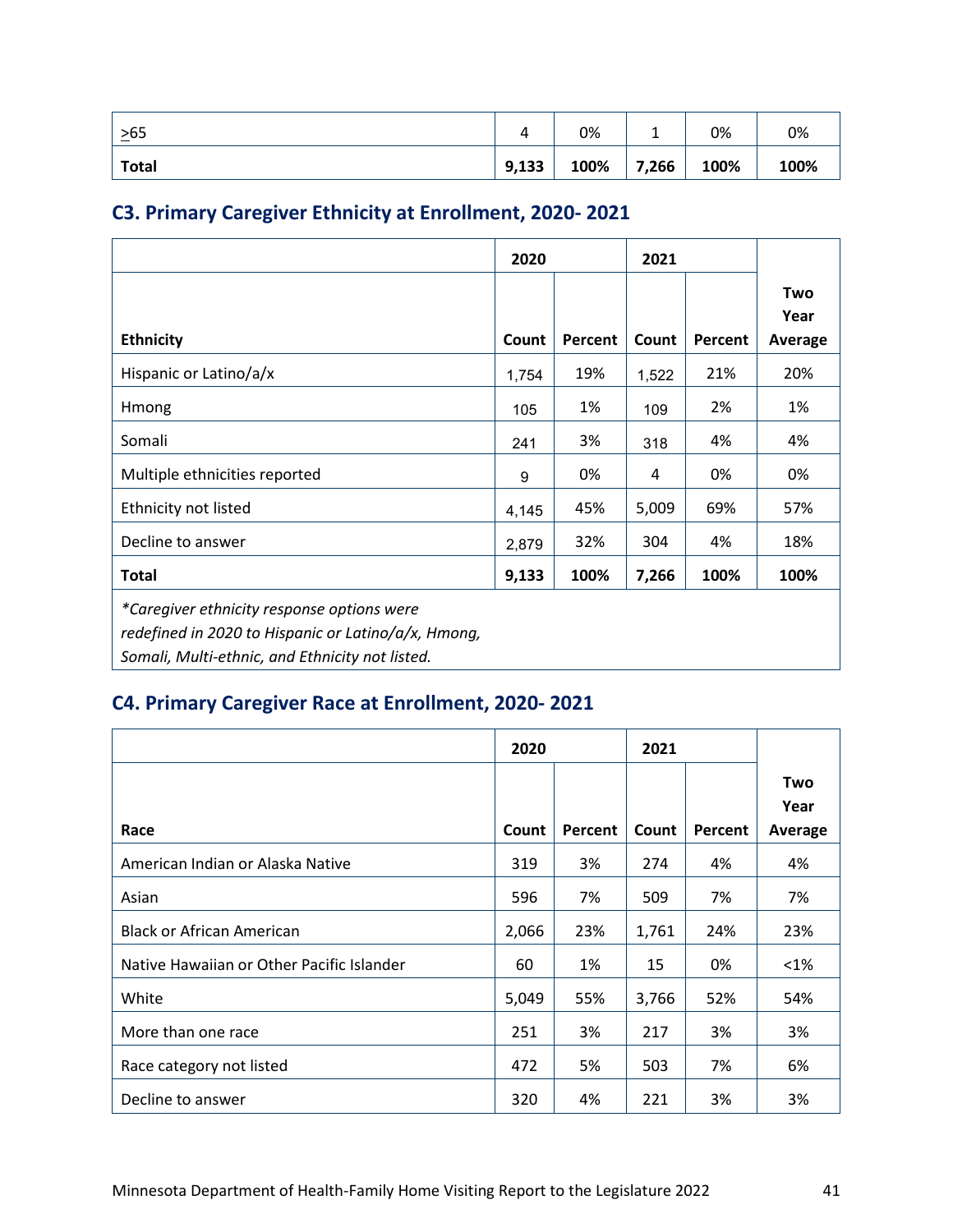## **C5. Primary Caregiver Educational Attainment, 2020- 2021**

|                                     | 2020  |         | 2021  |         |         |
|-------------------------------------|-------|---------|-------|---------|---------|
|                                     |       |         |       |         | Two     |
|                                     |       |         |       |         | Year    |
| <b>Educational Attainment</b>       | Count | Percent | Count | Percent | Average |
| Less than HS diploma                | 2,171 | 24%     | 1,798 | 25%     | 24%     |
| HS Diploma/GED                      | 2,780 | 30%     | 2,247 | 31%     | 31%     |
| Some college or training            | 1,598 | 17%     | 1,179 | 16%     | 17%     |
| Technical training or certification | 317   | 3%      | 244   | 3%      | 3%      |
| Associate degree                    | 397   | 4%      | 244   | 3%      | 4%      |
| Bachelor's Degree or higher         | 743   | 8%      | 603   | 8%      | 8%      |
| Other                               | 62    | 1%      | 27    | 0%      | 1%      |
| Unknown or                          |       |         |       |         |         |
| Decline to answer                   | 1,065 | 12%     | 924   | 13%     | 12%     |
| <b>Total</b>                        | 9,133 | 100%    | 7,266 | 100%    | 100%    |

## **C6. Primary Caregiver Employment Status at Enrollment, 2020- 2021**

|                           | 2020  |         | 2021  |         |                        |
|---------------------------|-------|---------|-------|---------|------------------------|
| <b>Employment Status</b>  | Count | Percent | Count | Percent | Two<br>Year<br>Average |
|                           |       |         |       |         |                        |
| <b>Employed Full Time</b> | 2,134 | 23%     | 1,646 | 23%     | 23%                    |
| Employed                  |       |         |       |         |                        |
| Part-Time                 | 1,792 | 20%     | 1,268 | 17%     | 19%                    |
| Not employed              | 4,671 | 51%     | 3,947 | 54%     | 53%                    |
| Unknown or                |       |         |       |         |                        |
| Decline to answer         | 536   | 6%      | 405   | 6%      | 6%                     |
| <b>Total</b>              | 9,133 | 100%    | 7,266 | 100%    | 100%                   |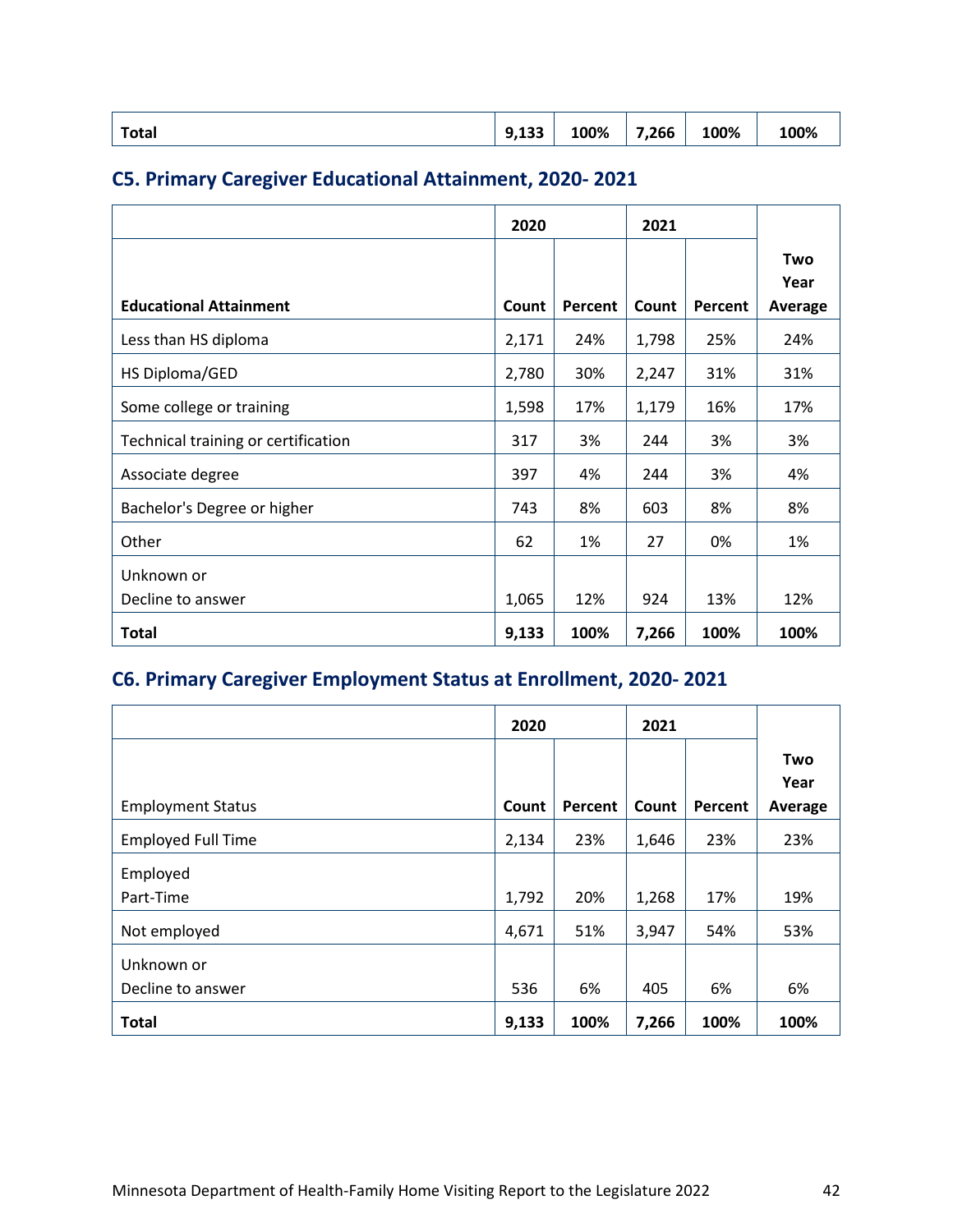|                                                   | 2020  |         | 2021  |         |             |
|---------------------------------------------------|-------|---------|-------|---------|-------------|
|                                                   |       |         |       |         | Two<br>Year |
| <b>Housing Status</b>                             | Count | Percent | Count | Percent | Average     |
| Owns or shares own home, condominium, or          |       |         |       |         |             |
| apartment                                         | 1,480 | 16%     | 1,197 | 16%     | 16%         |
| Rents or shares own home or apartment             | 3,140 | 34%     | 3,280 | 45%     | 40%         |
| Lives in public housing                           | 145   | 2%      | 127   | 2%      | 2%          |
| Lives with parent or family member                | 1,334 | 15%     | 1,292 | 18%     | 16%         |
| Some other arrangement                            | 318   | 3%      | 348   | 5%      | 4%          |
| <b>Total Not Homeless</b>                         | 6,417 | 70%     | 6,244 | 86%     | 78%         |
| Homeless and sharing housing                      | 108   | 1%      | 102   | 1%      | 1%          |
| Homeless and living in an emergency or transition |       |         |       |         |             |
| shelter                                           | 59    | 1%      | 77    | 1%      | 1%          |
| Some other arrangement                            | 100   | 1%      | 54    | 1%      | 1%          |
| <b>Total Homeless</b>                             | 267   | 3%      | 233   | 3%      | 3%          |
| Unknown or Decline to answer (could not           |       |         |       |         |             |
| determine Homeless vs. Not Homeless)              | 2,449 | 27%     | 789   | 11%     | 19%         |
| <b>Grand Total</b>                                | 9,133 | 100%    | 7,266 | 100%    | 100%        |

## **C7. Primary Caregiver Age at Enrollment, 2020- 2021**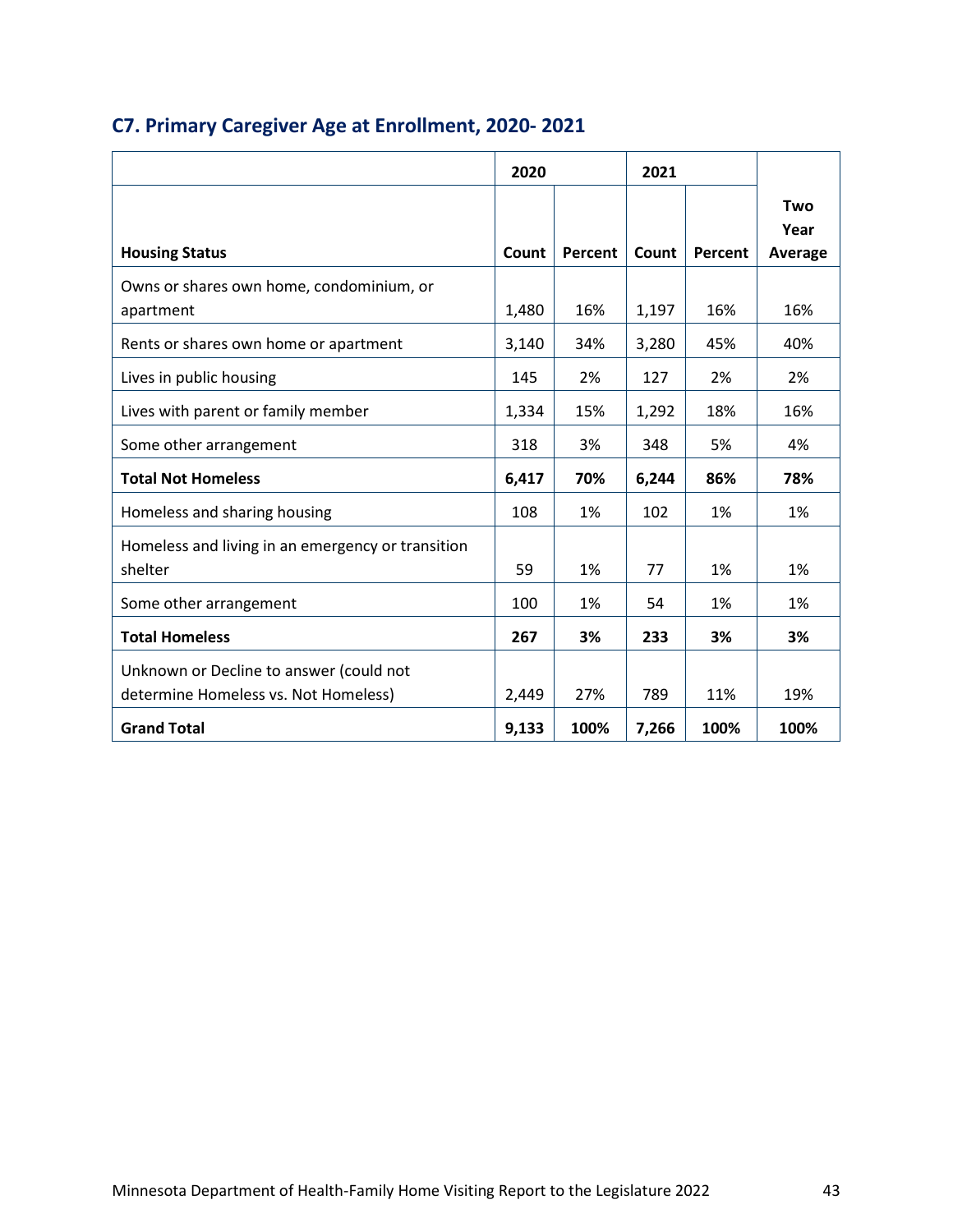## **C8. Primary Caregiver Priority Population\* Characteristics at Enrollment, 2020- 2021**

|                                                                                                                                                 | 2020  |         |                           | 2021  |         |                           |                        |
|-------------------------------------------------------------------------------------------------------------------------------------------------|-------|---------|---------------------------|-------|---------|---------------------------|------------------------|
| Characteristic                                                                                                                                  | Count | Percent | Percent<br><b>Missing</b> | Count | Percent | Percent<br><b>Missing</b> | Two<br>Year<br>Average |
| Low-income household                                                                                                                            | 4,013 | 70%     | 37%                       | 3,438 | 69%     | 32%                       | 70%                    |
| Participant is an enrollee who is<br>pregnant and under age 21                                                                                  | 607   | 7%      | 0%                        | 457   | 6%      | 0%                        | 7%                     |
| Participant has a history of child<br>abuse or neglect or has had<br>interactions with child welfare<br>services                                | 2,134 | 31%     | 26%                       | 2,022 | 30%     | 6%                        | 31%                    |
| Participant has a history of<br>substance abuse or needs<br>substance abuse treatment                                                           | 1,093 | 20%     | 40%                       | 1,115 | 19%     | 20%                       | 20%                    |
| Participant uses tobacco<br>products in the home                                                                                                | 954   | 16%     | 34%                       | 968   | 15%     | 11%                       | 16%                    |
| Participant in the household has<br>attained low student<br>achievement or has a child with<br>low student<br>achievement                       | 823   | 14%     | 35%                       | 778   | 14%     | 23%                       | 14%                    |
| Household has a child with<br>developmental delays or<br>disabilities                                                                           | 932   | 14%     | 26%                       | 780   | 12%     | 11%                       | 13%                    |
| Household includes individuals<br>who are serving or formerly<br>served in the US armed forces                                                  | 262   | 3%      | 10%                       | 188   | 3%      | 14%                       | 3%                     |
| *Priority population is a federal<br>definition for eligibility for<br>Maternal, Infant, Early<br><b>Childhood Home Visiting</b><br>programming |       |         |                           |       |         |                           |                        |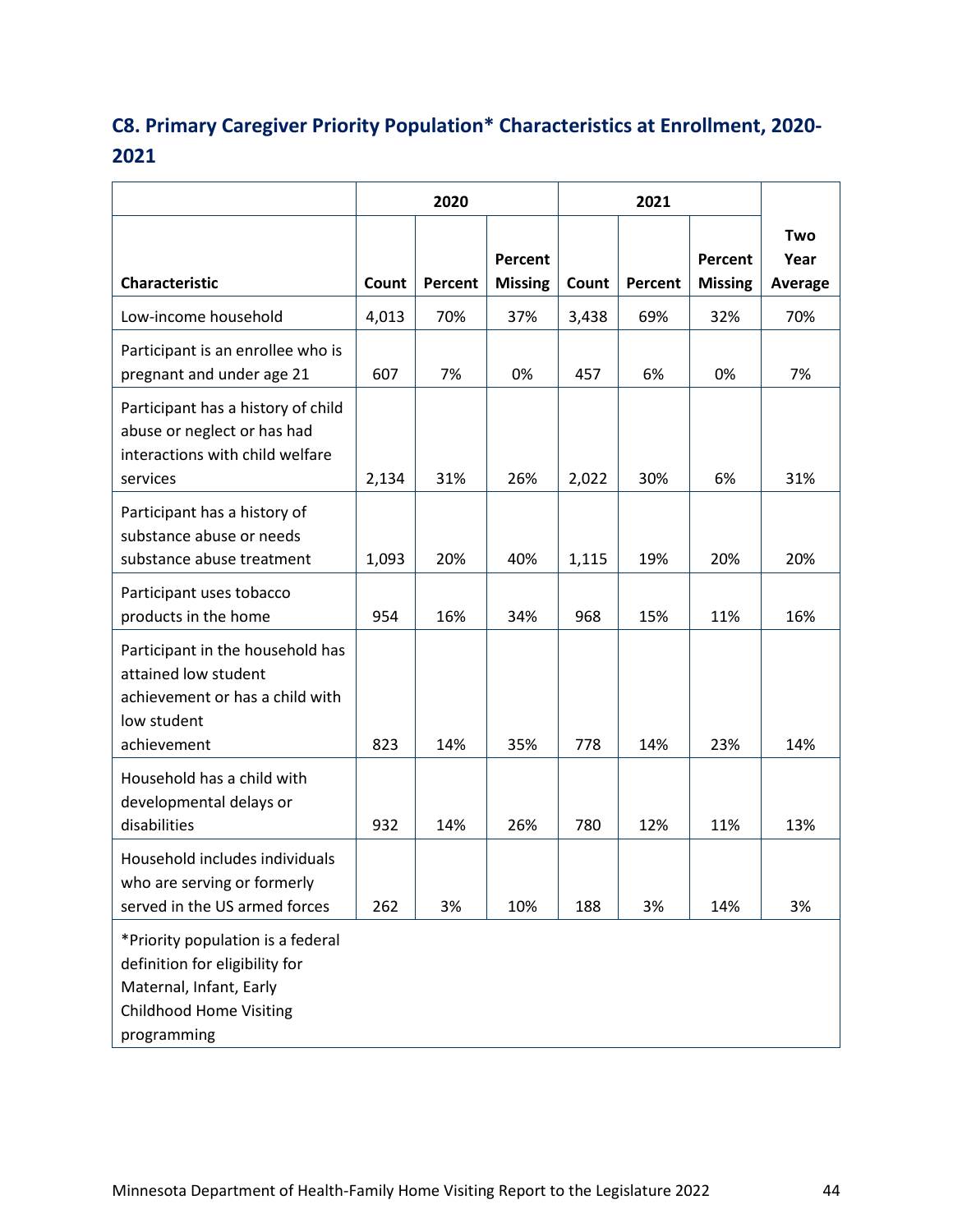## **C9. Child Age at Enrollment, 2020- 2021**

|              | 2020  |         | 2021  |         |         |
|--------------|-------|---------|-------|---------|---------|
|              |       |         |       |         | Two     |
|              |       |         |       |         | Year    |
| Age          | Count | Percent | Count | Percent | Average |
| <1 year      | 3,816 | 45%     | 2,599 | 39%     | 42%     |
| 1-2 years    | 3,648 | 43%     | 2,968 | 45%     | 44%     |
| 3-4 years    | 902   | 11%     | 888   | 13%     | 12%     |
| 5-6 years    | 137   | 2%      | 170   | 3%      | 2%      |
| Over 7 years | 35    | 0%      | 12    | 0%      | 0%      |
| Missing      | 3     | 0.04%   | 0     | 0%      | 0%      |
| <b>Total</b> | 8,541 | 100%    | 6,637 | 100%    | 100%    |

## **C10. Child Ethnicity, 2020- 2021**

|                                                                                                        | 2020  |         | 2021  |         |                        |
|--------------------------------------------------------------------------------------------------------|-------|---------|-------|---------|------------------------|
| <b>Ethnicity</b>                                                                                       | Count | Percent | Count | Percent | Two<br>Year<br>Average |
| Hispanic or Latino/a/x                                                                                 | 1,797 | 21%     | 1,492 | 22%     | 22%                    |
| Hmong                                                                                                  | 113   | 1%      | 125   | 2%      | 2%                     |
| Somali                                                                                                 | 265   | 3%      | 333   | 5%      | 4%                     |
| Multiple ethnicities reported                                                                          | 20    | 0%      | 15    | 0%      | 0%                     |
| Ethnicity not listed                                                                                   | 3,598 | 42%     | 4,388 | 66%     | 54%                    |
| Decline to answer                                                                                      | 2,748 | 32%     | 284   | 4%      | 18%                    |
| <b>Total</b>                                                                                           | 8,541 | 100%    | 6,637 | 100%    | 100%                   |
| * Child ethnicity response options were redefined in<br>2020 to Hispanic or Latino/a/x, Hmong, Somali, |       |         |       |         |                        |

*Multi-ethnic, and Ethnicity not listed.*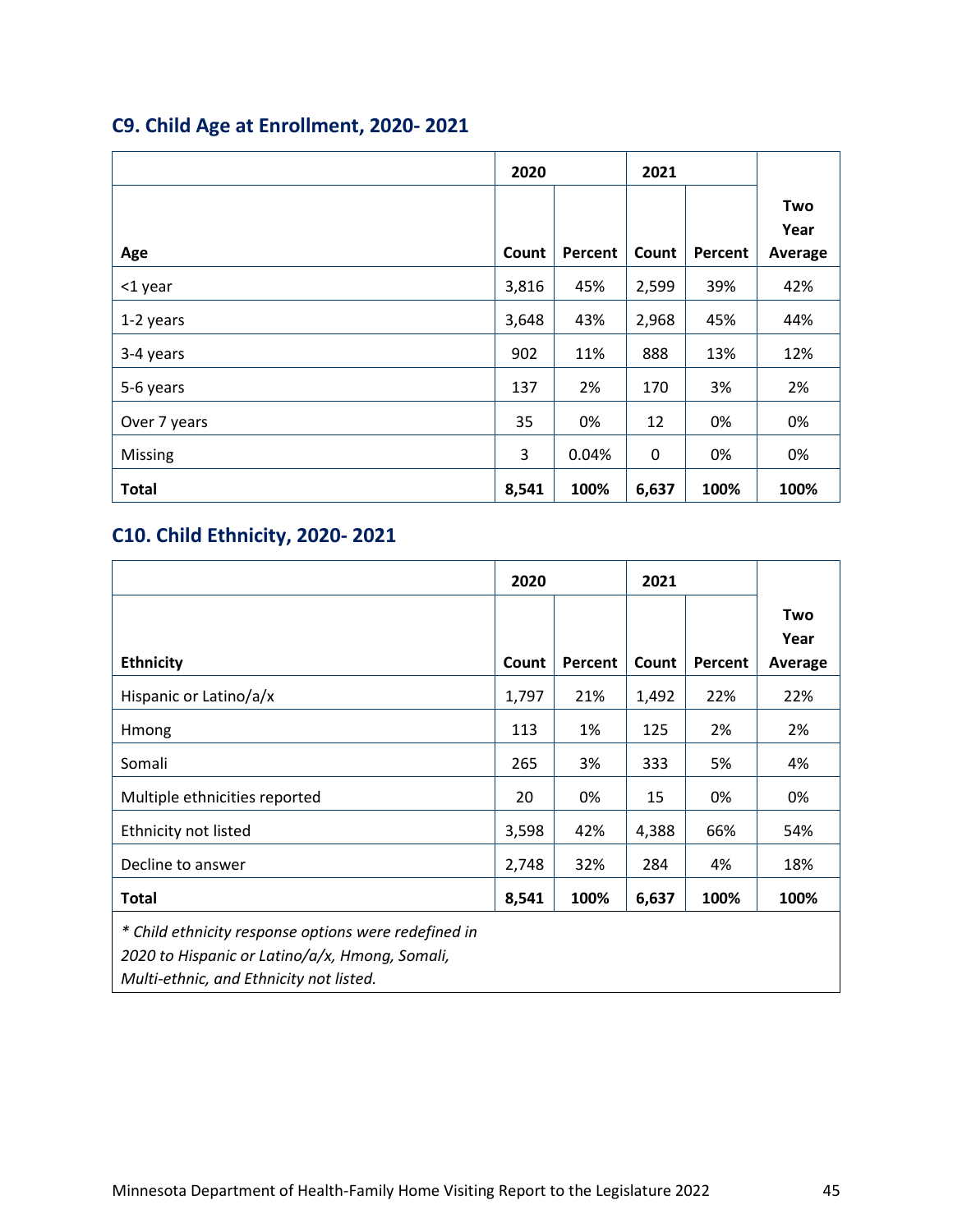## **C11. Child Race, 2020- 2021**

|                                           | 2020  |         | 2021  |         |                        |
|-------------------------------------------|-------|---------|-------|---------|------------------------|
| Race                                      | Count | Percent | Count | Percent | Two<br>Year<br>Average |
| American Indian or Alaska Native          | 248   | 3%      | 210   | 3%      | 3%                     |
| Asian                                     | 567   | 7%      | 448   | 7%      | 7%                     |
| <b>Black or African American</b>          | 1,790 | 21%     | 1,620 | 24%     | 23%                    |
| Native Hawaiian or Other Pacific Islander | 38    | 0%      | 16    | 0%      | $< 1\%$                |
| White                                     | 4,135 | 48%     | 3,284 | 49%     | 49%                    |
| More than one race                        | 614   | 7%      | 441   | 7%      | 7%                     |
| Race category not listed                  | 471   | 6%      | 438   | 7%      | 6%                     |
| Decline to answer                         | 678   | 8%      | 180   | 3%      | 5%                     |
| Total                                     | 8,541 | 100%    | 6,637 | 100%    | 100%                   |

## **C12. Primary Language Spoken at Home, 2020- 2021**

|                             | 2020  |         | 2021  |         |                        |
|-----------------------------|-------|---------|-------|---------|------------------------|
| Language                    | Count | Percent | Count | Percent | Two<br>Year<br>Average |
| English                     | 6,443 | 75%     | 4,943 | 74%     | 75%                    |
| Spanish                     | 981   | 11%     | 816   | 12%     | 12%                    |
| Karen                       | 268   | 3%      | 223   | 3%      | 3%                     |
| Somali                      | 263   | 3%      | 249   | 4%      | 3%                     |
| Hmong                       | 115   | 1%      | 102   | 2%      | 1%                     |
| Other                       | 400   | 5%      | 300   | 5%      | 5%                     |
| Unknown orDecline to answer | 71    | 1%      | 4     | 1%      | 1%                     |
| <b>Total</b>                | 8,541 | 100%    | 6,637 | 101%    | 100%                   |

Note: Some percent values may not total 100% due to rounding.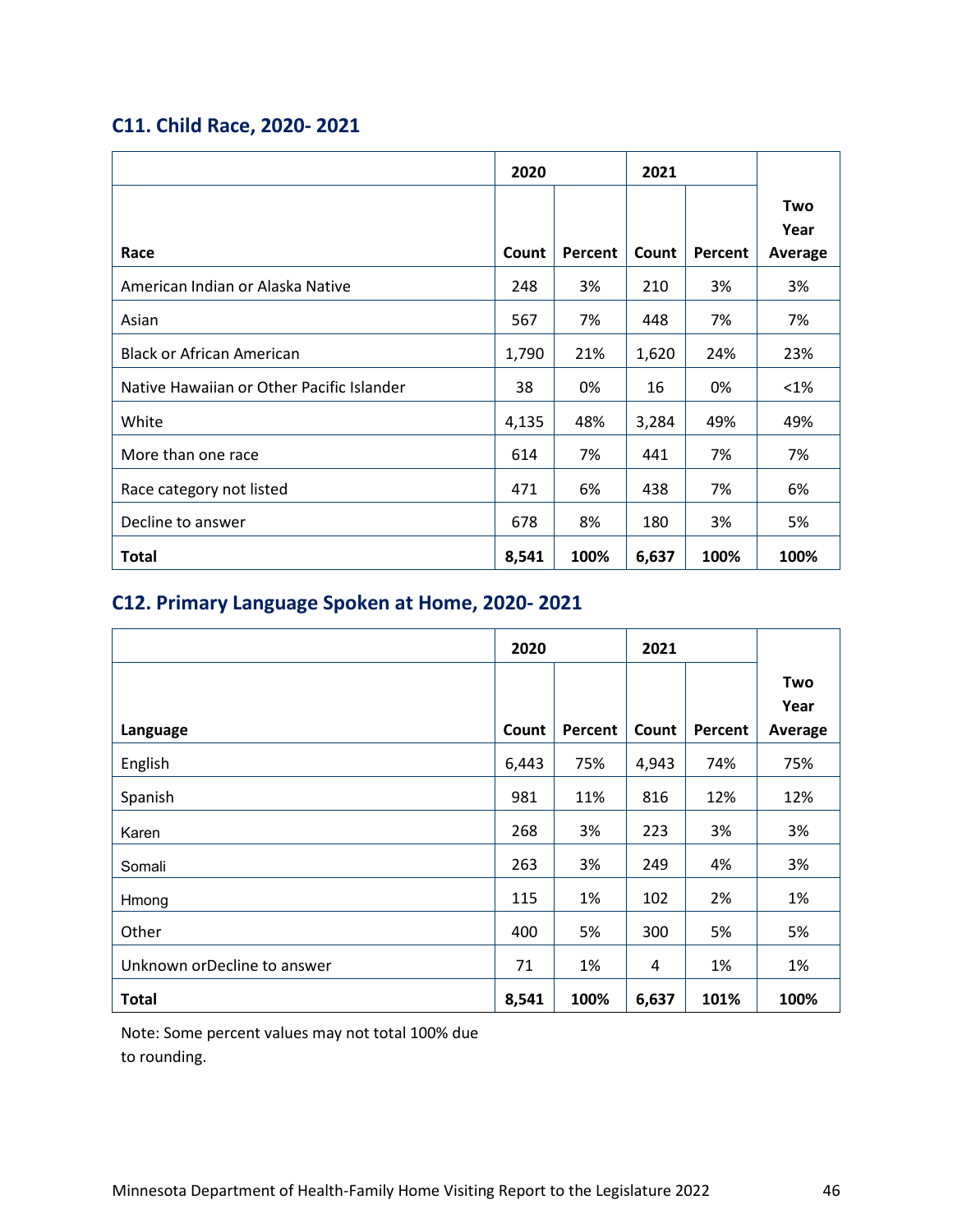# <span id="page-46-0"></span>**Appendix D. Family Home Visiting Participant Outcome Measures, 2020-2021**

Note: Some percent values may not total 100% due to rounding.

#### **D1. Child Breastmilk Status at Six Months of Age**

|                      | 2020  |         | 2021  |         |                        |
|----------------------|-------|---------|-------|---------|------------------------|
| <b>Breastfeeding</b> | Count | Percent | Count | Percent | Two<br>Year<br>Average |
|                      |       |         |       |         |                        |
| Yes                  | 353   | 50%     | 456   | 68%     | 59%                    |
| No                   | 354   | 50%     | 212   | 32%     | 41%                    |
| <b>Total</b>         | 707   | 100%    | 668   | 100%    | 100%                   |

Percent Missing. 2020: 37%; 2021: 20%

#### **D2. Infants Born Prenatally before 37 Weeks**

|                      | 2020  |                      | 2021  |         |                        |
|----------------------|-------|----------------------|-------|---------|------------------------|
|                      |       |                      |       |         | Two<br>Year<br>Average |
| <b>Preterm Birth</b> | Count | Percent <sup>1</sup> | Count | Percent |                        |
| Yes                  | 243   | 20%                  | 104   | 13%     | 17%                    |
| No                   | 953   | 80%                  | 667   | 87%     | 83%                    |
| <b>Total</b>         | 1,196 | 100%                 | 771   | 100%    | 100%                   |

Percent Missing. 2020: 22%; 2021: 16%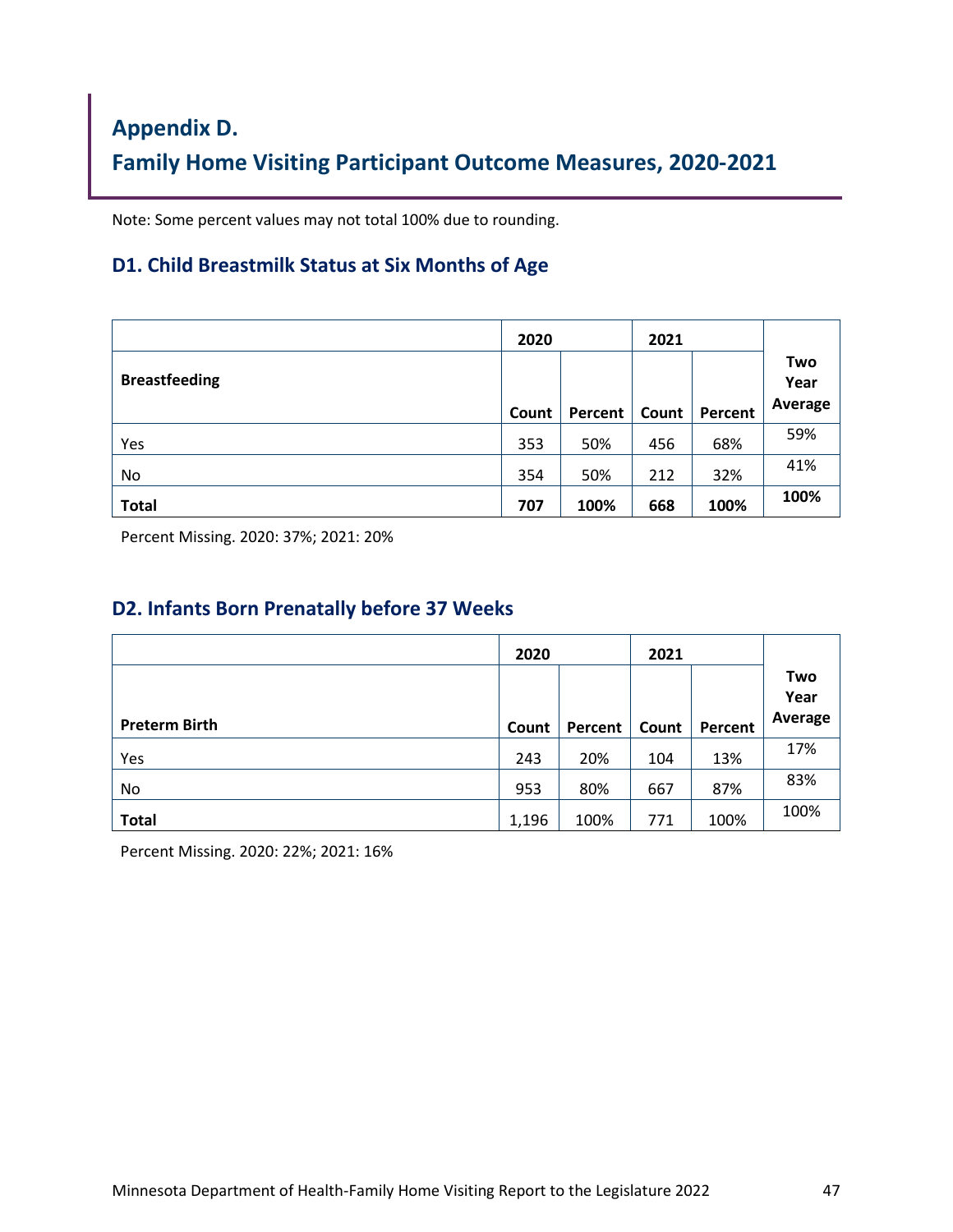## **D3. Caregivers Screened for Depression Within 3 Months of Enrollment or within 3 Months of Delivery**

|                             | 2020  |         | 2021  |         |                        |
|-----------------------------|-------|---------|-------|---------|------------------------|
| <b>Depression Screening</b> | Count | Percent | Count | Percent | Two<br>Year<br>Average |
| Yes                         | 971   | 32%     | 866   | 48%     | 40%                    |
| No                          | 2,043 | 68%     | 932   | 52%     | 60%                    |
| <b>Total</b>                | 3,014 | 100%    | 1,798 | 100%    | 100%                   |

Percent Missing. 2020: 0%; 2021: 0%

### **D4. Well-Child Visit on American Academy of Pediatrics Schedule**

|                         | 2020  |         | 2021  |         |             |
|-------------------------|-------|---------|-------|---------|-------------|
|                         |       |         |       |         | Two<br>Year |
| <b>Well-Child Visit</b> | Count | Percent | Count | Percent | Average     |
| Yes                     | 685   | 10%     | 540   | 10%     | 10%         |
| No                      | 6,085 | 90%     | 4,654 | 90%     | 90%         |
| <b>Total</b>            | 6,770 | 100%    | 5,194 | 100%    | 100%        |

Percent Missing. 2020: 0%; 2021: 0%

## **D5. Postpartum Care Visit within 8 Weeks after Delivery**

|                        | 2020  |         | 2021  |         |                        |
|------------------------|-------|---------|-------|---------|------------------------|
| <b>Postpartum Care</b> | Count | Percent | Count | Percent | Two<br>Year<br>Average |
| Yes                    | 18    | 2%      | 9     | 1%      | 1%                     |
| No                     | 1,047 | 98%     | 792   | 99%     | 99%                    |
| <b>Total</b>           | 1,065 | 100%    | 801   | 100%    | 100%                   |

Percent Missing. 2020: 26%; 2021: 41%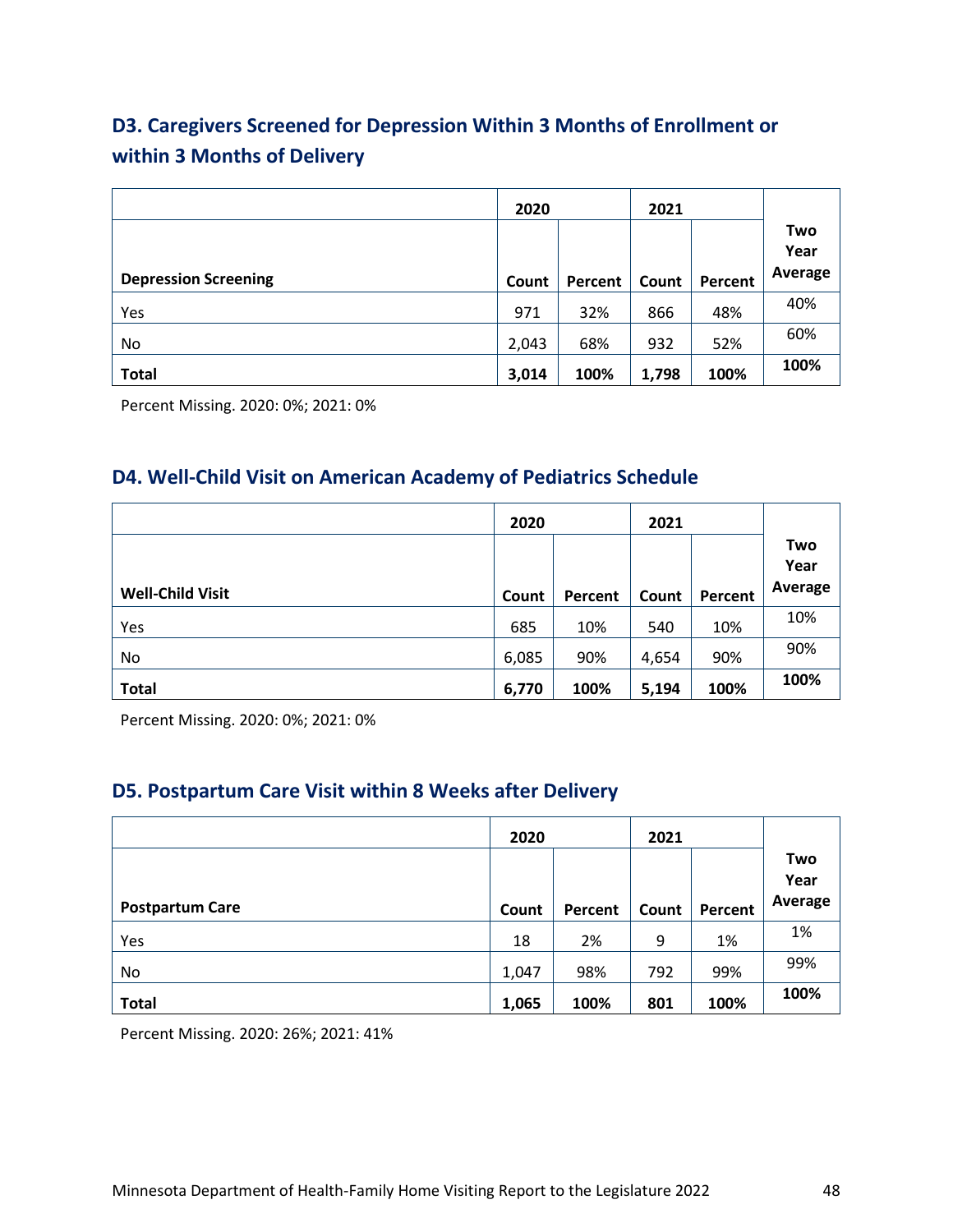### **D6. Intimate Partner Violence Screening within 6 months of Enrollment**

|                      | 2020  |         | 2021  |         |                 |
|----------------------|-------|---------|-------|---------|-----------------|
|                      |       |         |       |         | <b>Two Year</b> |
| <b>IPV Screening</b> | Count | Percent | Count | Percent | Average         |
| Yes                  | 855   | 33%     | 614   | 27%     | 30%             |
| No.                  | 1,761 | 67%     | 1,643 | 73%     | 70%             |
| <b>Total</b>         | 2,616 | 100%    | 2,257 | 100%    | 100%            |

Percent Missing. 2020: 0%; 2021: 0%

## **D7. Safe Sleep Practice for Infants**

|                   | 2020  |         | 2021  |         |                            |
|-------------------|-------|---------|-------|---------|----------------------------|
| <b>Safe Sleep</b> | Count | Percent | Count | Percent | <b>Two Year</b><br>Average |
| Yes               | 772   | 26%     | 1,363 | 56%     | 39%                        |
| No                | 2,236 | 74%     | 1,069 | 44%     | 59%                        |
| <b>Total</b>      | 3,008 | 100%    | 2,432 | 100%    | 100%                       |

Percent Missing. 2020: 34%; 2021: 22%

### **D8. Developmental Screening**

|                                | 2020  |         | 2021  |         |                            |
|--------------------------------|-------|---------|-------|---------|----------------------------|
| <b>Developmental Screening</b> | Count | Percent | Count | Percent | <b>Two Year</b><br>Average |
| Yes                            | 1,014 | 28%     | 932   | 34%     | 31%                        |
| No                             | 2,561 | 72%     | 1,843 | 66%     | 69%                        |
| <b>Total</b>                   | 3,575 | 100%    | 2,775 | 100%    | 100%                       |

Percent Missing. 2020: 0%; 2021: 0%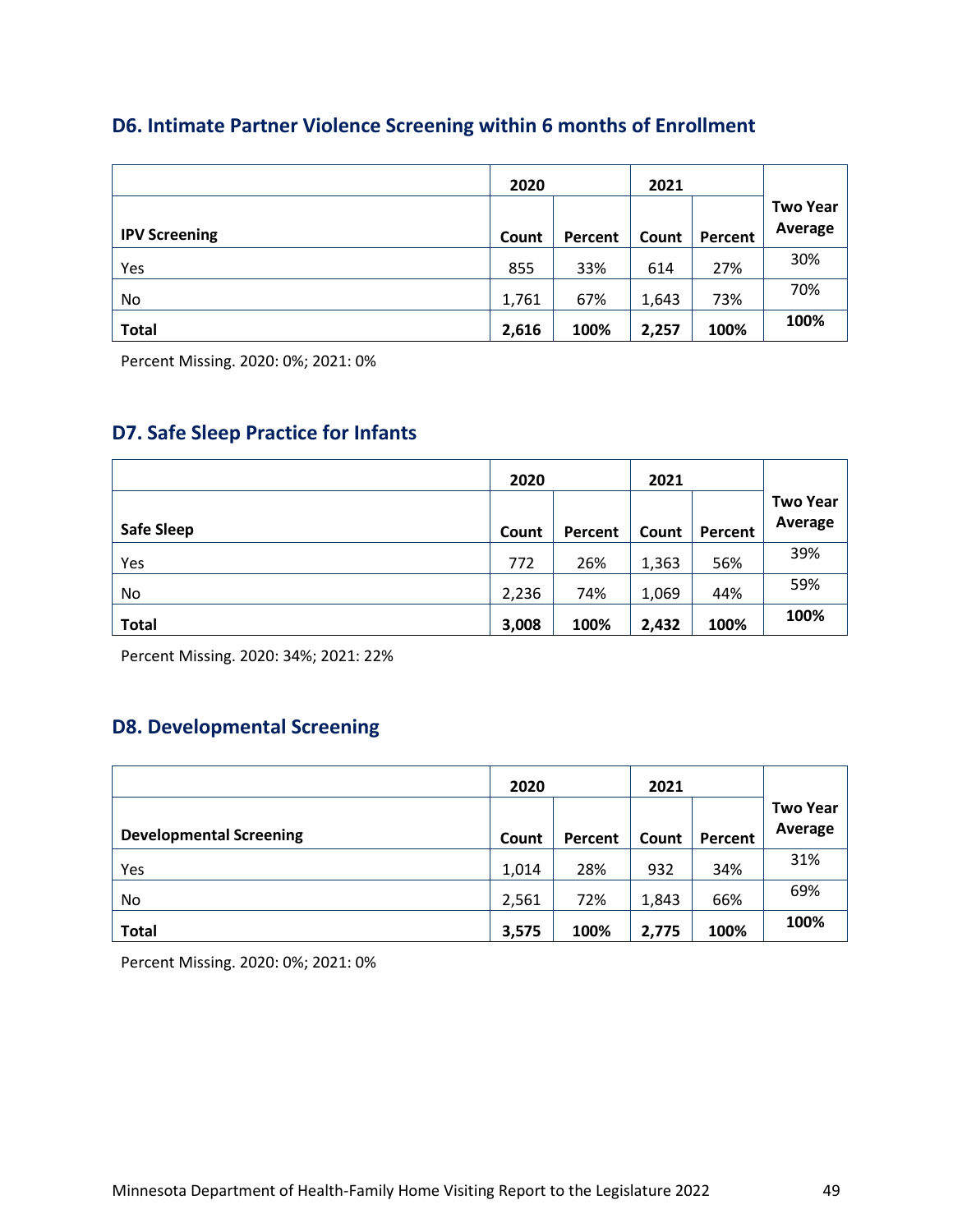## **D9. Caregiver-Child Interaction Observation**

|                                 | 2020  |         | 2021  |         |                        |
|---------------------------------|-------|---------|-------|---------|------------------------|
| <b>Parent-Child Interaction</b> | Count | Percent | Count | Percent | Two<br>Year<br>Average |
| Yes                             | 711   | 23%     | 309   | 14%     | 19%                    |
| No                              | 2,321 | 77%     | 1,955 | 86%     | 81%                    |
| <b>Total</b>                    | 3,032 | 100%    | 2,264 | 100%    | 100%                   |

Percent Missing. 2020: 0%; 2021: 0%

### **D10. Health Insurance Coverage for 6 Consecutive Months**

|                                         | 2020  |         | 2021  |         |                            |
|-----------------------------------------|-------|---------|-------|---------|----------------------------|
|                                         |       |         |       |         | <b>Two Year</b><br>Average |
| <b>Continuity of Insurance Coverage</b> | Count | Percent | Count | Percent |                            |
| Yes                                     | 3,552 | 90%     | 2,901 | 90%     | 90%                        |
| No.                                     | 392   | 10%     | 321   | 10%     | 10%                        |
| <b>Total</b>                            | 3,944 | 100%    | 3,222 | 100%    | 100%                       |

Percent Missing. 2020: 20%; 2021: 18%

## **D11. Caregiver Enrolled, Maintained, or Completed High School or Equivalent**

|                                    | 2020  |         | 2021  |         |                            |
|------------------------------------|-------|---------|-------|---------|----------------------------|
|                                    |       |         |       |         | <b>Two Year</b><br>Average |
| <b>Primary Caregiver Education</b> | Count | Percent | Count | Percent |                            |
| Yes                                | 838   | 44%     | 698   | 45%     | 44%                        |
| No.                                | 1,083 | 56%     | 842   | 55%     | 56%                        |
| <b>Total</b>                       | 1,921 | 100%    | 1,540 | 100%    | 100%                       |

Percent Missing. 2020: 28%; 2021: 13%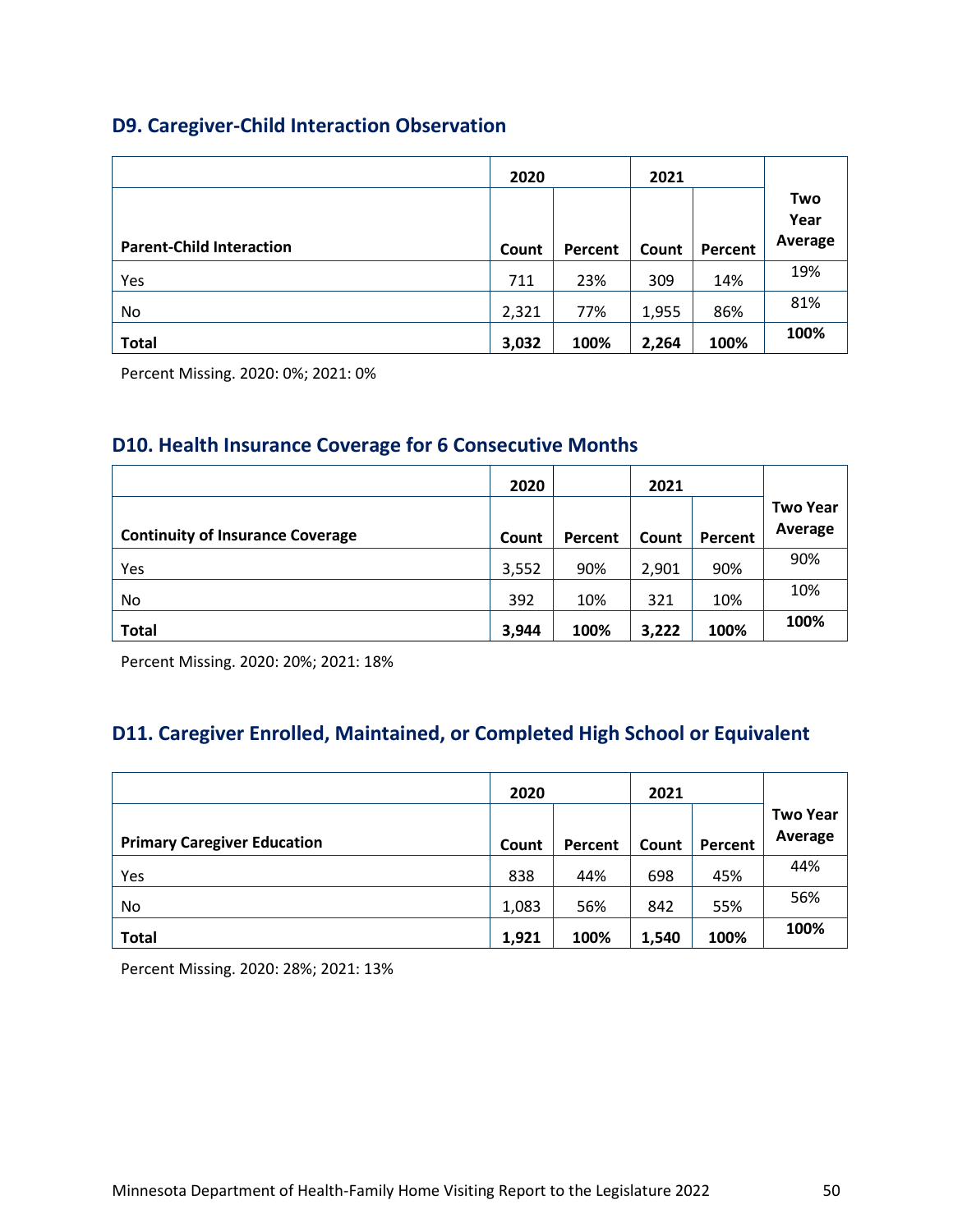<span id="page-50-1"></span> $2$  Lee, E., Mitchell-Herzfeld, S., Lowenfels, A. A., Greene, R., Dorabawila, V., & DuMont, K. A. (2009). Reducing low birth weight through home visitation: A randomized controlled trial. *American Journal of Preventive Medicine, 36*(2), 154–160.

<span id="page-50-2"></span><sup>3</sup> Cordeiro, C. N., Tsimis, M., & Burd, I. (2015). Infections and Brain Development. *Obstetrical & Gynecological Survey, 70*(10), 644-655.

<span id="page-50-3"></span><sup>4</sup> Cusick, & Georgieff. (2016). the Role of Nutrition in Brain Development: The Golden Opportunity of the "First 1000 Days". *The Journal of Pediatrics, 175*, 16-21.

<span id="page-50-4"></span><sup>5</sup> Friedrich, M. (2018). Air Pollutants Undermine Infant Brain Development. *JAMA, 319*(7), 648.

<span id="page-50-5"></span><sup>6</sup> Blair, C., & Raver, C. (2016). Poverty, Stress, and Brain Development: New Directions for Prevention and Intervention. *Academic Pediatrics, 16*(3), S30-S36.

<span id="page-50-6"></span> $^7$  Hair, N., Hanson, J., Wolfe, B., & Pollak, S. (2015). Association of Child Poverty, Brain Development, and Academic Achievement. *JAMA Pediatrics, 169*(9), 822-829.

<span id="page-50-7"></span><sup>8</sup> Lawson, G., Duda, J., Avants, B., Wu, J., & Farah, M. (2013). Associations between children's socioeconomic status and prefrontal cortical thickness. *Developmental Science, 16*(5), 641-652.

<span id="page-50-8"></span><sup>9</sup> Tomalski, P., Moore, D., Ribeiro, H., Axelsson, E., Murphy, E., Karmiloff-Smith, A. . . . Kushnerenko, E. (2013). Socioeconomic status and functional brain development – associations in early infancy. *Developmental Science*, *16*(5), 676-687.

<span id="page-50-9"></span><sup>10</sup> https://www.senate.mn/conference\_committee/2021-2022/1504\_Conference\_Committee\_on\_H.F.\_2128/HHS-Health.pdf

<span id="page-50-10"></span> $<sup>11</sup>$ Centers for Disease Control and Prevention. [CDC Health Disparities and Inequalities Report—United States,</sup> 2013. MMWR 2013;62.

<span id="page-50-11"></span><sup>12</sup> Minnesota Department of Health (2014). Advancing Health Equity in Minnesota: Report to the Legislature [PDF]. Retrieved from https://www.health.state.mn.us/communities/equity/reports/ahe\_leg\_report\_020114.pdf

<span id="page-50-12"></span><sup>13</sup> Schaack, D., Molieri, A., Franko, M., Roberts, A., Wacker, A., Estrada, M., & Gann, H. (2019). The Region X Home Visiting Workforce Study: Brief 1. Denver, CO: Butler Institute for Families, Graduate School of Social Work, University of Denver.

<span id="page-50-13"></span><sup>14</sup> Sandstrom, Heather, Sarah Benatar, Rebecca Peters, Devon Genua, Amelia Coffey, Cary Lou, Shirley Adelstein, and Erica Greenberg. 2020. Home Visiting Career Trajectories: Final Report. OPRE Report #2020- 11, Washington, DC: Office of Planning, Research, and Evaluation, Administration for Children and Families, U.S. Department of Health and Human Services.

<span id="page-50-14"></span><sup>15</sup> Goyal, N. K., Hall, E. S., Meinzen-Derr, J. K., Kahn, R. S., Short, J. A., Van Ginkel, J. B., & Ammerman, R. T. (2013). Dosage effect of prenatal home visiting on pregnancy outcomes in at-risk, first-time mothers. *Pediatrics*, 132 Suppl 2(2), S118–S125. doi:10.1542/peds.2013-1021J

<span id="page-50-15"></span><sup>16</sup> Hughes-Belding, K., Peterson, C., Clucas Walter, M., Rowe, N., Fan, L., Dooley, L. . . . Goodman, K. (2019). Quality home visits: Activities to promote meaningful interactions. *Infant Mental Health Journal*, 40(3), 331-342.

<span id="page-50-16"></span><sup>17</sup> Nygren, P., Green, B., Winters, K., & Rockhill, A. (2018). What's Happening During Home Visits? Exploring the Relationship of Home Visiting Content and Dosage to Parenting Outcomes. *Maternal and Child Health Journal*, 22(1), 52-61.

<span id="page-50-0"></span><sup>&</sup>lt;sup>1</sup> Kaminski, Jennifer & Valle, Linda & Filene, Jill & Boyle, Cynthia. (2008). A Metaanalytic Review of Components Associated with Parent Training Program Effectiveness. Journal of abnormal child psychology. 36. 567-89. 10.1007/s10802-007-9201-9.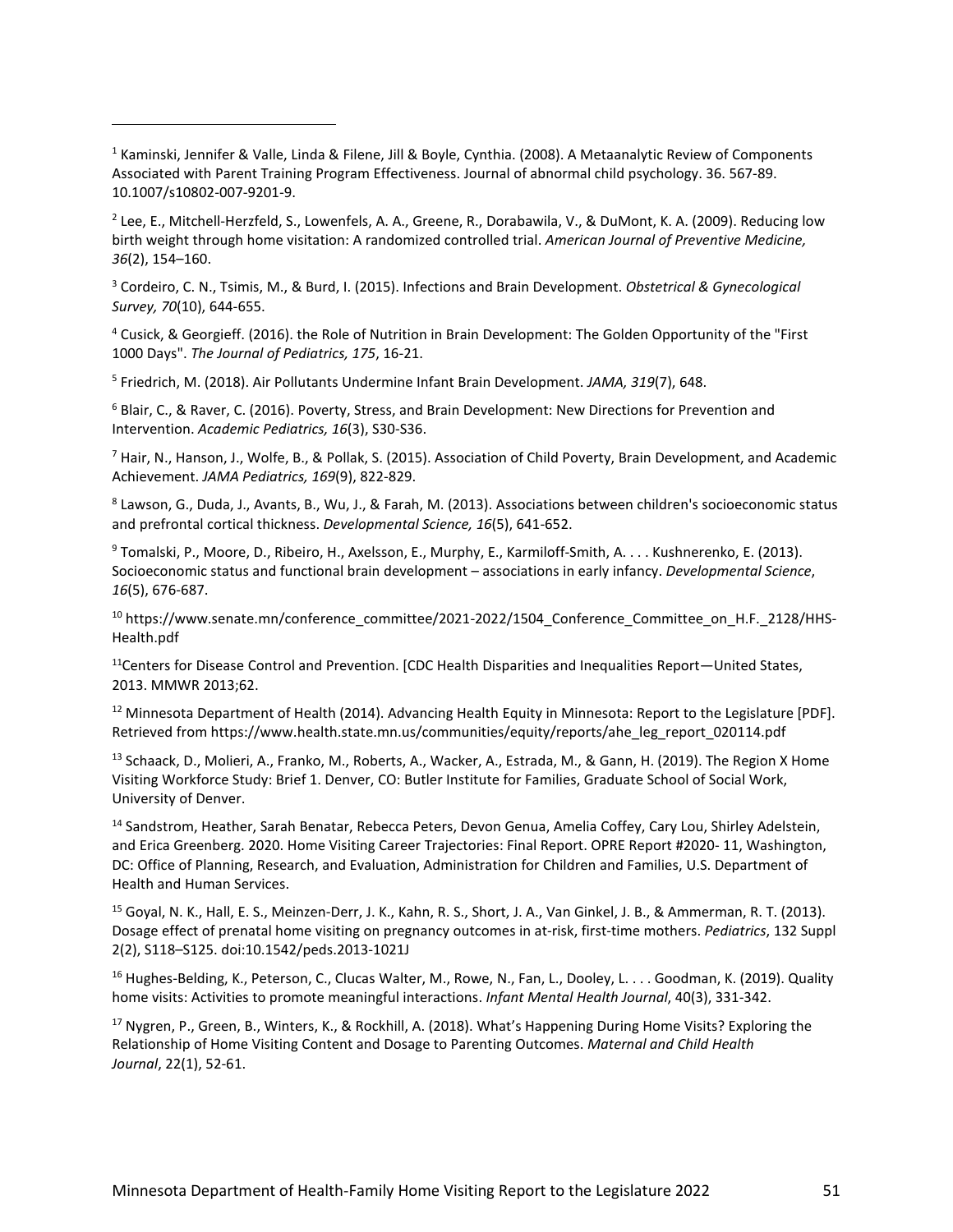<span id="page-51-0"></span><sup>18</sup> Raikes, H., Green, B., Atwater, J., Kisker, E., Constantine, J., & Chazan-Cohen, R. (2006). Involvement in Early Head Start home visiting services: Demographic predictors and relations to child and parent outcomes. *Early Childhood Research Quarterly*, 21(1), 2-24.

<span id="page-51-1"></span><sup>19</sup> Anne Duggan, Ximena A. Portilla, Jill H. Filene, Sarah Shea Crowne, Carolyn J. Hill, Helen Lee, and Virginia Knox. (2018). Implementation of Evidence-Based Early Childhood Home Visiting: Results from the Mother and Infant Home Visiting Program Evaluation. OPRE Report 2018-76A. Washington, DC: Office of Planning, Research, and Evaluation, Administration for Children and Families, U.S. Department of Health and Human Services.

<span id="page-51-2"></span><sup>20</sup> Latorre, G., Martinelli, D., Guida, P. *et al.* Impact of COVID-19 pandemic lockdown on exclusive breastfeeding in non-infected mothers. *Int Breastfeed J* **16,** 36 (2021). https://doi.org/10.1186/s13006-021-00382-4

<span id="page-51-3"></span><sup>21</sup> Boserup, B., McKenney, M., & Elkbuli, A. (2020). Alarming trends in US domestic violence during the COVID-19 pandemic. *The American Journal of Emergency Medicine*, *38*(12), 2753–2755. https://doi.org/10.1016/j.ajem.2020.04.077.

<span id="page-51-4"></span><sup>22</sup> Cannon, C. E. B., Ferreira, R., Buttell, F., & First, J. (2021). COVID-19, Intimate Partner Violence, and Communication Ecologies. *American Behavioral Scientist*, *65*(7), 992– 1013. [https://doi.org/10.1177/0002764221992826.](https://journals.sagepub.com/doi/10.1177/0002764221992826)

<span id="page-51-5"></span><sup>23</sup> Sakowicz, Allie & Imeroni, Sidney & Matovina, Chloe & Daiter, Maya & Grobman, William & Miller, Emily. (2021). 590 Postpartum depression screening during the COVID-19 pandemic. American Journal of Obstetrics and Gynecology. 224. S371-S372. 10.1016/j.ajog.2020.12.611.

<span id="page-51-6"></span><sup>24</sup> Sun S, Savitz DA, Wellenius GA. Changes in Adverse Pregnancy Outcomes Associated With the COVID-19 Pandemic in the United States. *JAMA Netw Open.* 2021;4(10):e2129560. doi:10.1001/jamanetworkopen.2021.29560

<span id="page-51-7"></span><sup>25</sup> Chmielewska B, Barratt I, Townsend R, Kalafat E, van der Meulen J, Gurol-Urganci I, O'Brien P, Morris E, Draycott T, Thangaratinam S, Le Doare K, Ladhani S, von Dadelszen P, Magee L, Khalil A. Effects of the COVID-19 pandemic on maternal and perinatal outcomes: a systematic review and meta-analysis. Lancet Glob Health. 2021 Jun;9(6):e759-e772. doi: 10.1016/S2214-109X(21)00079-6. Epub 2021 Mar 31. Erratum in: Lancet Glob Health. 2021 Jun;9(6):e758. PMID: 33811827; PMCID: PMC8012052.

<span id="page-51-8"></span><sup>26</sup> Agostoni, C. F., Decsi, T., Fewtrell, M., Goulet, O., Kolacek, S., Koletzko, B., . . . Van Goudoever, J. (2008). Complementary Feeding: A Commentary by the ESPGHAN Committee on Nutrition*. Journal of Pediatric Gastroenterology and Nutrition*, 46(1), 99-110.

<span id="page-51-9"></span><sup>27</sup> Breast Cancer and Breastfeeding: Collaborative Reanalysis of Individual Data from 47 Epidemiological Studies in 30 Countries, Including 50 302 Women With Breast Cancer and 96 973 Women Without the Disease. (2003*). Obstetrical & Gynecological Survey*, 58(2), 94-95.

<span id="page-51-10"></span><sup>28</sup> American Academy of Pediatrics. (2012). Breastfeeding and the use of human milk. *Pediatrics, 129(3)*, e827– e841. Retrieved November 19, 2019, fro[m https://pediatrics.aappublications.org/content/129/3/e827](https://pediatrics.aappublications.org/content/129/3/e827)

<span id="page-51-11"></span><sup>29</sup> Couto G, Dias V, Oliveira I. Benefits of exclusive breastfeeding: An integrative review. NPT. 2020;7(4):245-254.

<span id="page-51-12"></span><sup>30</sup> Feldman-Winter, L., & Goldsmith, J. (2016). Safe Sleep and Skin-to-Skin Care in the Neonatal Period for Healthy Term Newborns. *Pediatrics*, 138(3), E20161889-e20161889.

<span id="page-51-13"></span> $31$  Figueiredo, B., Canário, C., & Field, T. (2014). Breastfeeding is negatively affected by prenatal depression and reduces postpartum depression. *Psychological Medicine*, 44(5), 927-936.

<span id="page-51-14"></span>32 Liu L, Oza S, Hogan D, Chu Y, Perin J, Zhu J, et al. Global, regional, and national causes of under-5 mortality in 2000-15: an updated systematic analysis with implications for the Sustainable Development Goals. Lancet. 2016;388(10063):3027-35

<span id="page-51-15"></span> $33$ Centers for Disease Control and Prevention: Reproductive Health. Preterm Birth. Retrieved November 15<sup>th</sup>, 2021. <https://www.cdc.gov/reproductivehealth/maternalinfanthealth/pretermbirth.htm>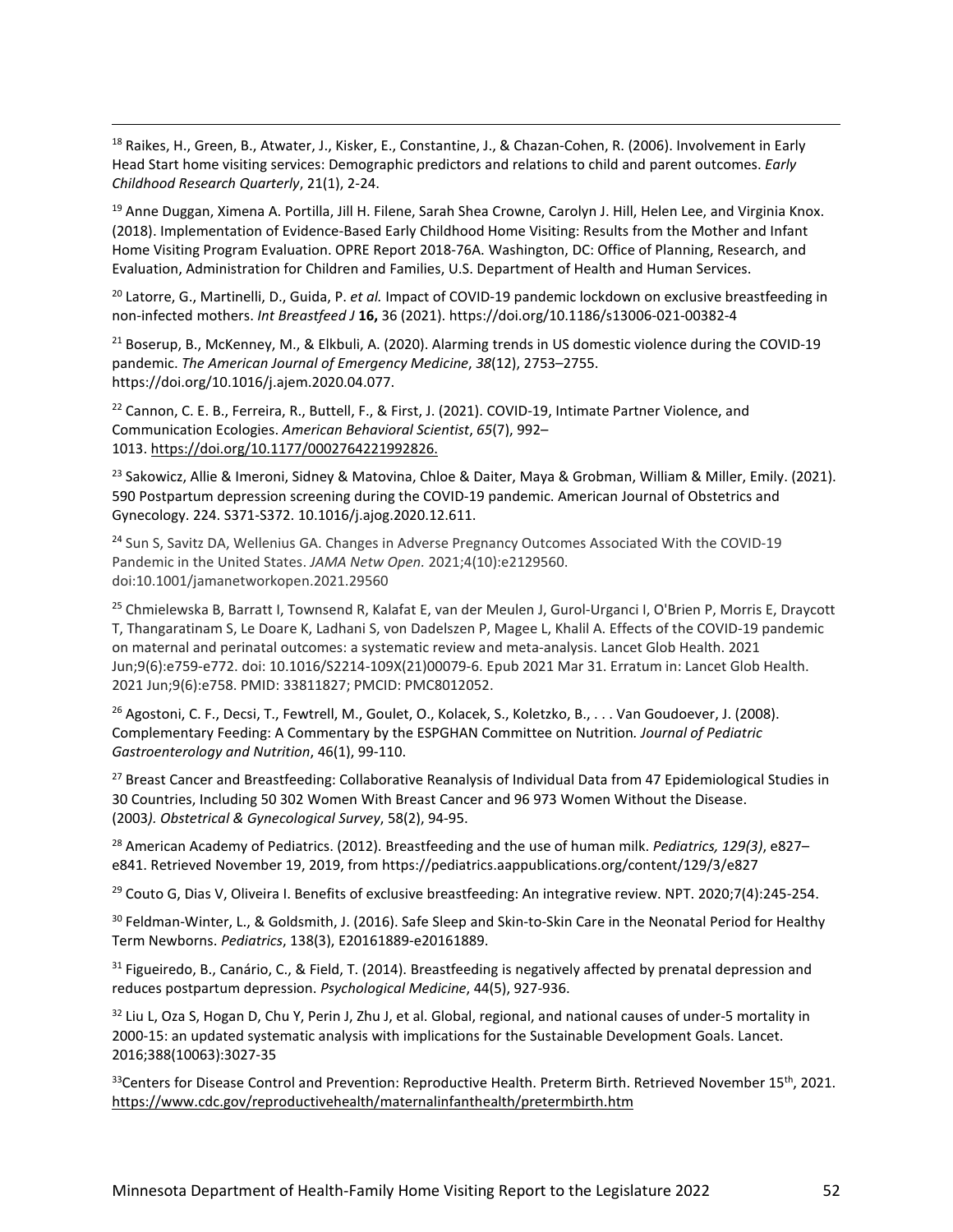<span id="page-52-0"></span>34Minnesota Department of Health, Minnesota Center for Health Statistics. (2019). 2019 Minnesota County Health Tables. <https://www.health.state.mn.us/data/mchs/genstats/countytables/MNCountyHealthTables2019.pdf>

<span id="page-52-1"></span><sup>35</sup> Ashman SB, Dawson G, Panagiotides H. Trajectories of maternal depression over 7 years: relations with child psychophysiology and behavior and role of contextual risks. Dev Psychopathology. 2008 Winter;20(1):55-77. doi: 10.1017/S0954579408000035. PMID: 18211728.

<span id="page-52-2"></span><sup>36</sup> Murray, L., & Cooper, P. (1997). Effects of postnatal depression on infant development. *Archives of Disease in Childhood*, 77(2), 99-101.

<span id="page-52-3"></span><sup>37</sup> Diego, M. A., Field, T., Jones, N. A., & Hernandez-Reif, M. (2006). Withdrawn and intrusive maternal interaction style and infant frontal EEG asymmetry shifts in infants of depressed and non-depressed mothers. *Infant Behavior and Development*, 29, 220-209.

<span id="page-52-4"></span><sup>38</sup> Ronsaville, D.S., Municchi, G., Laney, C., Cizza, G., Meyer, S.E. & Haim, A. (2006). Maternal and environmental factors influence the hypothalamic-pituitary adrenal axis response to corticotropin-releasing hormone infusion in offspring of mothers with or without mood disorders. *Development & Psychopathology*, 18, 173-194.

<span id="page-52-5"></span><sup>39</sup> Weissman, M., Pilowsky, D, Wickramaratne, P., Talati, A., Wisinewski, S, Fava, M., …STAR\*D-Child Team. (2006). Remissions in Maternal Depression and Child Psychopathology: A STAR\*D-Child Report. *JAMA, 295*(12), 1389-1398. doi:10.1001/jama.295.12.1389

<span id="page-52-6"></span><sup>40</sup> Chaudron, L., Szilagyi, P., Kitzman, H., Wadkins, H., & Conwell, Y. (2004). Detection of postpartum depressive symptoms by screening at well-child visits. *Pediatrics, 113*(3), 551-558.

<span id="page-52-7"></span><sup>41</sup> *QuickStats:* Percentage of Children Aged <18 Years Who Received a Well-Child Checkup in the Past 12 Months, by Age Group and Year — National Health Interview Survey, United States, 2008 and 2018. MMWR Morb Mortal Wkly Rep 2020; 69:222. DOI: <http://dx.doi.org/10.15585/mmwr.mm6908a5>

<span id="page-52-8"></span><sup>42</sup> Center for Translational Neuroscience (2020, October 13). Health (Still) Interrupted: Pandemic Continues to Disrupt Young Children's Healthcare Visits. *Medium.* [https://medium.com/rapid-ec-project/health-still-interrupted](https://medium.com/rapid-ec-project/health-still-interrupted-pandemic-continues-to-disrupt-young-childrens-healthcare-visits-e252126b76b8)[pandemic-continues-to-disrupt-young-childrens-healthcare-visits-e252126b76b8](https://medium.com/rapid-ec-project/health-still-interrupted-pandemic-continues-to-disrupt-young-childrens-healthcare-visits-e252126b76b8)

<span id="page-52-9"></span><sup>43</sup> DeSilva MB, Haapala J, Vazquez-Benitez G, et al. Association of the COVID-19 Pandemic with Routine Childhood Vaccination Rates and Proportion Up to Date With Vaccinations Across 8 US Health Systems in the Vaccine Safety Datalink. *JAMA Pediatrics.* Published online October 07, 2021. doi:10.1001/jamapediatrics.2021.4251

<span id="page-52-10"></span><sup>44</sup> Centers for Medicare and Medicaid Services. Service use among Medicaid and CHIP beneficiaries age 18 and under during COVID-19: Preliminary Medicaid and CHIP data snapshot. Retrieved December 22, 2021. [https://www.medicaid.gov/resources-for-states/downloads/medicaid-chip-beneficiaries-18-under-COVID-19](https://www.medicaid.gov/resources-for-states/downloads/medicaid-chip-beneficiaries-18-under-COVID-19-snapshot-data.pdf) [snapshot-data.pdf](https://www.medicaid.gov/resources-for-states/downloads/medicaid-chip-beneficiaries-18-under-COVID-19-snapshot-data.pdf)

<span id="page-52-11"></span><sup>45</sup> American Academy of Pediatrics and American College of Obstetricians and Gynecologists, in *Guidelines for Perinatal Care*, pp. 170–171, AAP, Elk Grove Village, Ill, USA; ACOG, Washington, DC, USA, 6th edition, 2007.

<span id="page-52-12"></span><sup>46</sup> Kogan, M. D., Leary, M., & Schaetzel, T. P. (1990). Factors Associated with Postpartum Care Among Massachusetts Users of the Maternal and Infant Care Program. *Family Planning Perspectives*, *22*(3), 128–130. https://doi.org/10.2307/2135644.

<span id="page-52-13"></span><sup>47</sup> Bryant, A.S., Haas, J.S., McElrath, T.F. *et al.* Predictors of Compliance with the Postpartum Visit among Women Living in Healthy Start Project Areas. *Matern Child Health J* **10,** 511–516 (2006). https://doi.org/10.1007/s10995- 006-0128-5

<span id="page-52-14"></span><sup>48</sup> Sakowicz, Allie & Imeroni, Sidney & Matovina, Chloe & Daiter, Maya & Grobman, William & Miller, Emily. (2021). 590 Postpartum depression screening during the COVID-19 pandemic. American Journal of Obstetrics and Gynecology. 224. S371-S372. 10.1016/j.ajog.2020.12.611.

<span id="page-52-15"></span> $49$  Mcmahon, S., Huang, C., Boxer, P., & Postmus, J. (2011). The impact of emotional and physical violence during pregnancy on maternal and child health at one year post-partum. *Children and Youth Services Review*, 33(11), 2103-2111.